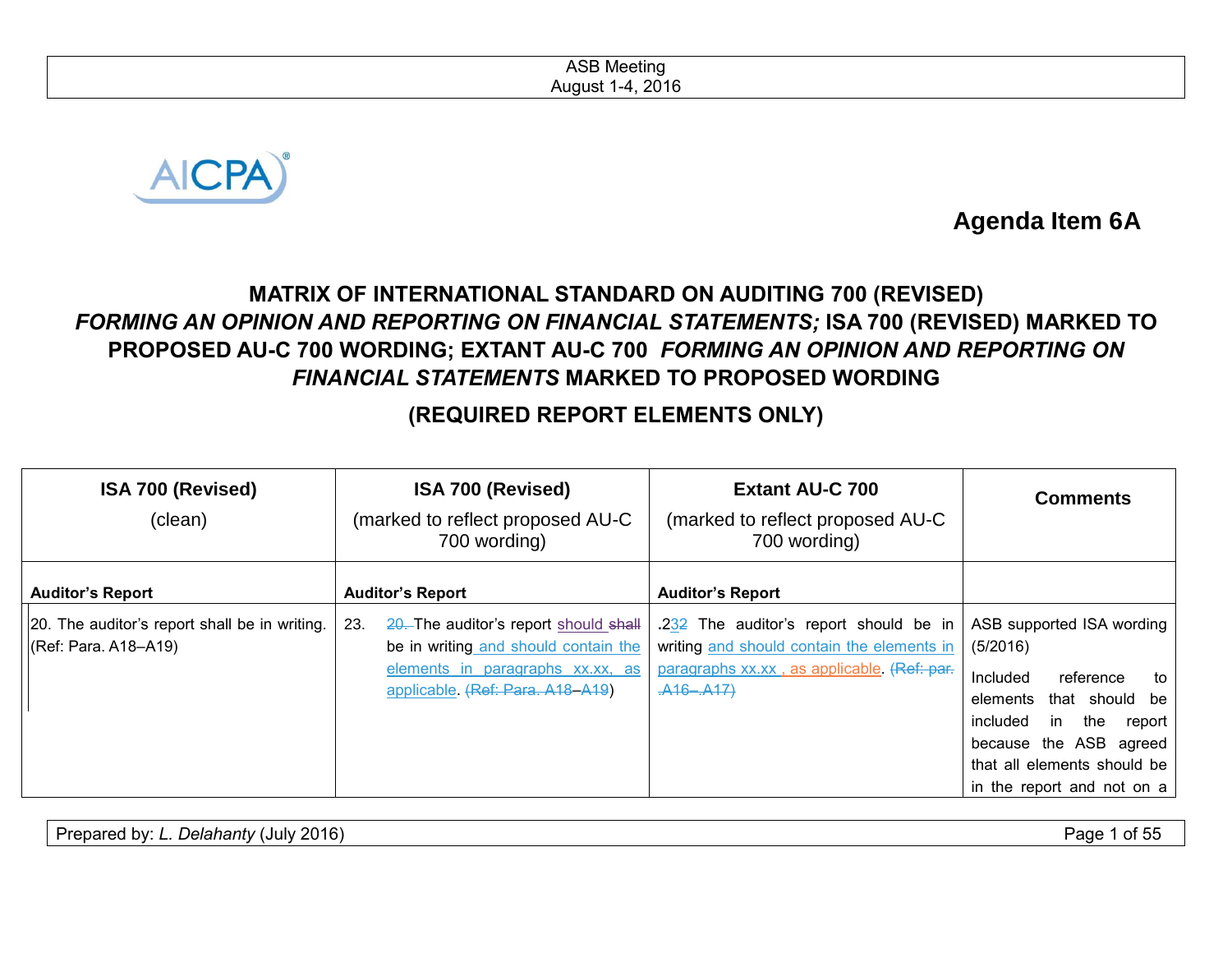| . Reporting<br>Auditor                |
|---------------------------------------|
| ' Matrix                              |
| л.                                    |
| 2016<br>\uaust<br>Meeting<br>ASD<br>ີ |

<span id="page-1-0"></span>

| ISA 700 (Revised)                                                                                                                          | ISA 700 (Revised)                                                                                                                                        | <b>Extant AU-C 700</b>                                                                                                                                                           | <b>Comments</b>                                                                                                                                                                                                                                                                                                                                                                                                                                                                                                       |
|--------------------------------------------------------------------------------------------------------------------------------------------|----------------------------------------------------------------------------------------------------------------------------------------------------------|----------------------------------------------------------------------------------------------------------------------------------------------------------------------------------|-----------------------------------------------------------------------------------------------------------------------------------------------------------------------------------------------------------------------------------------------------------------------------------------------------------------------------------------------------------------------------------------------------------------------------------------------------------------------------------------------------------------------|
| (clean)                                                                                                                                    | (marked to reflect proposed AU-C<br>700 wording)                                                                                                         | (marked to reflect proposed AU-C<br>700 wording)                                                                                                                                 |                                                                                                                                                                                                                                                                                                                                                                                                                                                                                                                       |
|                                                                                                                                            |                                                                                                                                                          |                                                                                                                                                                                  | website or in appendix as<br>permitted by ISA 700.                                                                                                                                                                                                                                                                                                                                                                                                                                                                    |
| Auditor's Report for Audits Conducted in<br>Accordance with International Standards<br>on Auditing                                         | Auditor's Report for Audits Conducted in<br>Accordance with GAASInternational<br><b>Standards on Auditing</b>                                            | <b>Auditor's Report for Audits Conducted</b><br>in Accordance With GAAS                                                                                                          |                                                                                                                                                                                                                                                                                                                                                                                                                                                                                                                       |
|                                                                                                                                            |                                                                                                                                                          |                                                                                                                                                                                  |                                                                                                                                                                                                                                                                                                                                                                                                                                                                                                                       |
| <b>Title</b>                                                                                                                               | Title                                                                                                                                                    | <b>Title</b>                                                                                                                                                                     |                                                                                                                                                                                                                                                                                                                                                                                                                                                                                                                       |
| 21. The auditor's report shall have a title<br>that clearly indicates that it is the report of<br>an independent auditor. (Ref: Para. A20) | 24. 21. The auditor's report should shall<br>have a title that clearly indicates that it is the<br>report of an independent auditor. (Ref:<br>Para. A20) | .243 The auditor's report should have a title<br>that includes the word independent to<br>clearly indicates that it is the report of an<br>independent auditor. (Ref: par. .A18) | The task force agreed the<br>proposed SAS should use<br>the wording from ISA 700<br>(Revised) and not include<br>the words "that includes the<br>word independent" from AU-<br>C 700.<br>The task force<br>that the<br>believes<br>new<br>requirement in paragraph 28<br>of ISA 700 (Revised), when<br>included in the proposed<br>SAS, will provide readers<br>sufficient information<br>with<br>about the independence of<br>the auditor and there is no<br>need to also require the<br>word in the title. (4/7/16) |
| Agenda Item 6A                                                                                                                             |                                                                                                                                                          |                                                                                                                                                                                  | Page 2 of 55                                                                                                                                                                                                                                                                                                                                                                                                                                                                                                          |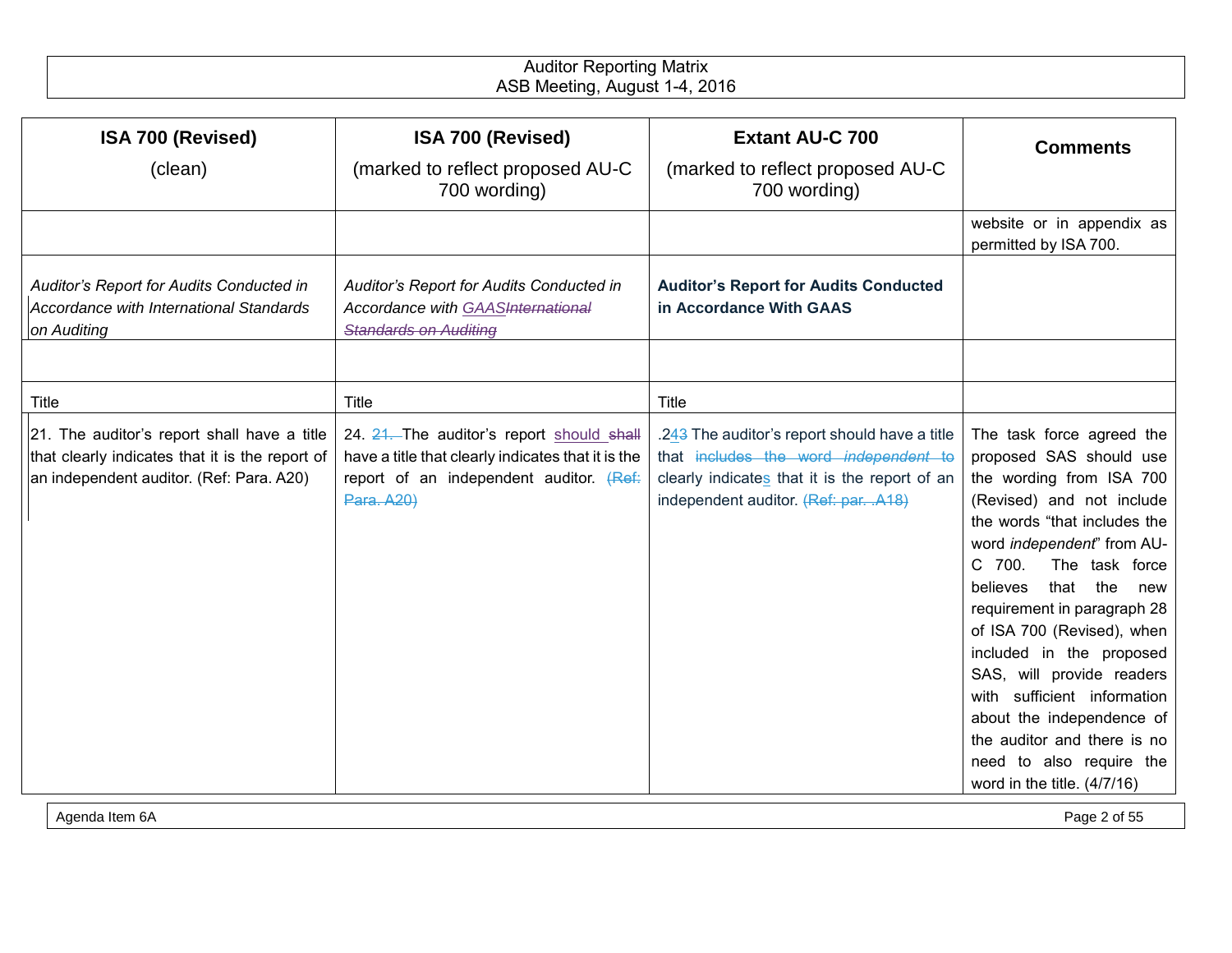|     | .<br>Matrix<br>Auditor<br><b>Reporting</b> |
|-----|--------------------------------------------|
|     |                                            |
| ASB | 2016<br>Meetin<br>uausi                    |
|     |                                            |

| ISA 700 (Revised)                                                                                                                  | ISA 700 (Revised)                                                                                                                               | <b>Extant AU-C 700</b>                                                                                                                                        | <b>Comments</b>                                                                                                                                                                 |
|------------------------------------------------------------------------------------------------------------------------------------|-------------------------------------------------------------------------------------------------------------------------------------------------|---------------------------------------------------------------------------------------------------------------------------------------------------------------|---------------------------------------------------------------------------------------------------------------------------------------------------------------------------------|
| (clean)                                                                                                                            | (marked to reflect proposed AU-C<br>700 wording)                                                                                                | (marked to reflect proposed AU-C<br>700 wording)                                                                                                              |                                                                                                                                                                                 |
|                                                                                                                                    |                                                                                                                                                 |                                                                                                                                                               | The ASB agreed with the<br>task force (5/2016)                                                                                                                                  |
| Addressee                                                                                                                          | Addressee                                                                                                                                       | Addressee                                                                                                                                                     |                                                                                                                                                                                 |
| [22. The auditor's report shall be addressed,<br>as appropriate, based on the circumstances<br>of the engagement. (Ref: Para. A21) | 25. 22. The auditor's report should shall be<br>addressed, as appropriate, based on the<br>circumstances of the engagement. (Ref:<br>Para. A21) | .254 The<br>auditor's report should<br>be<br>addressed,<br>appropriate, required<br>as<br>bybased on the circumstances of the<br>engagement. (Ref: par. .A19) | The task force agreed to use<br><b>ISA 700</b><br>(Revised)<br>the<br>wording in the proposed<br>SAS. (4/7/16)<br>ASB supported<br><b>ISA 700</b><br>(Revised) wording (5/2016) |
| Auditor's Opinion                                                                                                                  | Auditor's Opinion                                                                                                                               | <b>Auditor's Opinion</b>                                                                                                                                      |                                                                                                                                                                                 |
| [23. The first section of the auditor's report<br>shall include the auditor's opinion, and shall<br>have the heading "Opinion."    | 26. 23. The first section of the auditor's<br>report shouldshall include the auditor's<br>opinion, and shall have the heading<br>"Opinion."     | .26.34 The first section of the auditor's<br>report should include the auditor's opinion<br>and should have a section with the heading<br>"Opinion."          | New Placement of opinion<br>first.<br>The task force supports<br>convergence with ISA 700<br>(Revised) to require the<br>opinion section to be placed<br>first.                 |
| 24. The Opinion section of the auditor's<br>report shall also:                                                                     | 27. 24. The Opinion section of the auditor's<br>report shouldshall also:                                                                        | <b>Introductory Paragraph</b><br>.27.25 The opinion section of introductory<br>paragraph in the auditor's report should<br>also: (Ref: par. A20-.A23)         | New placement of content in<br>the opinion paragraph                                                                                                                            |

Agenda Item 6A Page 3 of 55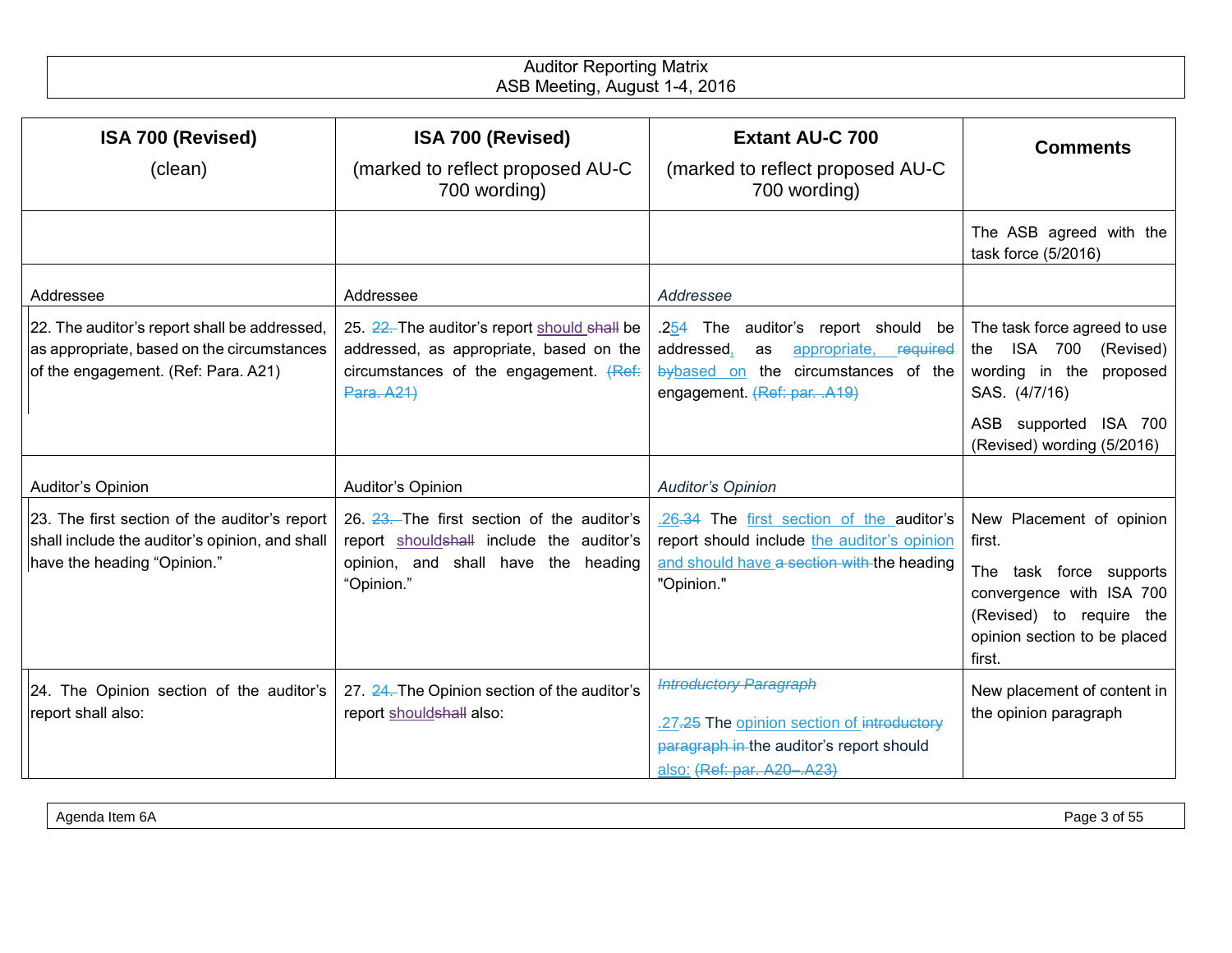| ISA 700 (Revised)<br>(clean)                                                                                                                        | ISA 700 (Revised)<br>(marked to reflect proposed AU-C<br>700 wording)                                                                      | <b>Extant AU-C 700</b><br>(marked to reflect proposed AU-C<br>700 wording)                                                         | <b>Comments</b>                                                                                                                                                                                                                                     |
|-----------------------------------------------------------------------------------------------------------------------------------------------------|--------------------------------------------------------------------------------------------------------------------------------------------|------------------------------------------------------------------------------------------------------------------------------------|-----------------------------------------------------------------------------------------------------------------------------------------------------------------------------------------------------------------------------------------------------|
| Identify the entity whose financial<br>(a)<br>statements have been audited;                                                                         | (a) Identify the entity whose financial<br>statements have been audited;                                                                   | identify the entity whose financial<br>a.<br>statements have been audited;-                                                        | ASB supported task force's<br>proposed wording for AU-C<br>700, pars. 27-29. (May 2016<br>ASB Meeting)                                                                                                                                              |
| State that the financial statements<br>(b)<br>have been audited;                                                                                    | (b) State that the financial statements<br>have been audited;                                                                              | b. state that the financial statements have<br>been audited;                                                                       |                                                                                                                                                                                                                                                     |
| (c) Identify the title of each statement<br>comprising the financial statements;                                                                    | (c) Identify the title of each statement<br>comprising the financial statements;                                                           | identify the title of each statement<br>C <sub>1</sub><br>financial<br>comprising<br>that<br>-the<br>statements; comprise, and     | ASB supported using ISA<br>convention<br>of<br>"comprise"<br>(5/2016)                                                                                                                                                                               |
| Refer to the notes, including the<br>(d)<br>summary of significant accounting<br>policies; and                                                      | (d) Refer to the notes, including the<br>summary of significant accounting<br>policies; and                                                | d. Refer to the notes; and                                                                                                         | Task force agreed to include<br>reference to the notes. Task<br>did<br>not<br>include<br>force<br>significant<br>of<br>summary<br>account policies because in<br>the U.S. that is included in<br>the notes to the financial<br>statements. (4/7/16) |
| (e) Specify the date of, or period covered<br>financial<br>statement<br>each<br>by.<br>comprising the financial statements.<br>(Ref: Para. A22-A23) | (e) Specify the date of, or period<br>covered by, each financial statement<br>comprising the financial statements.<br>(Ref: Para, A22-A23) | ed. specify the date of or period covered<br>by, each financial statement<br>comprising that the financial<br>statements-comprise. |                                                                                                                                                                                                                                                     |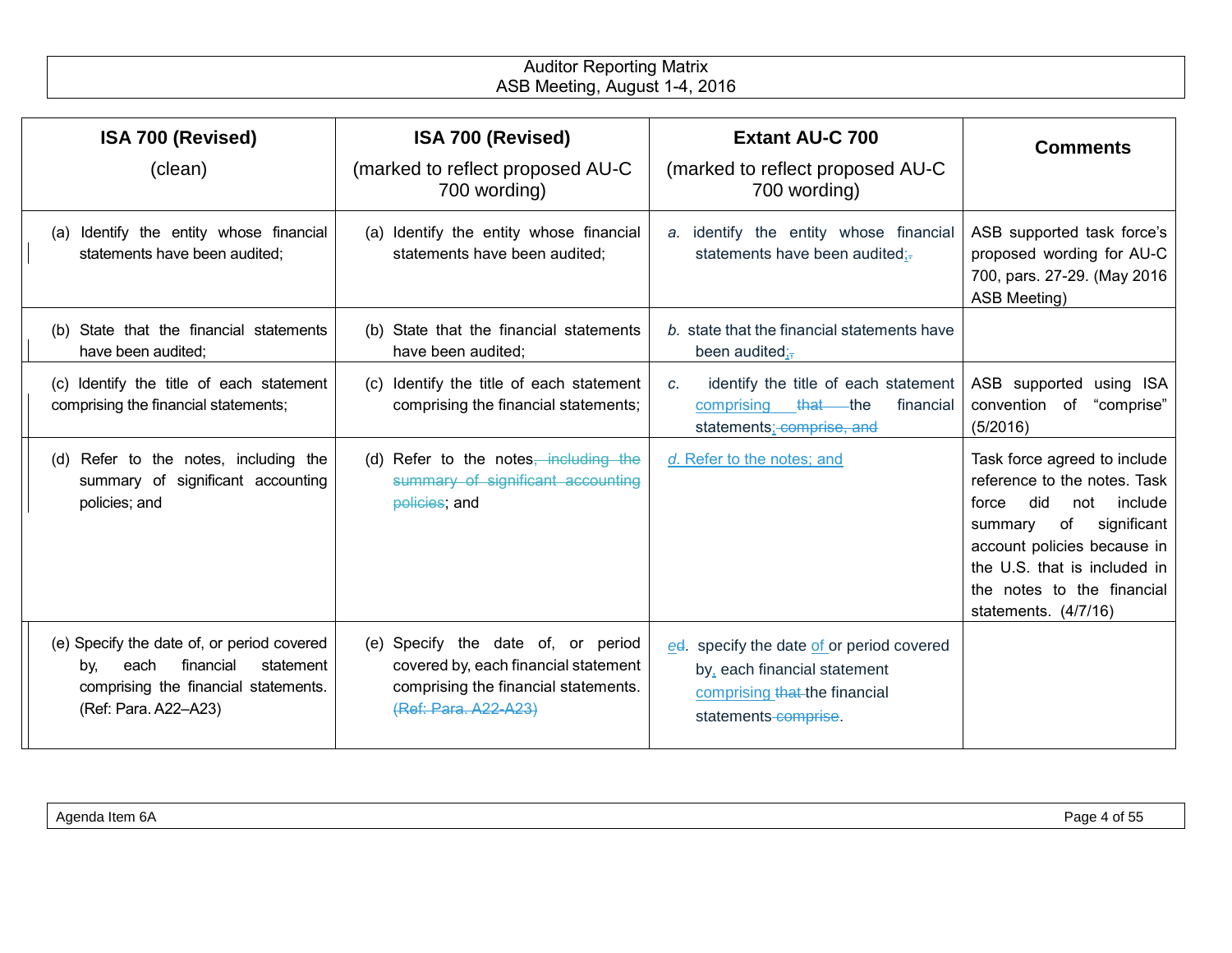| ISA 700 (Revised)<br>(clean)                                                                                                                                                                                                                                                                                          | ISA 700 (Revised)<br>(marked to reflect proposed AU-C<br>700 wording)                                                                                                                                                                                                                                                                                      | <b>Extant AU-C 700</b><br>(marked to reflect proposed AU-C<br>700 wording)                                                                                                                                                                                                                                                                                            | <b>Comments</b>                                                                                                                                                                                                                      |
|-----------------------------------------------------------------------------------------------------------------------------------------------------------------------------------------------------------------------------------------------------------------------------------------------------------------------|------------------------------------------------------------------------------------------------------------------------------------------------------------------------------------------------------------------------------------------------------------------------------------------------------------------------------------------------------------|-----------------------------------------------------------------------------------------------------------------------------------------------------------------------------------------------------------------------------------------------------------------------------------------------------------------------------------------------------------------------|--------------------------------------------------------------------------------------------------------------------------------------------------------------------------------------------------------------------------------------|
| 25. When expressing an unmodified opinion<br>financial<br>statements<br>prepared in<br>lon<br>with a fair<br>accordance<br>presentation<br>framework, the auditor's opinion shall, unless<br>otherwise required by law or regulation, use<br>one of the following phrases, which are<br>regarded as being equivalent: | 28. 25. When expressing an unmodified<br>opinion on financial statements-prepared in<br>accordance with a fair presentation<br>framework, the auditor's opinion should state<br>that shall, unless otherwise required by law or<br>regulation, use one of the following phrases,<br>which are regarded as being equivalent:                                | .35 .28 When expressing an unmodified<br>opinion on financial statements, the<br>auditor's opinion should state that                                                                                                                                                                                                                                                  | Task force agreed to the<br>difference from ISA 700<br>(Revised) because there are<br>fair<br>presentation<br>only<br>frameworks in the U.S.<br>therefore there is no need to<br>make a distinction in the<br>proposed SAS. (4/7/16) |
| In our opinion, the accompanying<br>(a)<br>financial statements present fairly, in<br>material<br>respects,<br>all<br>$\Box$<br>- in<br>accordance with [the applicable<br>financial reporting framework]; or                                                                                                         | $(a)$ -in our opinion, the accompanying<br>financial statements present fairly, in<br>all material respects, the financial<br>position of the entity as of the<br>balance sheet date and the results<br>of its operations and its cash flows<br>for the period then ended, -[]-in<br>accordance with [the applicable<br>financial reporting framework]; or | in our opinion, the accompanying financial<br>statements present fairly, in all material<br>respects, the financial position of the entity<br>as of the balance sheet date and the<br>results of its operations and its cash flows<br>for the period then ended, in accordance<br>with the applicable financial reporting<br>framework. (Ref: par. .A9 and .A29-.A30) | Task force agree to these<br><b>ISA</b><br>700<br>changes<br>to<br>(Revised) to better reflect<br>U.S. reporting. (4/7/16)                                                                                                           |
| (b) In our opinion, the accompanying<br>financial statements give a true and<br>fair view of [] in accordance with [the<br>applicable<br>financial<br>reporting<br>framework]. (Ref: Para. A24-A31)                                                                                                                   | (b) In our opinion, the accompanying<br>financial statements give a true and<br>fair view of [] in accordance with<br>[the applicable financial reporting<br>framework]. (Ref: Para. A24 A31)                                                                                                                                                              |                                                                                                                                                                                                                                                                                                                                                                       | We use present fairly in the<br>U.S. and do not allow for a<br>true and fair view opinion                                                                                                                                            |
| 26. When expressing an unmodified<br>opinion on financial statements prepared in<br>accordance with a compliance framework,<br>Agenda Item 6A                                                                                                                                                                         | 26. When expressing an unmodified<br>opinion on financial statements prepared in<br>accordance with a compliance framework,                                                                                                                                                                                                                                |                                                                                                                                                                                                                                                                                                                                                                       | In the U.S. only fair<br>presentation frameworks<br>Page 5 of 55                                                                                                                                                                     |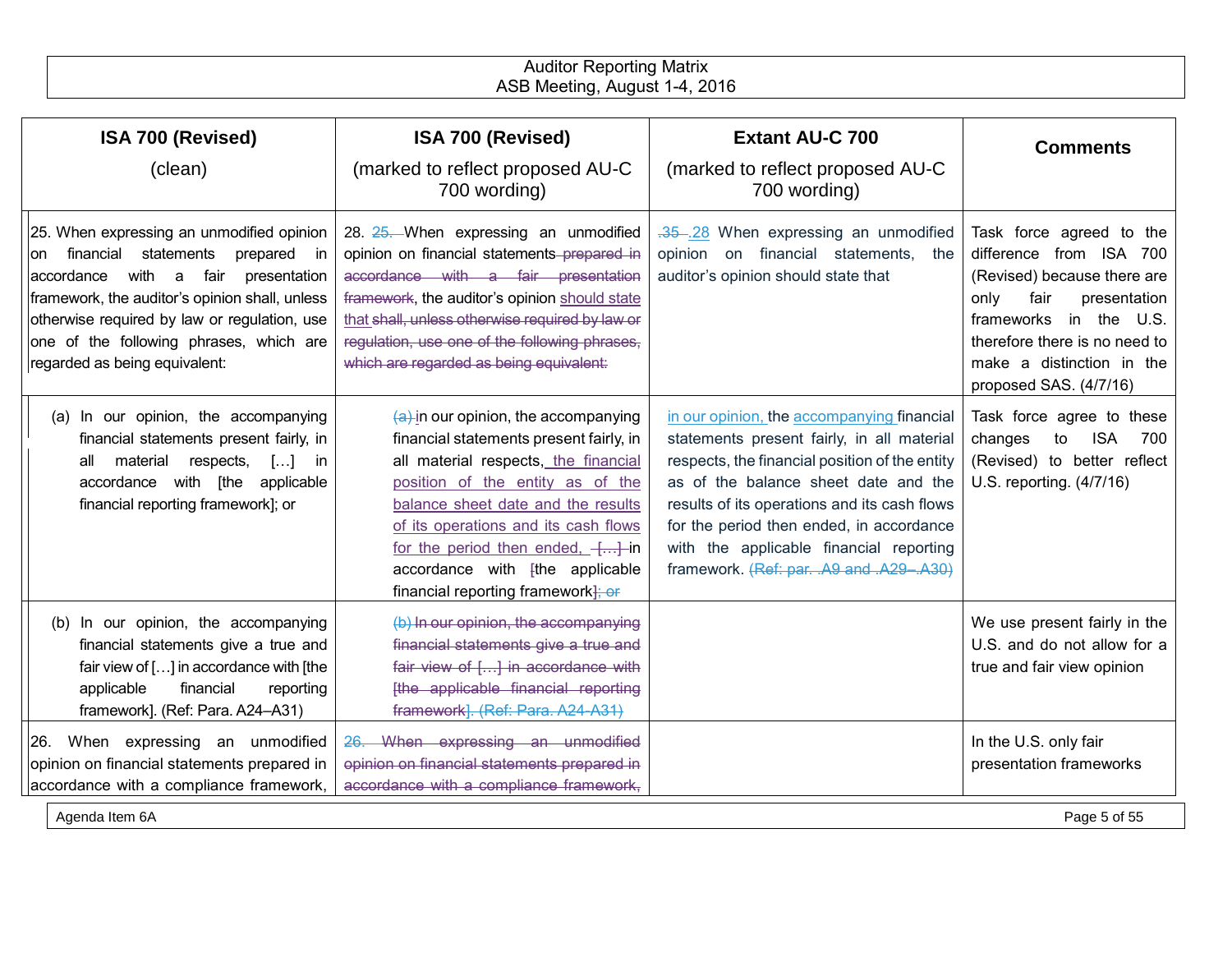| ISA 700 (Revised)<br>(clean)                                                                                                                                                                                                                                                                                                                                                                              | ISA 700 (Revised)<br>(marked to reflect proposed AU-C<br>700 wording)                                                                                                                                                                                                                                                                                                                                                          | <b>Extant AU-C 700</b><br>(marked to reflect proposed AU-C<br>700 wording)                                                                                  | <b>Comments</b>                                                                                                                                                                                                         |
|-----------------------------------------------------------------------------------------------------------------------------------------------------------------------------------------------------------------------------------------------------------------------------------------------------------------------------------------------------------------------------------------------------------|--------------------------------------------------------------------------------------------------------------------------------------------------------------------------------------------------------------------------------------------------------------------------------------------------------------------------------------------------------------------------------------------------------------------------------|-------------------------------------------------------------------------------------------------------------------------------------------------------------|-------------------------------------------------------------------------------------------------------------------------------------------------------------------------------------------------------------------------|
| the auditor's opinion shall be that the<br>accompanying financial statements are<br>prepared, in all material respects, in<br>accordance with [the applicable financial<br>reporting framework]. (Ref: Para. A26-A31)                                                                                                                                                                                     | the auditor's opinion shall be that the<br>accompanying financial statements are<br>prepared, in all material respects, in<br>accordance with [the applicable financial<br>reporting framework]. (Ref: Para. A26-A31)                                                                                                                                                                                                          |                                                                                                                                                             | are considered general<br>purpose frameworks.<br>ISA paragraph not included.                                                                                                                                            |
| 27. If the reference to the applicable<br>financial reporting framework in the<br>auditor's opinion is not to IFRSs issued by<br>the International Accounting Standards<br><b>IPSASs</b><br>by<br>the<br><b>Board</b><br><sub>or</sub><br>issued<br>Public Sector Accounting<br>International<br>Standards Board, the auditor's opinion shall<br>identify the jurisdiction of origin of the<br>framework. | 29. 27. If the reference to the applicable<br>financial reporting framework in the<br>auditor's opinion is not to IFRSs issued by<br>the International Accounting Standards<br>Board or IPSASs issued by the<br>International Public Sector Accounting<br>Standards Board, tThe auditor's opinion<br>should shall-identify the applicable financial<br>reporting framework and its jurisdiction of<br>origin-of-the-framework. | .36 .29 The auditor's opinion should identify<br>the applicable financial reporting framework<br>and its origin. (Ref: par. .A31)                           | Changes<br><b>ISA</b><br>700<br>from<br>(Revised)<br>the<br>to<br>make<br><b>SAS</b><br>proposed<br>framework<br>neutral.                                                                                               |
| <b>Basis for Opinion</b>                                                                                                                                                                                                                                                                                                                                                                                  | Basis for Opinion                                                                                                                                                                                                                                                                                                                                                                                                              | <b>Basis for Opinion</b>                                                                                                                                    |                                                                                                                                                                                                                         |
| 28. The auditor's report shall include a<br>directly following the Opinion<br>section,<br>section, with the heading "Basis for<br>Opinion", that: (Ref: Para. A32)                                                                                                                                                                                                                                        | 30. 28. The auditor's report shouldshall<br>include a section, directly following the<br>Opinion section, with the heading "Basis for<br>Opinion", that: (Ref: Para.A32)                                                                                                                                                                                                                                                       | .30 The auditor's report should include a<br>the Opinion<br>directly<br>following<br>section,<br>section, with the heading<br>"Basis for<br>Opinion", that: | agreed to include a<br>TF<br>requirement for a Basis for<br>Opinion paragraph in an<br>unmodified<br><b>TF</b><br>opinion.<br>agreed this would be placed<br>directly following the opinion<br>section when the opinion |

Agenda Item 6A Page 6 of 55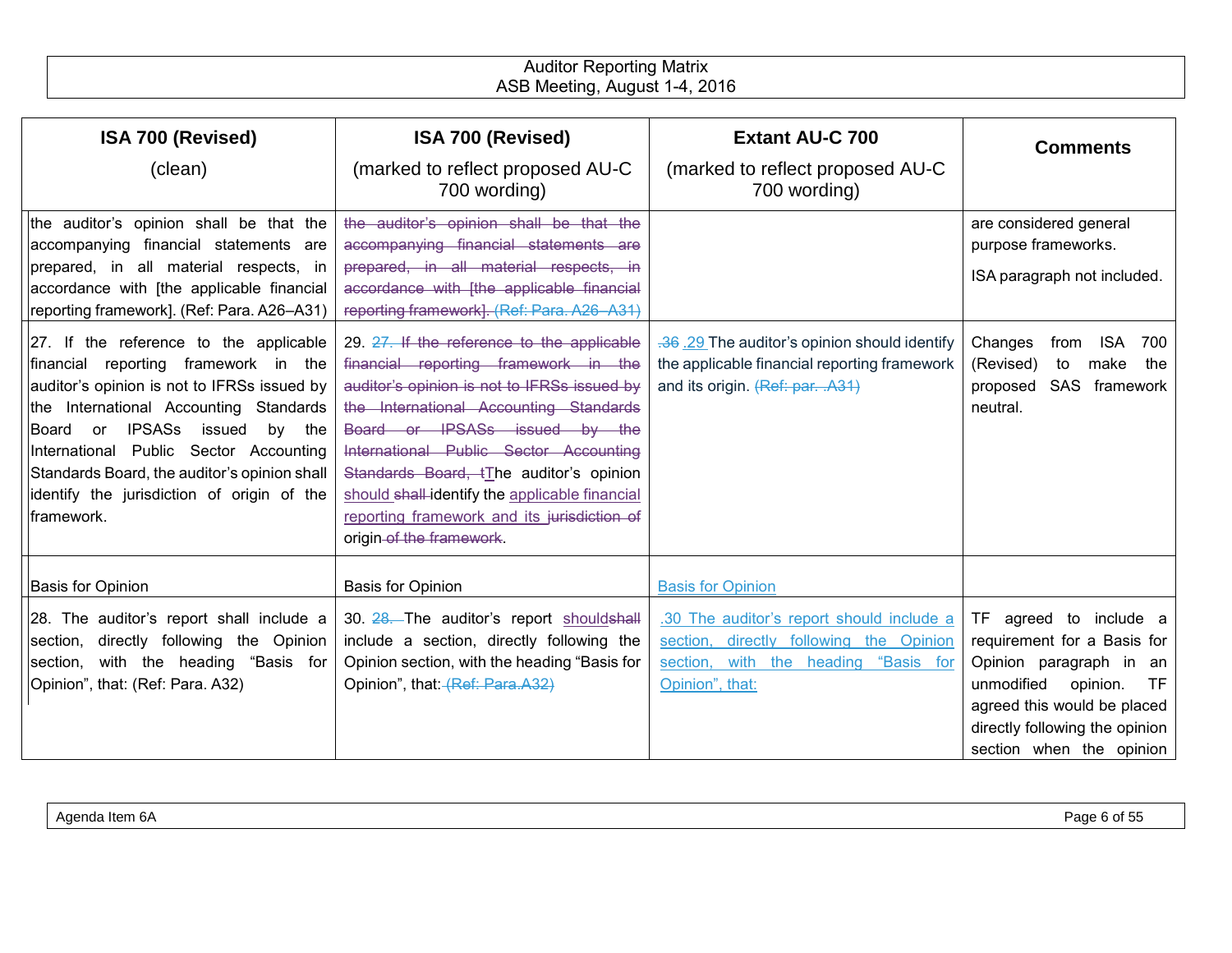| .<br>* Reporting Matrix<br><b>Audito</b>              |
|-------------------------------------------------------|
|                                                       |
| 2016<br>$\sim$<br>August<br>⊀ Meeting,<br>ำ –⊿<br>AOL |
| $\cdot$ $\cdot$                                       |

| ISA 700 (Revised)<br>(clean)                                                                                                    | ISA 700 (Revised)<br>(marked to reflect proposed AU-C)                                                                                                                                                                                                                                   | <b>Extant AU-C 700</b><br>(marked to reflect proposed AU-C                                                                                                                                                                                                                                                                                                                                                                                                                                                                      | <b>Comments</b>                                                                                                       |
|---------------------------------------------------------------------------------------------------------------------------------|------------------------------------------------------------------------------------------------------------------------------------------------------------------------------------------------------------------------------------------------------------------------------------------|---------------------------------------------------------------------------------------------------------------------------------------------------------------------------------------------------------------------------------------------------------------------------------------------------------------------------------------------------------------------------------------------------------------------------------------------------------------------------------------------------------------------------------|-----------------------------------------------------------------------------------------------------------------------|
|                                                                                                                                 | 700 wording)                                                                                                                                                                                                                                                                             | 700 wording)                                                                                                                                                                                                                                                                                                                                                                                                                                                                                                                    |                                                                                                                       |
|                                                                                                                                 |                                                                                                                                                                                                                                                                                          |                                                                                                                                                                                                                                                                                                                                                                                                                                                                                                                                 | section is required to be<br>placed first.                                                                            |
|                                                                                                                                 |                                                                                                                                                                                                                                                                                          |                                                                                                                                                                                                                                                                                                                                                                                                                                                                                                                                 | ASB<br>supported<br>proposed<br>wording (5/2016)                                                                      |
| (a) States that the audit was conducted in<br>with<br>accordance<br>International<br>Standards on Auditing; (Ref: Para.<br>A33) | (a) States that the audit was conducted<br>accordance<br>with<br>generally<br>in.<br>accepted auditing standards and<br>should identify the United States of<br>America as the country of origin of<br>standards.<br>International<br>those<br>Standards on Auditing; (Ref: Para.<br>A33 | .31 The auditor's report should (a) states<br>that the audit was conducted in accordance<br>with generally accepted auditing standards<br>and should identify the United States of<br>America as the country of origin of those<br>standards. The auditor's report should also<br>explain that those standards require that<br>the auditor plan and perform the audit to<br>obtain reasonable assurance<br><u>-ahout</u><br>whether the financial statements are free<br>from material misstatement. (Ref: par.<br>$.A27 - A28$ | Task force agrees with these<br><b>ISA</b><br>changes<br>to<br>700<br>(Revised) to tailor to the U.S.<br>environment  |
| (b) Refers to the section of the auditor's<br>report that describes the auditor's<br>responsibilities under the ISAs;           | (b) Refers to the section of the auditor's<br>report that describes the auditor's<br>responsibilities under GAASthe ISAs;                                                                                                                                                                | (b) Refers to the section of the auditor's report<br>that describes the auditor's responsibilities<br>under GAAS;                                                                                                                                                                                                                                                                                                                                                                                                               | New ISA 700 words<br>Task force agreed to add this<br>to the proposed SAS to<br>with ISA 700<br>converge<br>(Revised) |
| (c) Includes a statement that the auditor is<br>independent of the<br>entity<br>-in<br>accordance with the relevant ethical     | (c) Includes a statement that the auditor<br>is independent of the entity in<br>accordance with the relevant ethical                                                                                                                                                                     | (c) Includes a statement that the auditor is<br>independent of the entity in accordance<br>with the relevant ethical requirements                                                                                                                                                                                                                                                                                                                                                                                               | New ISA<br>700<br>words –<br>independence and ethical<br>requirements                                                 |

Agenda Item 6A Page 7 of 55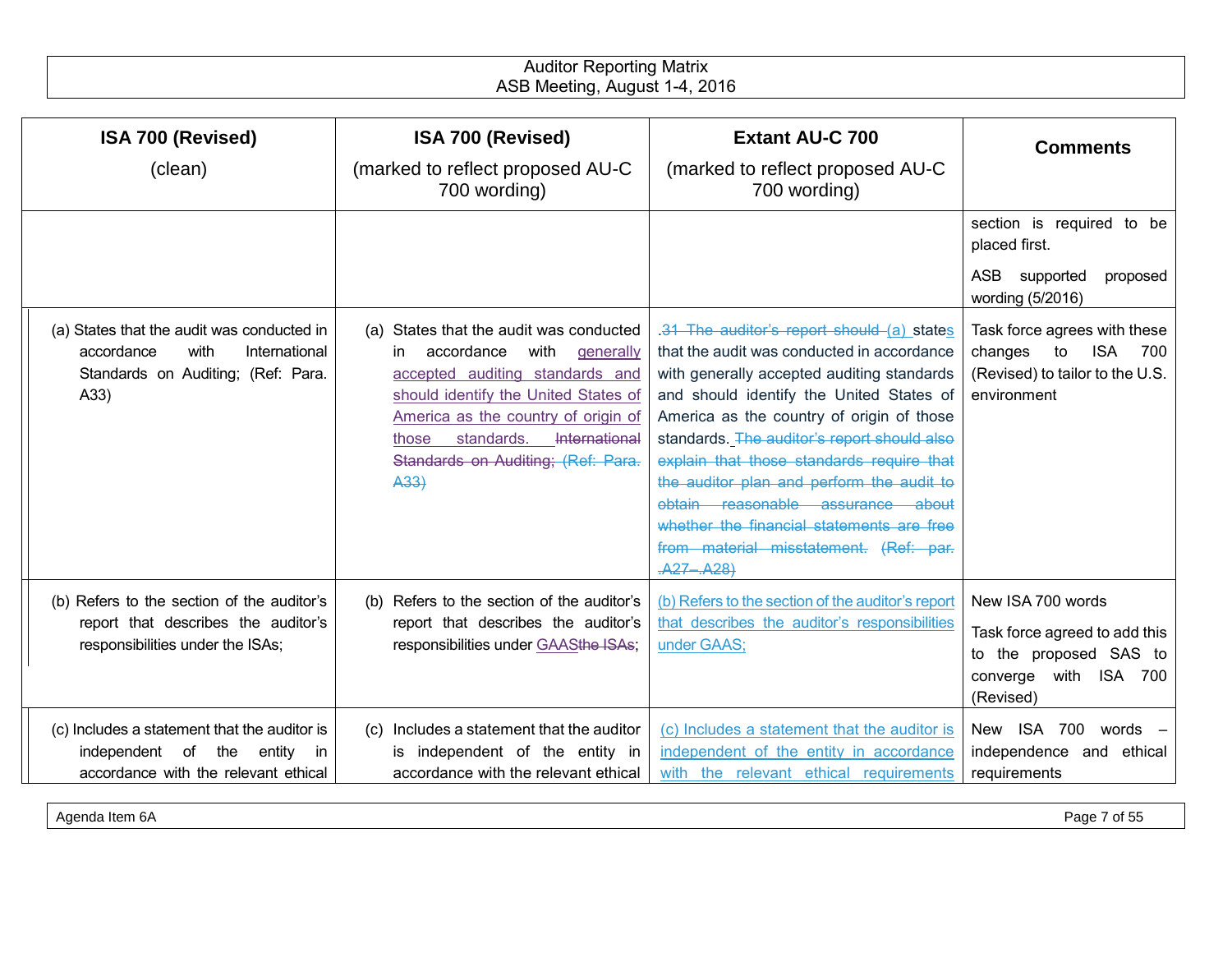| ISA 700 (Revised)<br>(clean)                                                                                                                                                                                                                                                                                                                                                                                                        | <b>ISA 700 (Revised)</b><br>(marked to reflect proposed AU-C)<br>700 wording)                                                                                                                                                                                                                                                                                                                                                                                                                                                                                   | <b>Extant AU-C 700</b><br>(marked to reflect proposed AU-C)<br>700 wording)                                                                                                                                                                                            | <b>Comments</b>                                                                                                                                                                                                                                                                                                                                                                                                       |
|-------------------------------------------------------------------------------------------------------------------------------------------------------------------------------------------------------------------------------------------------------------------------------------------------------------------------------------------------------------------------------------------------------------------------------------|-----------------------------------------------------------------------------------------------------------------------------------------------------------------------------------------------------------------------------------------------------------------------------------------------------------------------------------------------------------------------------------------------------------------------------------------------------------------------------------------------------------------------------------------------------------------|------------------------------------------------------------------------------------------------------------------------------------------------------------------------------------------------------------------------------------------------------------------------|-----------------------------------------------------------------------------------------------------------------------------------------------------------------------------------------------------------------------------------------------------------------------------------------------------------------------------------------------------------------------------------------------------------------------|
| requirements relating to the audit, and<br>has fulfilled the auditor's other ethical<br>responsibilities in accordance with<br>these requirements. The statement<br>shall identify the jurisdiction of origin of<br>the relevant ethical requirements or<br>the International Ethics<br>refer to<br>Standards Board for Accountants'<br>Ethics for Professional<br>Code of<br>Accountants (IESBA Code); and (Ref:<br>Para. A34-A39) | requirements relating to the audit,<br>and has fulfilled the auditor's other<br>ethical<br>responsibilities<br>in<br>with<br>these<br>accordance<br>The<br>statement<br>requirements.<br>shouldshall identify the jurisdiction<br>of origin of the relevant ethical<br>requirements or refer to the AICPA<br>Code of Professional Conduct and<br>other relevant<br>ethical<br>refer<br>to<br>requirements. International Ethics<br>Standards Board for Accountants'<br>Code of Ethics for Professional<br>Accountants (IESBA Code); and<br>(Ref: Para, A34-A39) | relating to the audit, and has fulfilled the<br>auditor's other ethical responsibilities in<br>accordance with these requirements. The<br>statement should identify the AICPA Code<br>of Professional Conduct and refer to other<br>relevant ethical requirements; and | Task force believes there will<br>be application<br>need to<br>material to explain relevant<br>ethical requirements, yellow<br>book, state, SEC, DOL<br>(4/7/16)<br>ASB asked the task force to<br>include application guidance<br>explain the different<br>to<br>independence rules in the US<br>that may need to be complied<br>with. To be considered when<br>TF<br>develops<br>application<br>material. (5/2016). |
| (d) States whether the auditor believes<br>that the audit evidence the auditor has<br>obtained is sufficient and appropriate<br>to provide a basis for the auditor's<br>opinion.                                                                                                                                                                                                                                                    | States whether the auditor believes<br>(d)<br>that the audit evidence the auditor<br>obtained is sufficient and<br>has<br>appropriate to provide a basis for the<br>auditor's opinion.                                                                                                                                                                                                                                                                                                                                                                          | (d) .33 States The auditor's report should<br>state whether the auditor believes that the<br>audit evidence the auditor has obtained is<br>sufficient and appropriate to provide a basis<br>for the auditor's opinion.                                                 | Task force agrees with this<br>content                                                                                                                                                                                                                                                                                                                                                                                |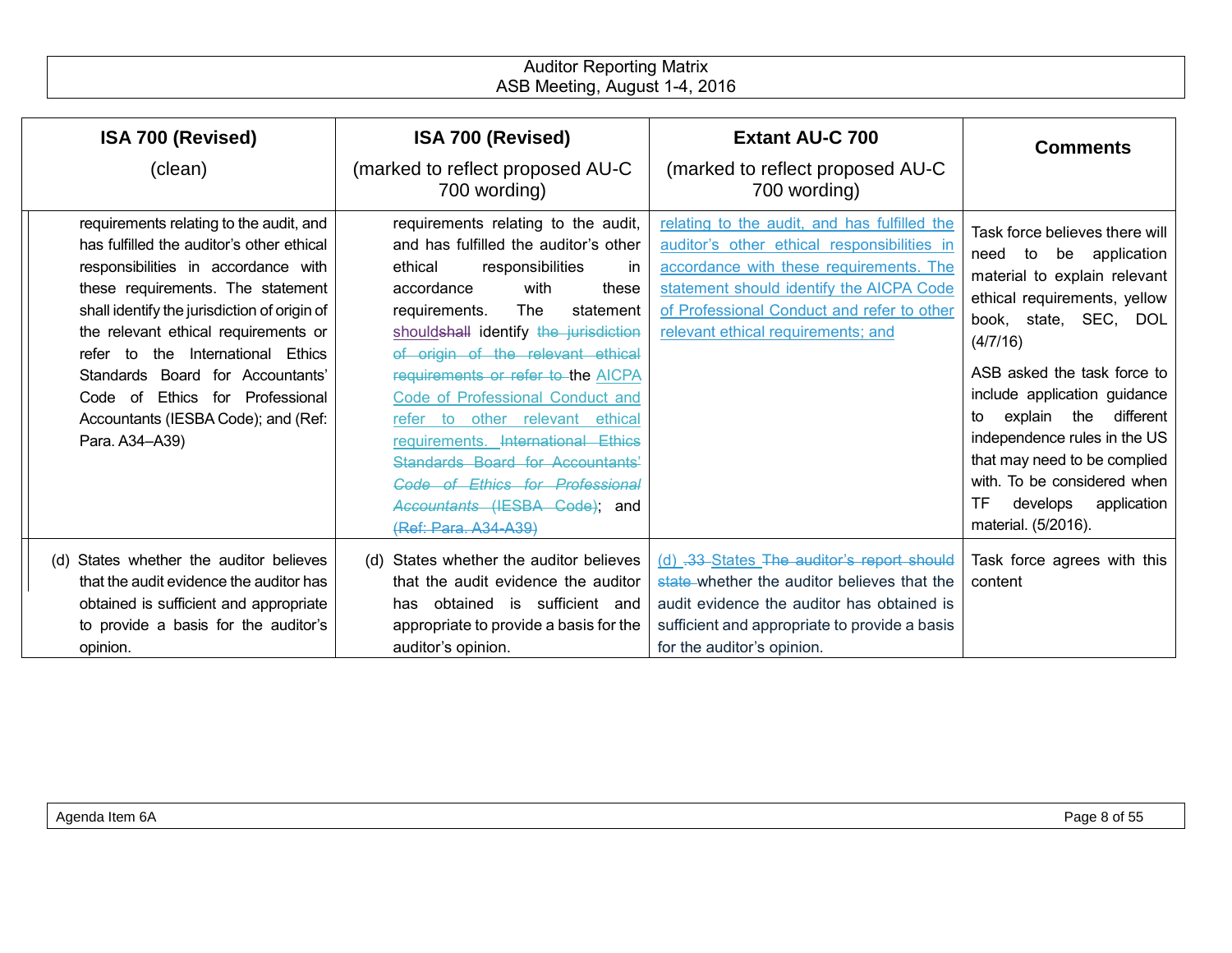| ISA 700 (Revised)<br>(clean)                                                                                                                                                                                                  | ISA 700 (Revised)<br>(marked to reflect proposed AU-C<br>700 wording)                                                                                                                                                                                               | <b>Extant AU-C 700</b><br>(marked to reflect proposed AU-C)<br>700 wording)                                                                                                     | <b>Comments</b>                                                                                                                                                                                                                                        |
|-------------------------------------------------------------------------------------------------------------------------------------------------------------------------------------------------------------------------------|---------------------------------------------------------------------------------------------------------------------------------------------------------------------------------------------------------------------------------------------------------------------|---------------------------------------------------------------------------------------------------------------------------------------------------------------------------------|--------------------------------------------------------------------------------------------------------------------------------------------------------------------------------------------------------------------------------------------------------|
| Going Concern                                                                                                                                                                                                                 | Going Concern                                                                                                                                                                                                                                                       | <b>Going Concern</b>                                                                                                                                                            |                                                                                                                                                                                                                                                        |
| 29. Where applicable, the auditor shall report<br>in accordance with ISA 570 (Revised). <sup>1</sup>                                                                                                                          | 31. 29. Whenre applicable, the auditor<br>shouldshall report in accordance with AU-C<br>section ISA-570 (Revised). <sup>2</sup>                                                                                                                                     | 31. When applicable, the auditor should<br>report in accordance with AU-C section 570<br>(Revised).                                                                             | New ISA 700 wording - Going<br>concern                                                                                                                                                                                                                 |
| <b>Key Audit Matters</b>                                                                                                                                                                                                      | <b>Key Audit Matters</b>                                                                                                                                                                                                                                            | <b>Key Audit Matters</b>                                                                                                                                                        | task force supports<br>The<br>convergence with ISA 701                                                                                                                                                                                                 |
| 30. For audits of complete sets of general<br>purpose financial statements of listed entities,<br>the auditor shall communicate key audit<br>matters in the auditor's report in accordance<br>with ISA 701.                   | 30. For audits of complete sets of general<br>purpose financial statements of listed entities,<br>the auditor shouldshall communicate key<br>audit matters in the auditor's report in<br>accordance with ISA 701                                                    |                                                                                                                                                                                 | New ISA 700 wording - key<br>audit matters<br>Removed paragraph because<br>it only applies to listed entities.                                                                                                                                         |
| 31. When the auditor is otherwise required<br>by law or regulation or decides to<br>communicate key audit matters in the<br>auditor's report, the auditor shall do so in<br>accordance with ISA 701. (Ref: Para. A40-<br>A42) | 32. 31. When the auditor is required or is<br>otherwise required by law or regulation or<br>decides to communicate key audit matters<br>in the auditor's report, the auditor should<br>shall do so in accordance with AU-C section<br>ISA-701. (Ref: Para. A40-A42) | 32. When the auditor is required or<br>decides to communicate key audit<br>matters in the auditor's report, the<br>auditor should do so in accordance with<br>AU-C section 701. | supports<br>Task<br>force<br>developing a new standard to<br>address KAM. The task force<br>will add application material to<br>address who might require<br>the auditor to include KAM<br>(insurance commission, state<br>regulators, banks, industry |

Agenda Item 6A Page 9 of 55

<sup>1</sup> ISA 570 (Revised), *Going Concern*, paragraphs 21–23

<sup>2</sup> ISA 570 (Revised), *Going Concern*, paragraphs 21–23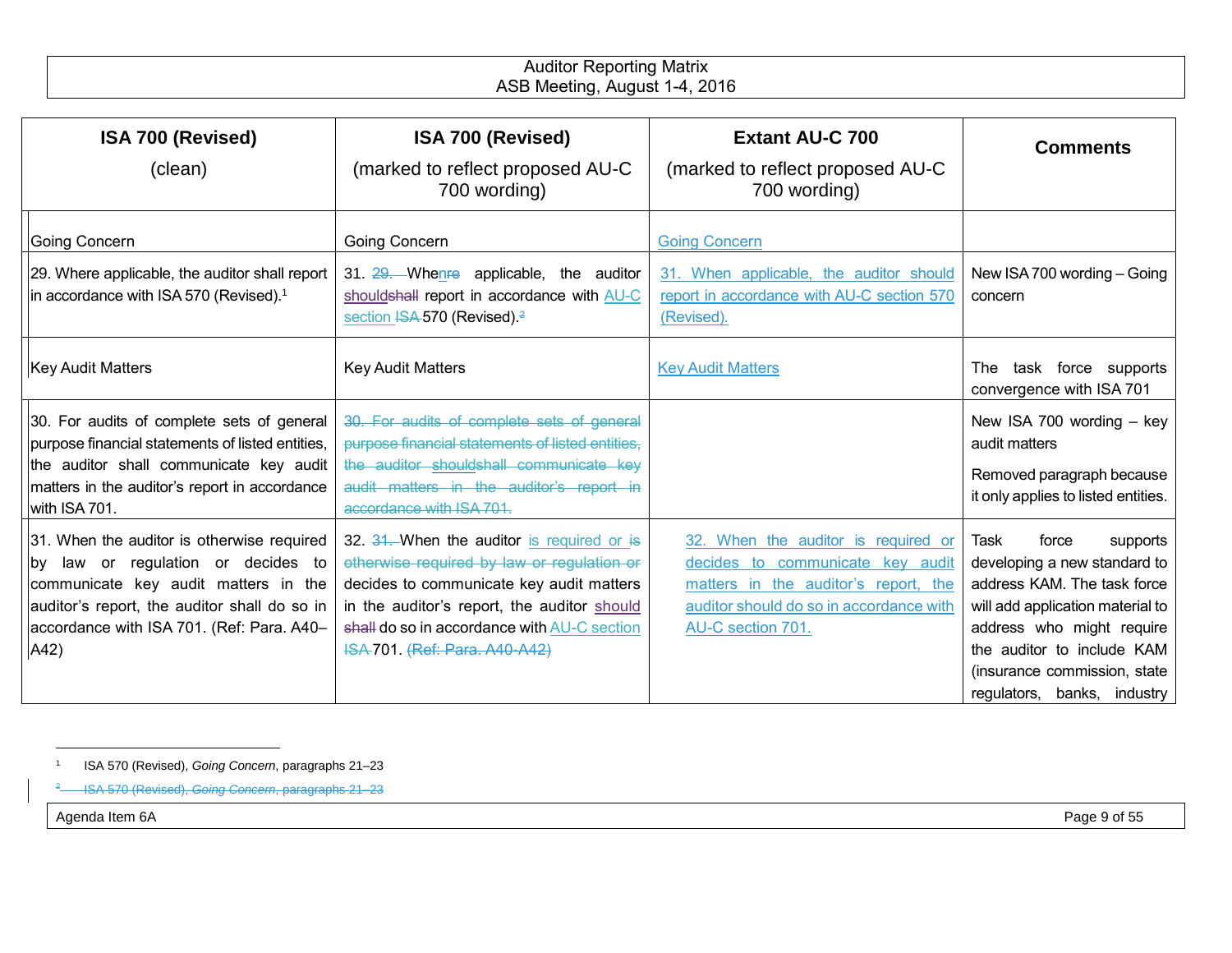| .                                                         |
|-----------------------------------------------------------|
| * Matrix<br><b>AUGITO</b><br>rtir<br>ᅐᠻ<br>שו<br>.<br>. . |
| $\sim$                                                    |
| יאווחוומ<br>ZUID<br>-<br><b>IVIF</b><br>եաս               |
| . .                                                       |

| ISA 700 (Revised)<br>(clean)                                                                                                                                                                                                                                                                                                                                                                                                                                 | ISA 700 (Revised)<br>(marked to reflect proposed AU-C<br>700 wording)                                                                                                                                                                                                                                                                                                                                                                                                            | <b>Extant AU-C 700</b><br>(marked to reflect proposed AU-C<br>700 wording)                                                                                                  | <b>Comments</b>                                                                                                                                                                                                                                                                                                                                                           |
|--------------------------------------------------------------------------------------------------------------------------------------------------------------------------------------------------------------------------------------------------------------------------------------------------------------------------------------------------------------------------------------------------------------------------------------------------------------|----------------------------------------------------------------------------------------------------------------------------------------------------------------------------------------------------------------------------------------------------------------------------------------------------------------------------------------------------------------------------------------------------------------------------------------------------------------------------------|-----------------------------------------------------------------------------------------------------------------------------------------------------------------------------|---------------------------------------------------------------------------------------------------------------------------------------------------------------------------------------------------------------------------------------------------------------------------------------------------------------------------------------------------------------------------|
|                                                                                                                                                                                                                                                                                                                                                                                                                                                              |                                                                                                                                                                                                                                                                                                                                                                                                                                                                                  |                                                                                                                                                                             | of<br>regulator,<br>the<br>terms<br>engagement).                                                                                                                                                                                                                                                                                                                          |
| Other Information                                                                                                                                                                                                                                                                                                                                                                                                                                            | Other Information                                                                                                                                                                                                                                                                                                                                                                                                                                                                | <b>Other Information</b>                                                                                                                                                    |                                                                                                                                                                                                                                                                                                                                                                           |
| 32. Where applicable, the auditor shall report<br>in accordance with ISA 720 (Revised)                                                                                                                                                                                                                                                                                                                                                                       | 33. 32. Whenre<br>applicable, the auditor<br>shouldshall report in accordance with AU-C<br>ISA-720 (Revised)                                                                                                                                                                                                                                                                                                                                                                     | 33. When applicable, the auditor should<br>report in accordance with AU-C 720<br>(Revised)                                                                                  | New ISA 700 wording - other<br>information                                                                                                                                                                                                                                                                                                                                |
| Responsibilities<br>for<br>the<br>Financial<br><b>Statements</b>                                                                                                                                                                                                                                                                                                                                                                                             | Responsibilities<br>the<br>Financial<br>for<br><b>Statements</b>                                                                                                                                                                                                                                                                                                                                                                                                                 | Management's Responsibilitiesy for the<br><b>Financial Statements</b>                                                                                                       | ISA 700 - changed title<br>TF agreed to title change                                                                                                                                                                                                                                                                                                                      |
| 33. The auditor's report shall include a<br>section with a heading "Responsibilities of<br>Management for the Financial Statements."<br>The auditor's report shall use the term that is<br>appropriate in the context of the legal<br>framework in the particular jurisdiction and<br>need not refer specifically to "management".<br>some jurisdictions, the appropriate<br>lln l<br>reference may be to those charged with<br>governance. (Ref: Para. A44) | 34. 33. The auditor's report should shall<br>section<br>with<br>include<br>a<br>a<br>heading<br>"Responsibilities of Management for the<br>Financial Statements."-The auditor's report<br>shall use the term that is appropriate in the<br>context of the legal framework in the particular<br>jurisdiction and need not refer specifically to<br>"management". In some jurisdictions, the<br>appropriate reference may be to those<br>charged with governance. (Ref: Para. A44) | .26.34 The auditor's report should include a<br>section with the heading "Responsibilities of<br>Management's Responsibility<br>for<br>the<br><b>Financial Statements."</b> | New ISA 700 wording<br>AU-C 700 did not include the<br>second sentence in par 33 of<br>ISA 700 because the board<br>believed that this is talking<br>about jurisdictions where the<br>structure of the boards and<br>corporate law are different<br>than in the U.S. and therefore,<br>it is sufficient to just discuss<br>management's<br>responsibilities<br>for<br>the |

<span id="page-9-0"></span>Agenda Item 6A Page 10 of 55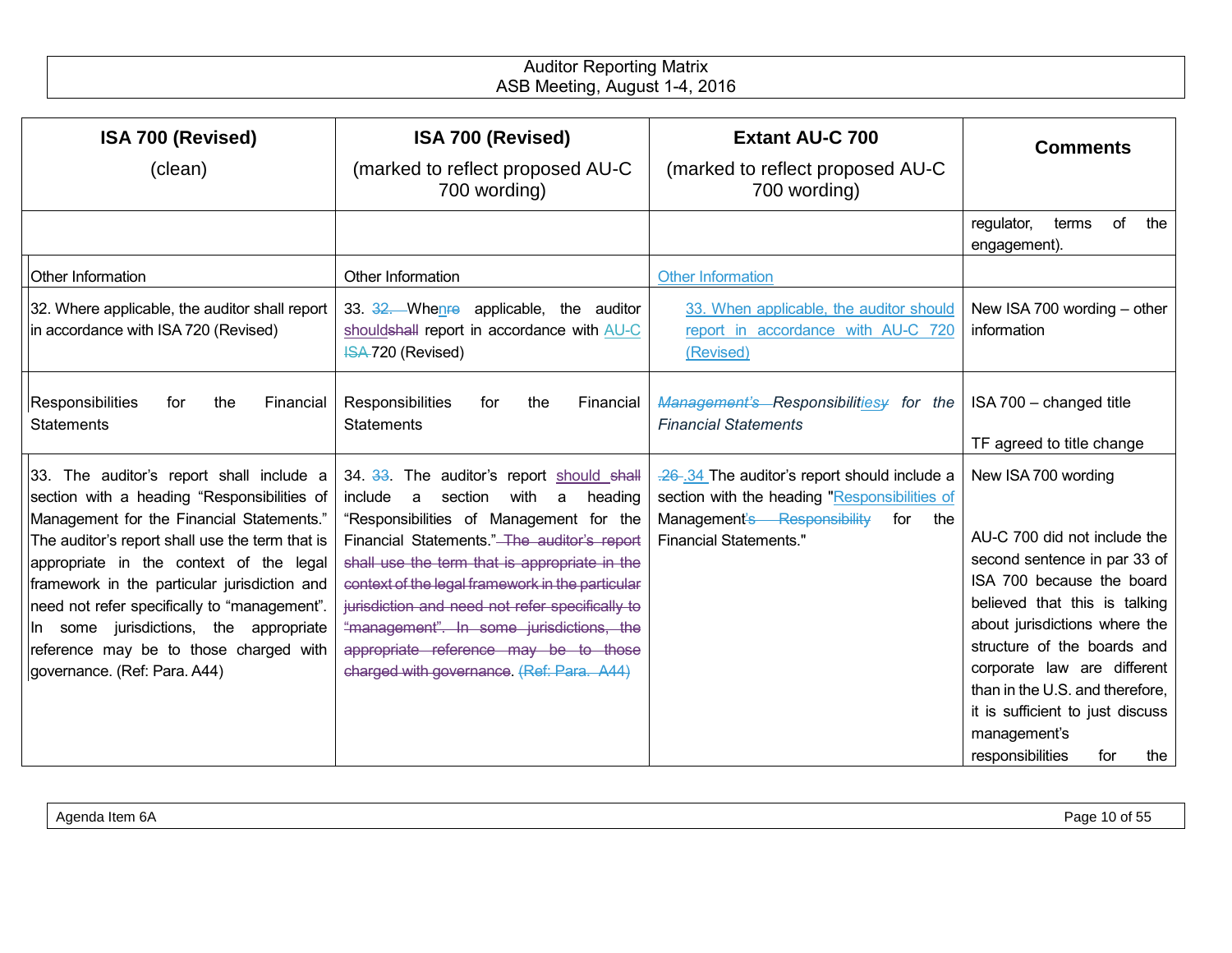| `Matrix<br>portina<br>Augitor                        |
|------------------------------------------------------|
| <b>ASL</b><br>2016<br>Meeting<br>August<br>- 11 - 22 |
|                                                      |

| ISA 700 (Revised)<br>(clean)                                                                                                                                                                                                                                                                                                                   | ISA 700 (Revised)<br>(marked to reflect proposed AU-C<br>700 wording)                                                                                                                                                                                                                                                                                                                                                                                                                                                                                                                                                                                                                       | <b>Extant AU-C 700</b><br>(marked to reflect proposed AU-C<br>700 wording)                                                                                                                                                                                                                                                                                                                                                                                                                                                                                                                                    | <b>Comments</b>                                                                                                                                                                                                                                                                                                                 |
|------------------------------------------------------------------------------------------------------------------------------------------------------------------------------------------------------------------------------------------------------------------------------------------------------------------------------------------------|---------------------------------------------------------------------------------------------------------------------------------------------------------------------------------------------------------------------------------------------------------------------------------------------------------------------------------------------------------------------------------------------------------------------------------------------------------------------------------------------------------------------------------------------------------------------------------------------------------------------------------------------------------------------------------------------|---------------------------------------------------------------------------------------------------------------------------------------------------------------------------------------------------------------------------------------------------------------------------------------------------------------------------------------------------------------------------------------------------------------------------------------------------------------------------------------------------------------------------------------------------------------------------------------------------------------|---------------------------------------------------------------------------------------------------------------------------------------------------------------------------------------------------------------------------------------------------------------------------------------------------------------------------------|
| 34. This section of the auditor's report shall<br>describe management's responsibility for:<br>(Ref: Para. A45-A48)                                                                                                                                                                                                                            | 35. 34. This section of the auditor's report<br>shouldshall<br>describe<br>management's<br>responsibility for: (Ref: Para. A45-A48)                                                                                                                                                                                                                                                                                                                                                                                                                                                                                                                                                         | .27.35 This section of the The auditor's report<br>should describe management's responsibility<br>for                                                                                                                                                                                                                                                                                                                                                                                                                                                                                                         | preparation and presentation<br>of the f/s.<br>TF agree with these edits<br>ASB supported task force<br>proposed wording.                                                                                                                                                                                                       |
| (a) Preparing the financial statements in<br>accordance with the applicable<br>financial reporting framework, and for<br>such internal control as management<br>determines is necessary to enable the<br>preparation of financial statements<br>that<br>free<br>from<br>material<br>are<br>misstatement, whether due to fraud or<br>error; and | preparation<br>$(a)$ The<br>and<br>fair<br>presentation<br>Preparingof<br>the<br>financial statements- in accordance<br>applicable<br>financial<br>with<br>the<br>reporting<br>framework;<br>this<br>responsibility includes the design.<br>implementation, and maintenance of<br>control relevant to<br>internal<br>the<br>preparation and fair presentation of<br>financial statements that are free from<br>material misstatement, whether due<br>to fraud or error.and for such internal<br>control as management determines<br>is necessary to enable the<br>preparation of financial statements<br>that are free from material<br>misstatement, whether due to fraud<br>or error; and | (a) the preparation and fair presentation of the<br>financial statements . The description should<br>include an explanation that management is<br>responsible for the preparation and fair<br>presentation of the financial statements in<br>accordance with the applicable financial<br>reporting<br>framework;<br>this responsibility<br>includes the design, implementation, and<br>maintenance of internal control relevant to the<br>preparation and fair presentation of financial<br>statements that are free from material<br>misstatement, whether due to fraud or error;<br>and . (Ref: par. . A24) | Extant AU-C<br>700<br>used<br>different wording from ISA<br>to<br>700<br>better<br>convey<br>management's<br>responsibilities.<br>TF continues to agree with<br>wording<br>this<br>and<br>is<br>proposing to use extant AU-<br>C 700 wording. These words<br>consistent<br>with<br>are<br>paragraph .A2 of AU-C<br>section 200. |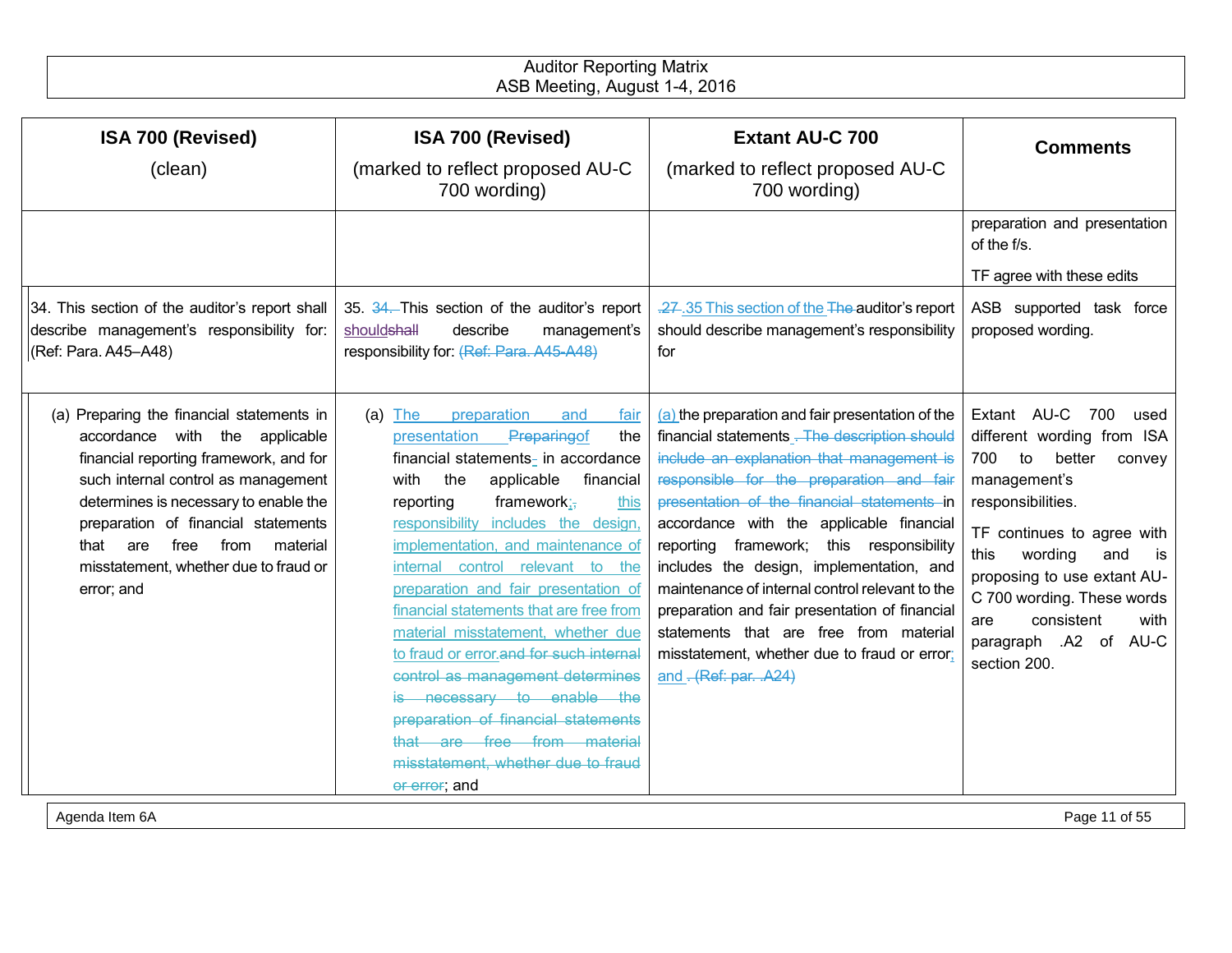| <b>Auditor Reporting Matrix</b><br>ASB Meeting, August 1-4, 2016                                                                                                                                                                                                                                                                                                                                                                                           |                                                                                                                                                                                                                                                                                                                                                                                                                                                                                                                            |                                                                                                                                                                                                                                                                                                                                        |                                                                                                                                                                                                                                                                                                                                                                                                                             |
|------------------------------------------------------------------------------------------------------------------------------------------------------------------------------------------------------------------------------------------------------------------------------------------------------------------------------------------------------------------------------------------------------------------------------------------------------------|----------------------------------------------------------------------------------------------------------------------------------------------------------------------------------------------------------------------------------------------------------------------------------------------------------------------------------------------------------------------------------------------------------------------------------------------------------------------------------------------------------------------------|----------------------------------------------------------------------------------------------------------------------------------------------------------------------------------------------------------------------------------------------------------------------------------------------------------------------------------------|-----------------------------------------------------------------------------------------------------------------------------------------------------------------------------------------------------------------------------------------------------------------------------------------------------------------------------------------------------------------------------------------------------------------------------|
| ISA 700 (Revised)<br>(clean)                                                                                                                                                                                                                                                                                                                                                                                                                               | ISA 700 (Revised)<br>(marked to reflect proposed AU-C<br>700 wording)                                                                                                                                                                                                                                                                                                                                                                                                                                                      | <b>Extant AU-C 700</b><br>(marked to reflect proposed AU-C<br>700 wording)                                                                                                                                                                                                                                                             | <b>Comments</b>                                                                                                                                                                                                                                                                                                                                                                                                             |
| (b) Assessing the entity's ability to<br>continue as a going concern3 and<br>whether the use of the going concern<br>basis of accounting is appropriate as<br>as disclosing, if applicable,<br>well<br>matters relating to going concern. The<br>explanation<br>of<br>management's<br>responsibility for this assessment<br>shall include a description of when the<br>use of the going concern basis of<br>accounting is appropriate. (Ref: Para.<br>A48) | Assessing the entity's ability to<br>(b)<br>continue as a going concern in accordance<br>with the applicable financial reporting<br>framework and whether the use of the going<br>concern basis of accounting is appropriate<br>as well as disclosing, if applicable, matters<br>relating to going concern. The explanation<br>of management's responsibility for this<br>assessment shall should include a<br>description of when the use of the going<br>concern basis of accounting is appropriate.<br>(Ref: Para. A48) | (b) Assessing the entity's ability to continue<br>as a going concern in accordance with the<br>applicable financial reporting framework.                                                                                                                                                                                               | New ISA 700 wording -<br>going concern<br>Task force<br>agreed<br>the<br>should<br>be<br>requirement<br>neutral.<br>framework<br>material<br>Application<br>can<br>provide IFRS and GAAP<br>(and maybe GASB) wording<br>examples.<br><b>TF</b><br>ASB asked<br>the<br>to<br>GC<br>wording<br>consider<br>globally<br>the<br>because<br>wording did not pick up the<br>basis of accounting as<br>framework neutral. (5/2016) |
| 35. This section of the auditor's report shall<br>also identify those responsible for the<br>oversight of the financial reporting process,<br>when those responsible for such oversight<br>are different from those who fulfill the<br>responsibilities described in paragraph 34<br>above. In this case, the heading of this section<br>shall also refer to "Those Charged with                                                                           | 36. 35. This section of the auditor's report<br>should shall also identify those responsible for<br>the oversight of the financial reporting<br>process, when those responsible for such<br>oversight are different from those who fulfill<br>the responsibilities described in paragraph 34<br>above. In this case, the heading of this section<br>shouldshall also refer to "Those Charged with                                                                                                                          | 36. This section of the auditor's report should<br>also identify those responsible for the<br>oversight of the financial reporting process,<br>when those responsible for such oversight<br>are different from those who fulfill the<br>responsibilities described in paragraph 34<br>above. In this case, the heading of this section | New ISA 700 wording -<br>oversight of financial reporting<br>process<br>AU-C 260 requires the auditor<br>to determine the appropriate<br>within<br>the<br>person(s)<br>with<br>governance<br>structure                                                                                                                                                                                                                      |

3 ISA 570 (Revised), paragraph 2

Agenda Item 6A Page 12 of 55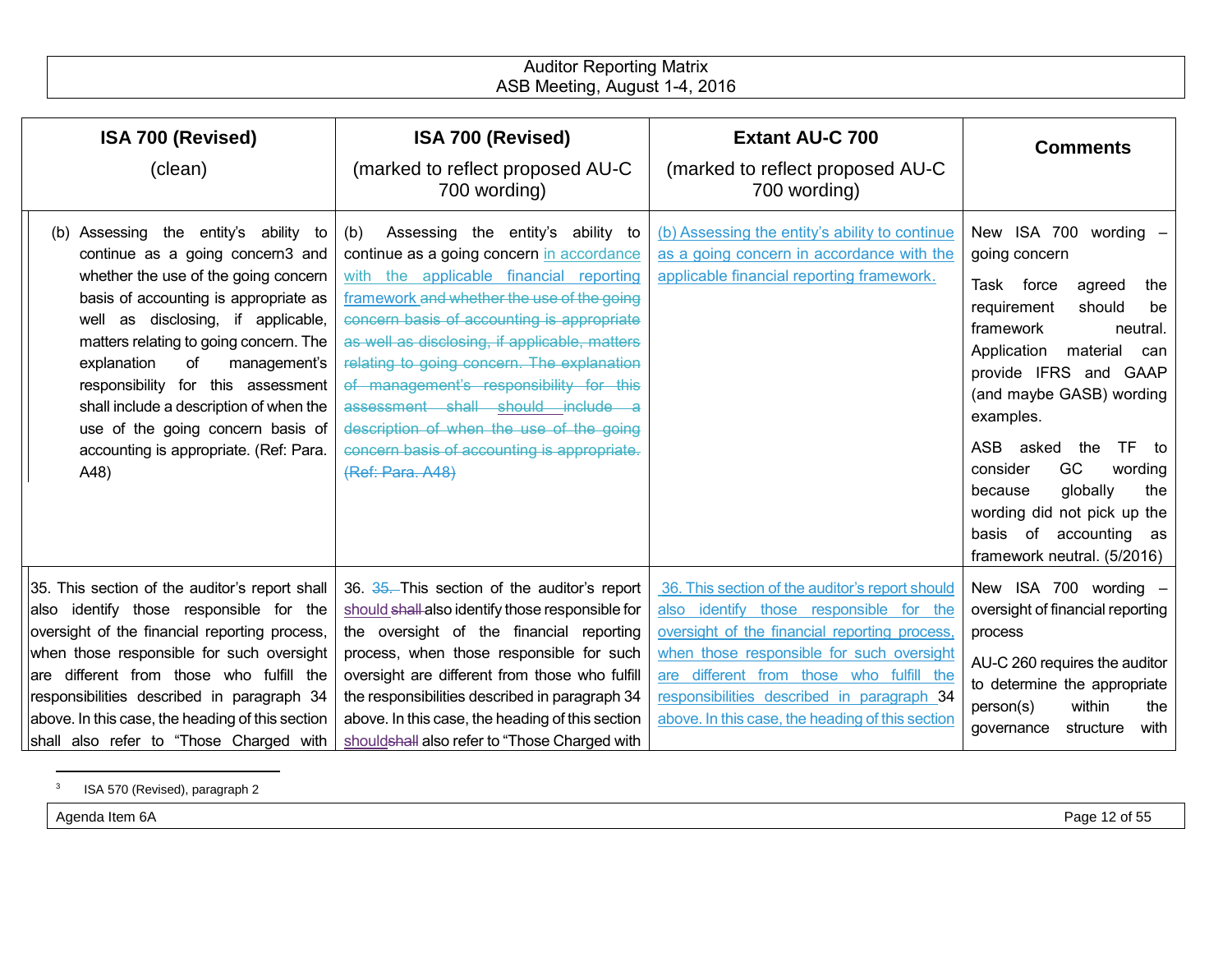| ISA 700 (Revised)                                                                                                                                                                                                                                                                                                                                                                                                            | ISA 700 (Revised)                                                                                                                                                                                                                                                                                                                                                                                                        | <b>Extant AU-C 700</b>                                                                                                                              | <b>Comments</b>                                                                                                                                                                                                                                                                                                                                                                                                                                              |
|------------------------------------------------------------------------------------------------------------------------------------------------------------------------------------------------------------------------------------------------------------------------------------------------------------------------------------------------------------------------------------------------------------------------------|--------------------------------------------------------------------------------------------------------------------------------------------------------------------------------------------------------------------------------------------------------------------------------------------------------------------------------------------------------------------------------------------------------------------------|-----------------------------------------------------------------------------------------------------------------------------------------------------|--------------------------------------------------------------------------------------------------------------------------------------------------------------------------------------------------------------------------------------------------------------------------------------------------------------------------------------------------------------------------------------------------------------------------------------------------------------|
| (clean)                                                                                                                                                                                                                                                                                                                                                                                                                      | (marked to reflect proposed AU-C<br>700 wording)                                                                                                                                                                                                                                                                                                                                                                         | (marked to reflect proposed AU-C<br>700 wording)                                                                                                    |                                                                                                                                                                                                                                                                                                                                                                                                                                                              |
| Governance" or such term that is appropriate<br>in the context of the legal framework in the<br>particular jurisdiction. (Ref: Para. A49)                                                                                                                                                                                                                                                                                    | Governance" or other appropriate term. such<br>term that is appropriate in the context of the<br>legal framework in the particular jurisdiction.<br>(Ref: Para, A49)                                                                                                                                                                                                                                                     | should also refer to "Those Charged with<br>Governance" or other appropriate term.                                                                  | whom to communicate. This<br>includes those responsible for<br>financial<br>overseeing<br>the<br><b>ASB</b><br>reporting<br>process.<br>recommended the task force<br>include in application material<br>that ties to AU-C 260 and<br>those<br>charged<br>with<br>The<br>governance. (5/2016).<br>task force discussed including<br>audit<br>committees<br>the<br>in<br>application material<br>as an<br>example<br>of<br>an<br>"other<br>appropriate term." |
| 136. When the financial statements are<br>prepared in accordance with a<br>fair<br>presentation framework, the description of<br>responsibilities for the financial statements<br>in the auditor's report shall refer to "the<br>preparation and fair presentation of these<br>financial statements" or "the preparation of<br>financial statements that give a true and fair<br>view," as appropriate in the circumstances. | 36. When the financial statements are<br>prepared in accordance with a fair<br>presentation framework, the description of<br>responsibilities for the financial statements<br>in the auditor's report shall refer to "the<br>preparation and fair presentation of these<br>financial statements" or "the preparation of<br>financial statements that give a true and fair<br>view," as appropriate in the circumstances. | .27 The auditor's report should describe<br>management's responsibility for the<br>preparation and fair presentation of the<br>financial statements | Par 36 of ISA 700 was not<br>included in extant AU-C 700<br>there<br>is<br>because<br>no<br>corresponding reference to<br>"true and fair view" in the<br>standard with respect to the<br>wording of the opinion.                                                                                                                                                                                                                                             |
| Agenda Item 6A                                                                                                                                                                                                                                                                                                                                                                                                               | 37. The description about management's<br>responsibility for the financial statements in<br>auditor's<br>report<br>should<br>not<br>be<br>the                                                                                                                                                                                                                                                                            | $-28 - 37$<br>The<br>description<br>about<br>management's<br>responsibility<br>for<br>the<br>financial statements in the auditor's report           | Included in extant AU-C 700<br>from Interpretation - AU<br>9508.52<br>Page 13 of 55                                                                                                                                                                                                                                                                                                                                                                          |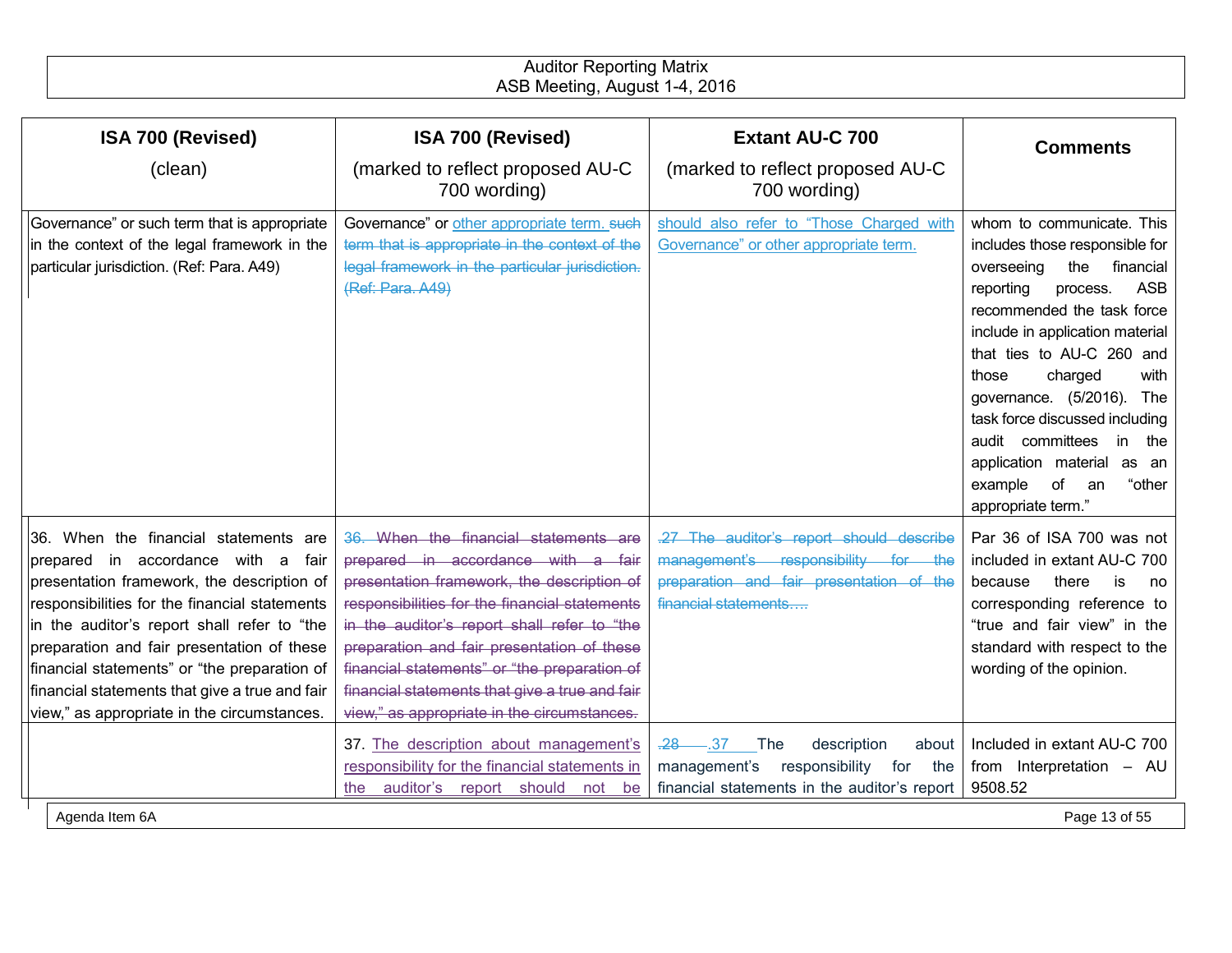| ISA 700 (Revised)<br>(clean)                                                                                                                                                      | ISA 700 (Revised)<br>(marked to reflect proposed AU-C<br>700 wording)                                                                                                             | <b>Extant AU-C 700</b><br>(marked to reflect proposed AU-C<br>700 wording)                                                                                                                                                                                                                 | <b>Comments</b>                                                         |
|-----------------------------------------------------------------------------------------------------------------------------------------------------------------------------------|-----------------------------------------------------------------------------------------------------------------------------------------------------------------------------------|--------------------------------------------------------------------------------------------------------------------------------------------------------------------------------------------------------------------------------------------------------------------------------------------|-------------------------------------------------------------------------|
|                                                                                                                                                                                   | referenced to a separate statement by<br>management about such responsibilities<br>even if such a statement is included in a<br>document containing the auditor's report.         | should not be referenced to a separate<br>statement by management about such<br>responsibilities even if such a statement is<br>included in a document containing the<br>auditor's report. (Ref: par. .A25)                                                                                | TF believes this paragraph is<br>appropriate to continue to<br>include. |
| Auditor's Responsibilities for the Audit of<br>the Financial Statements                                                                                                           | Auditor's Responsibilities for the Audit of<br>the Financial Statements                                                                                                           | <b>Auditor's Responsibilitiesy for the Audit of</b><br>the Financial Statements                                                                                                                                                                                                            | ISA 700 - changed title                                                 |
| 37. The auditor's report shall include a section<br>with the heading "Auditor's Responsibilities<br>for the Audit of the Financial Statements."                                   | 38. 37. The auditor's report shouldshall<br>include a section with the heading "Auditor's<br>Responsibilities for the Audit of the Financial<br>Statements."                      | .29.38 The auditor's report should include<br>a section with the heading "Auditor's<br>Responsibilitiesy for the Audit of the<br><b>Financial Statements."</b>                                                                                                                             | Changed title                                                           |
| 38. This section of the auditor's report shall:<br>(Ref: Para. A50)                                                                                                               | 39. 38. This section of the auditor's report<br>shouldshall: (Ref: Para. A50)                                                                                                     | .39 This section of the auditor's report<br>should:                                                                                                                                                                                                                                        |                                                                         |
| (a) State that the objectives of the<br>auditor are to:                                                                                                                           | (a) State that the objectives of the<br>auditor are to:                                                                                                                           | (a) State that the objectives of the auditor<br>are to:                                                                                                                                                                                                                                    |                                                                         |
| (i) Obtain reasonable assurance<br>financial<br>about whether<br>the<br>statements as a whole are free<br>material<br>misstatement.<br>from<br>whether due to fraud or error; and | Obtain reasonable assurance<br>(i)<br>about whether the financial<br>statements as a whole are free<br>material<br>misstatement,<br>from<br>whether due to fraud or error;<br>and | .31 (i) The auditor's report should state that<br>the audit was conducted in accordance with<br>generally accepted auditing standards and<br>should identify the United States of America<br>as the country of origin of those standards.<br>The auditor's report should also explain that |                                                                         |
| Agenda Item 6A                                                                                                                                                                    |                                                                                                                                                                                   |                                                                                                                                                                                                                                                                                            | Page 14 of 55                                                           |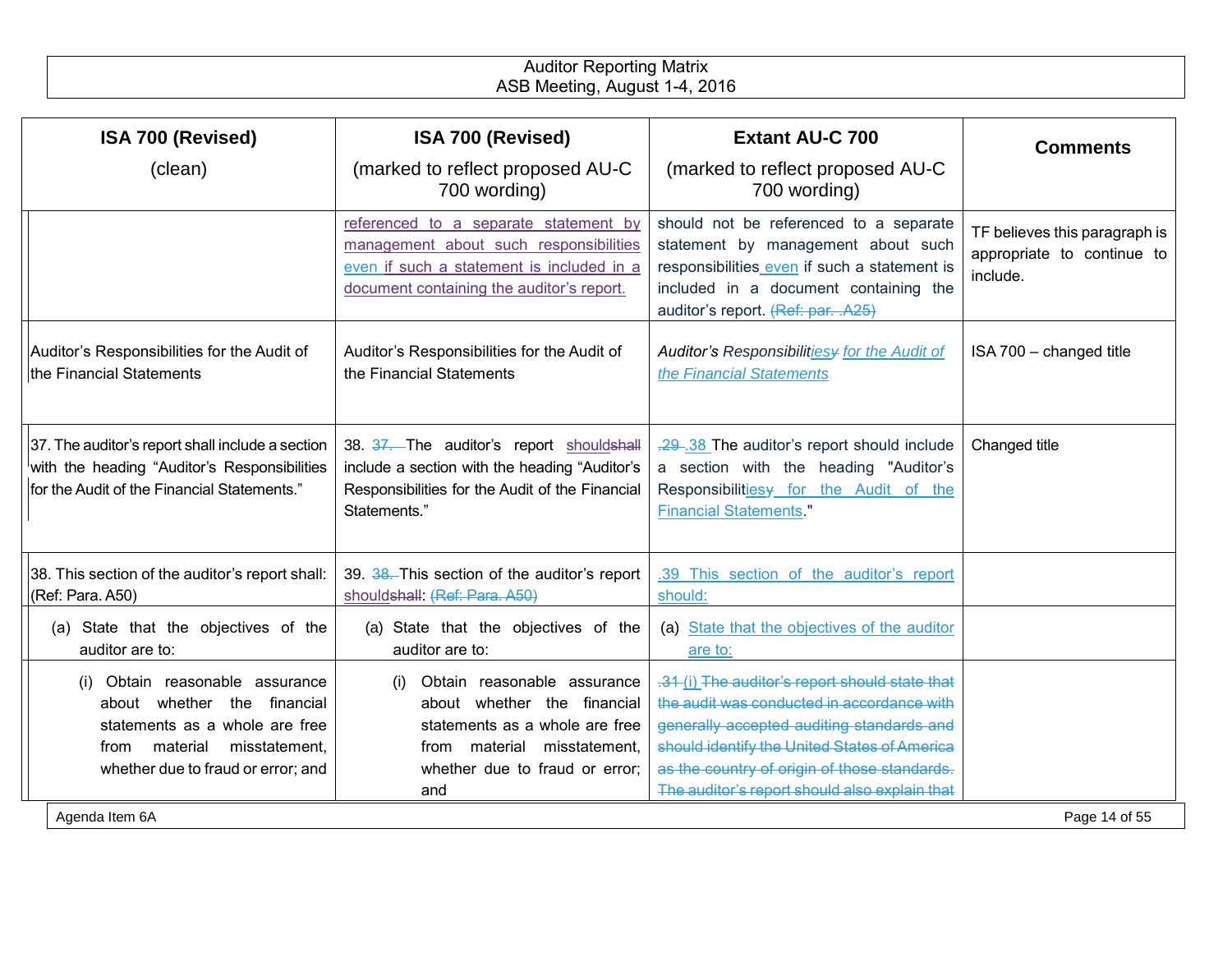| ISA 700 (Revised)<br>(clean)                                                                                                                                                                                                             | ISA 700 (Revised)<br>(marked to reflect proposed AU-C                                                                                                                                                                                                                                   | <b>Extant AU-C 700</b><br>(marked to reflect proposed AU-C                                                                                                                                                                                                            | <b>Comments</b>                                                                                                                                                                                                                                                                                                                                         |
|------------------------------------------------------------------------------------------------------------------------------------------------------------------------------------------------------------------------------------------|-----------------------------------------------------------------------------------------------------------------------------------------------------------------------------------------------------------------------------------------------------------------------------------------|-----------------------------------------------------------------------------------------------------------------------------------------------------------------------------------------------------------------------------------------------------------------------|---------------------------------------------------------------------------------------------------------------------------------------------------------------------------------------------------------------------------------------------------------------------------------------------------------------------------------------------------------|
|                                                                                                                                                                                                                                          | 700 wording)                                                                                                                                                                                                                                                                            | 700 wording)                                                                                                                                                                                                                                                          |                                                                                                                                                                                                                                                                                                                                                         |
|                                                                                                                                                                                                                                          |                                                                                                                                                                                                                                                                                         | those standards require that the auditor<br>plan and perform the audit to obtain<br>reasonable assurance about whether the<br>financial statements are free from material<br>misstatement, whether due to fraud or<br>error; and . (Ref: par. . A27-. A28)            |                                                                                                                                                                                                                                                                                                                                                         |
| (ii) Issue an auditor's report that<br>includes the auditor's opinion.<br>(Ref: Para. A51)                                                                                                                                               | Issue an auditor's report that<br>includes the auditor's opinion.<br>(Ref: Para. A51)                                                                                                                                                                                                   | .30-(ii) Issue an The auditor's report should<br>state that includes the auditor's opinion. the<br>responsibility of the auditor is to express an<br>opinion on the financial statements based<br>on the audit. (Ref: par. .A26)                                      | PCAOB includes this in the<br>basis for opinion paragraph                                                                                                                                                                                                                                                                                               |
| State<br>that reasonable<br>(b)<br>assurance is a high level of<br>but is not a<br>assurance.<br>that an audit<br>guarantee<br>conducted in accordance with<br>ISAs will always detect a<br>material misstatement when it<br>exists; and | (b) State that reasonable assurance is a<br>high level of assurance, but is not<br>absolute assurance and therefore is<br>not a guarantee that an audit<br>conducted<br>in<br>accordance<br>with<br>GAASISAs will always detect a<br>misstatement<br>material<br>when it<br>exists; and | (b) State that reasonable assurance is a<br>high level of assurance, but is not absolute<br>assurance and therefore is not a<br>guarantee that an audit conducted in<br>accordance with GAASISAs will always<br>detect a material misstatement when it<br>exists; and | ISA 700 - new wording<br>At the<br>May 2016 ASB<br>meeting<br>the<br>task<br>force<br>discussed other options for<br>describing<br>reasonable<br>assurance. The ASB asked<br>the task force to continue<br>working on this.<br>After further discussion, the<br>force<br>task<br>supported<br>converging as closely as<br>possible to ISA 700 (revised) |

Agenda Item 6A Page 15 of 55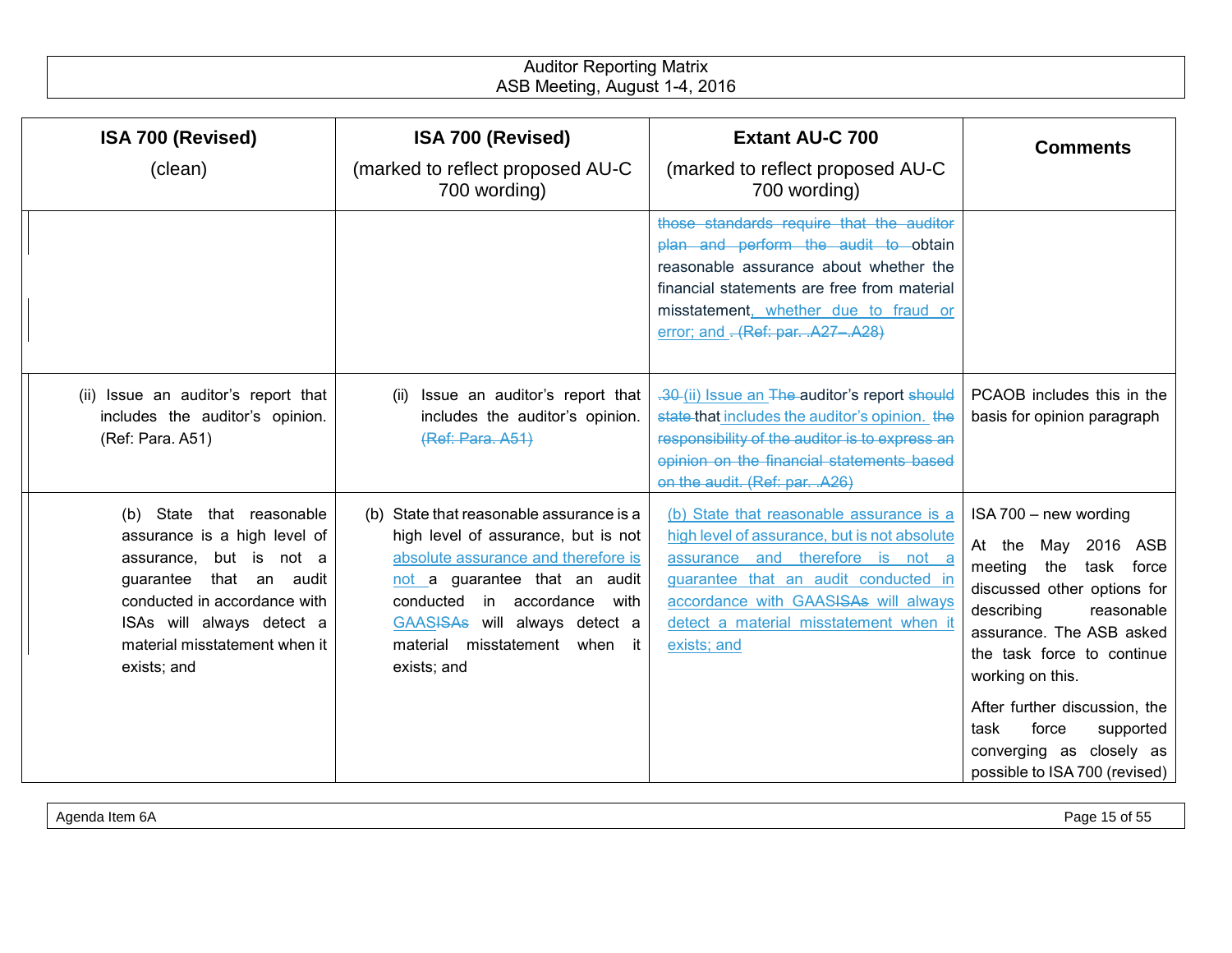| r Reporting Matrix_<br>Auditor |
|--------------------------------|
|                                |
| ASB Meeting,<br>2016<br>1-4    |
| August                         |

| ISA 700 (Revised)                                                                                                                                                                                                                               | ISA 700 (Revised)                                                                                                                                                                                                                                                                               | <b>Extant AU-C 700</b>                                                                                                                                                                                                                              | <b>Comments</b>                                                                                                                                          |
|-------------------------------------------------------------------------------------------------------------------------------------------------------------------------------------------------------------------------------------------------|-------------------------------------------------------------------------------------------------------------------------------------------------------------------------------------------------------------------------------------------------------------------------------------------------|-----------------------------------------------------------------------------------------------------------------------------------------------------------------------------------------------------------------------------------------------------|----------------------------------------------------------------------------------------------------------------------------------------------------------|
| (clean)                                                                                                                                                                                                                                         | (marked to reflect proposed AU-C<br>700 wording)                                                                                                                                                                                                                                                | (marked to reflect proposed AU-C<br>700 wording)                                                                                                                                                                                                    |                                                                                                                                                          |
|                                                                                                                                                                                                                                                 |                                                                                                                                                                                                                                                                                                 |                                                                                                                                                                                                                                                     | and is recommending the<br>changes noted. The task<br>force intends<br>to provide<br>background<br>further<br>information in the application<br>material |
| (c) State that misstatements can arise<br>from fraud or error, and either:                                                                                                                                                                      | (c) State that misstatements can arise<br>from fraud or error, and either:                                                                                                                                                                                                                      | (c) State that misstatements can arise<br>from fraud or error, and either:                                                                                                                                                                          |                                                                                                                                                          |
| (i) Describe that they are considered<br>material if, individually or in the<br>aggregate, they could reasonably<br>be expected to influence the<br>economic decisions of<br>users<br>taken on the basis of these<br>financial statements; or 4 | Describe<br>that<br>they<br>(i)<br>are<br>if.<br>considered<br>material<br>individually or in the aggregate,<br>reasonably<br>they could<br>be<br>influence<br>expected<br>to<br>the<br>economic decisions of users<br>madetaken on the basis of these<br>financial statements; or <sup>5</sup> | (i) Describe that they are considered<br>material if, individually or in the aggregate,<br>they could reasonably be expected to<br>influence the economic decisions of users<br>made on the basis of these financial<br>statements; or <sup>6</sup> | task force<br>supports<br>The<br>convergence with ISA 700<br>Revised<br>wording<br>is<br>AU-C<br>consistent<br>with<br>320.02.                           |
| (ii) Provide a definition or description<br>of materiality in accordance with<br>the applicable financial reporting<br>framework. (Ref: Para. A52)                                                                                              | Provide<br>definition<br>(ii)<br>a<br><b>or</b><br>description of<br>materiality<br>in<br>accordance with the applicable                                                                                                                                                                        | (ii) Provide a definition or description of<br>materiality in accordance with<br>the<br>applicable financial reporting framework.                                                                                                                   | include<br>Task<br>force<br>to<br>application material.                                                                                                  |

4 ISA 320, *Materiality in Planning and Performing an Audit,* paragraph 2

<sup>5</sup> AU-C ISA 320, *Materiality in Planning and Performing an Audit,* paragraph 2

<sup>6</sup> AU-C 320, *Materiality in Planning and Performing an Audit,* paragraph 2

Agenda Item 6A Page 16 of 55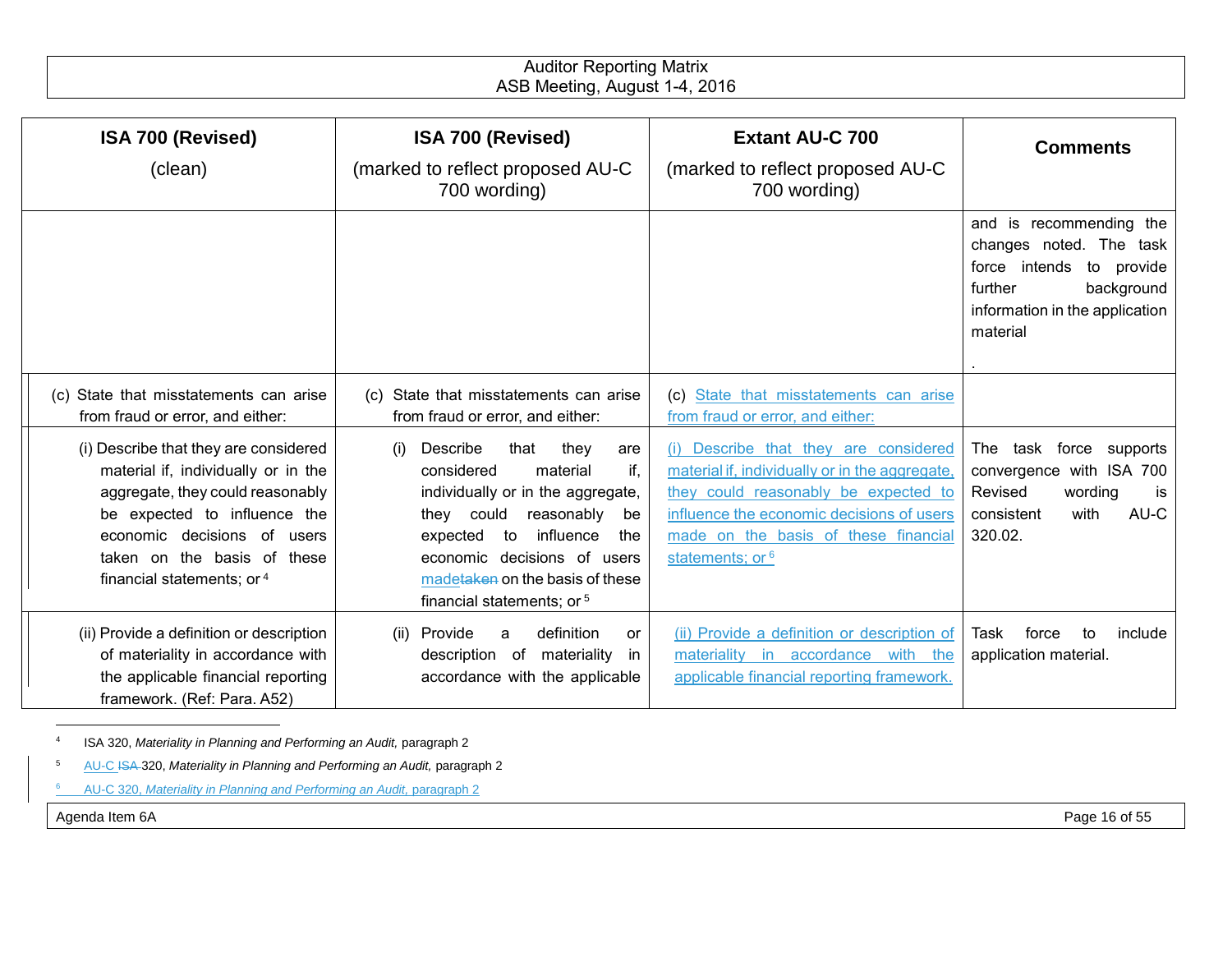|      | <b>Auditor Reporting Matrix</b><br>ASB Meeting, August 1-4, 2016                                                                                                                           |                                                                                                                                                                                                         |                                                                                                                                                                                                                                                                    |                                                                                                                                               |
|------|--------------------------------------------------------------------------------------------------------------------------------------------------------------------------------------------|---------------------------------------------------------------------------------------------------------------------------------------------------------------------------------------------------------|--------------------------------------------------------------------------------------------------------------------------------------------------------------------------------------------------------------------------------------------------------------------|-----------------------------------------------------------------------------------------------------------------------------------------------|
|      | ISA 700 (Revised)<br>(clean)                                                                                                                                                               | ISA 700 (Revised)<br>(marked to reflect proposed AU-C<br>700 wording)                                                                                                                                   | <b>Extant AU-C 700</b><br>(marked to reflect proposed AU-C<br>700 wording)                                                                                                                                                                                         | <b>Comments</b>                                                                                                                               |
|      |                                                                                                                                                                                            | financial reporting framework.<br>(Ref: Para. A52)                                                                                                                                                      |                                                                                                                                                                                                                                                                    |                                                                                                                                               |
| A50) | 39. The Auditor's Responsibilities for the<br>Audit of the Financial Statements section of<br>the auditor's report shall further: (Ref: Para.                                              | 40. 39. The Auditor's Responsibilities for the<br>Audit of the Financial Statements section of<br>the auditor's report should shall further:<br>(Ref: Para. A50)                                        | .40 The Auditor's Responsibilities for the<br>Audit of the Financial Statements section of<br>the auditor's report should further:                                                                                                                                 |                                                                                                                                               |
|      | (a) State that, as part of an audit in<br>accordance with ISAs, the auditor<br>exercises professional judgment<br>maintains<br>professional<br>and<br>skepticism throughout the audit; and | (a) State that, as part of an audit in<br>accordance with GAASISAs, the<br>auditor<br>exercises<br>professional<br>maintains<br>and<br>judgment<br>professional skepticism throughout<br>the audit; and | (a) State that, as part of an audit in<br>accordance with GAAS, the auditor<br>exercises professional judgment<br>and<br>professional<br>maintains<br>skepticism<br>throughout the audit; and                                                                      | Task<br>force<br>supports<br>convergence.                                                                                                     |
|      | (b) Describe an audit by stating that the<br>auditor's responsibilities are:                                                                                                               | (b) Describe an audit by stating that the<br>auditor's responsibilities are:                                                                                                                            | .32 (b) The auditor's report should<br>dDescribe an audit by stating that the<br>auditor's responsibilities are:<br>an audit involves performing<br>a.<br>procedures to obtain audit evidence<br>about the amounts and disclosures in<br>the financial statements. |                                                                                                                                               |
|      | (i) To identify and assess the risks of<br>material misstatement of the<br>financial statements, whether<br>due to fraud or error; to design<br>and perform audit procedures               | To identify and assess the risks<br>(i)<br>of material misstatement of the<br>financial statements, whether<br>due to fraud or error; to design<br>and perform audit procedures                         | (i) To identify and assess the risks of<br>material misstatement of the financial<br>statements, whether due to fraud or error;<br>to design and perform audit procedures<br>responsive to those risks; and to obtain                                              | Task<br>force<br>supports<br>Task force<br>convergence.<br>also supports inclusion of<br>last sentence because it is<br>based on AU-C 240.06; |

Agenda Item 6A Page 17 of 55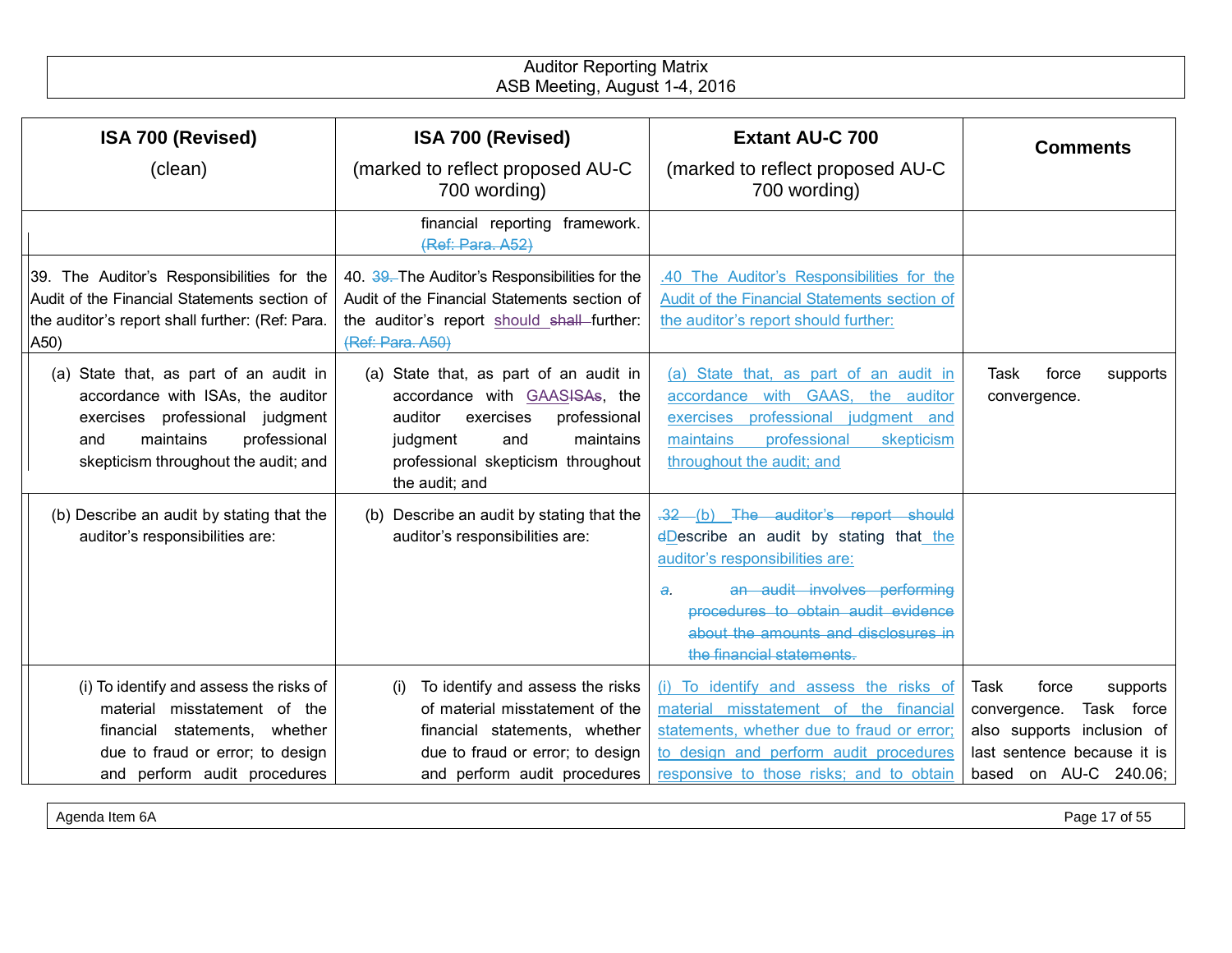| ISA 700 (Revised)<br>(clean)                                                                                                                                                                                                                                                                                                                                                                                                                    | ISA 700 (Revised)<br>(marked to reflect proposed AU-C<br>700 wording)                                                                                                                                                                                                                                                                                                                                                                     | <b>Extant AU-C 700</b><br>(marked to reflect proposed AU-C<br>700 wording)                                                                                                                                                                                                                                                                                                                                                  | <b>Comments</b>                                                                                                                                                                                                                                                                                                                                                                                                                                                                          |
|-------------------------------------------------------------------------------------------------------------------------------------------------------------------------------------------------------------------------------------------------------------------------------------------------------------------------------------------------------------------------------------------------------------------------------------------------|-------------------------------------------------------------------------------------------------------------------------------------------------------------------------------------------------------------------------------------------------------------------------------------------------------------------------------------------------------------------------------------------------------------------------------------------|-----------------------------------------------------------------------------------------------------------------------------------------------------------------------------------------------------------------------------------------------------------------------------------------------------------------------------------------------------------------------------------------------------------------------------|------------------------------------------------------------------------------------------------------------------------------------------------------------------------------------------------------------------------------------------------------------------------------------------------------------------------------------------------------------------------------------------------------------------------------------------------------------------------------------------|
| responsive to those risks; and to<br>obtain audit evidence that is<br>sufficient and appropriate<br>to<br>provide a basis for the auditor's<br>opinion. The risk of not detecting<br>a material misstatement resulting<br>from fraud is higher than for one<br>resulting from error, as fraud may<br>involve<br>collusion,<br>forgery,<br>intentional<br>omissions.<br>the<br>misrepresentations,<br><b>or</b><br>override of internal control. | responsive to those risks; and to<br>obtain audit evidence that is<br>sufficient and appropriate to<br>provide a basis for the auditor's<br>opinion. The risk of not detecting<br>misstatement<br>material<br>a<br>resulting from fraud is higher<br>than for one resulting from error,<br>as fraud may involve collusion,<br>forgery, intentional omissions,<br>misrepresentations,<br>the<br><b>or</b><br>override of internal control. | audit evidence that is sufficient<br>and<br>appropriate to provide a basis for the<br>auditor's opinion. The risk of not detecting a<br>material misstatement resulting from fraud<br>is higher than for one resulting from error,<br>as fraud may involve collusion, forgery,<br>intentional omissions, misrepresentations,<br>or the override of internal control.                                                        | However, at the May 2016<br>meeting, an ASB member<br>expressed concerns<br>with<br>this sentence and asked that<br>we consider wording that<br>speaks to the increased<br>difficulty<br>of<br>detecting<br>material fraud rather than an<br>"increased<br>risk"<br>of<br>not<br>detecting<br>material fraud.<br>the wording is<br>Because<br>consistent with AU-C 240,<br>the task force has retained<br>the wording but believes that<br>further application material is<br>necessary. |
| (ii) To obtain an understanding of<br>internal control relevant to the<br>audit in order to design audit<br>procedures that are appropriate<br>in the circumstances, but not for<br>the purpose of expressing an<br>opinion on the effectiveness of<br>the entity's internal control. In<br>circumstances when the auditor<br>also has a responsibility to                                                                                      | To obtain an understanding of<br>(ii)<br>internal control relevant to the<br>audit in order to design audit<br>procedures that are appropriate<br>in the circumstances, but not for<br>the purpose of expressing an<br>opinion on the effectiveness of<br>the entity's internal control.<br>Accordingly, no such opinion is<br>In circumstances<br>expressed.                                                                             | -32 b.(ii)- To obtain an understanding of<br>internal control relevant to the audit in<br>order to design the audit procedures<br>selected depend on the auditor's<br>judgment, including the assessment of<br>the risks of material misstatement of the<br>financial statements, whether due to<br>fraud or error. In making those risk<br>assessments, the auditor considers<br>internal control relevant to the entity's |                                                                                                                                                                                                                                                                                                                                                                                                                                                                                          |

Agenda Item 6A Page 18 of 55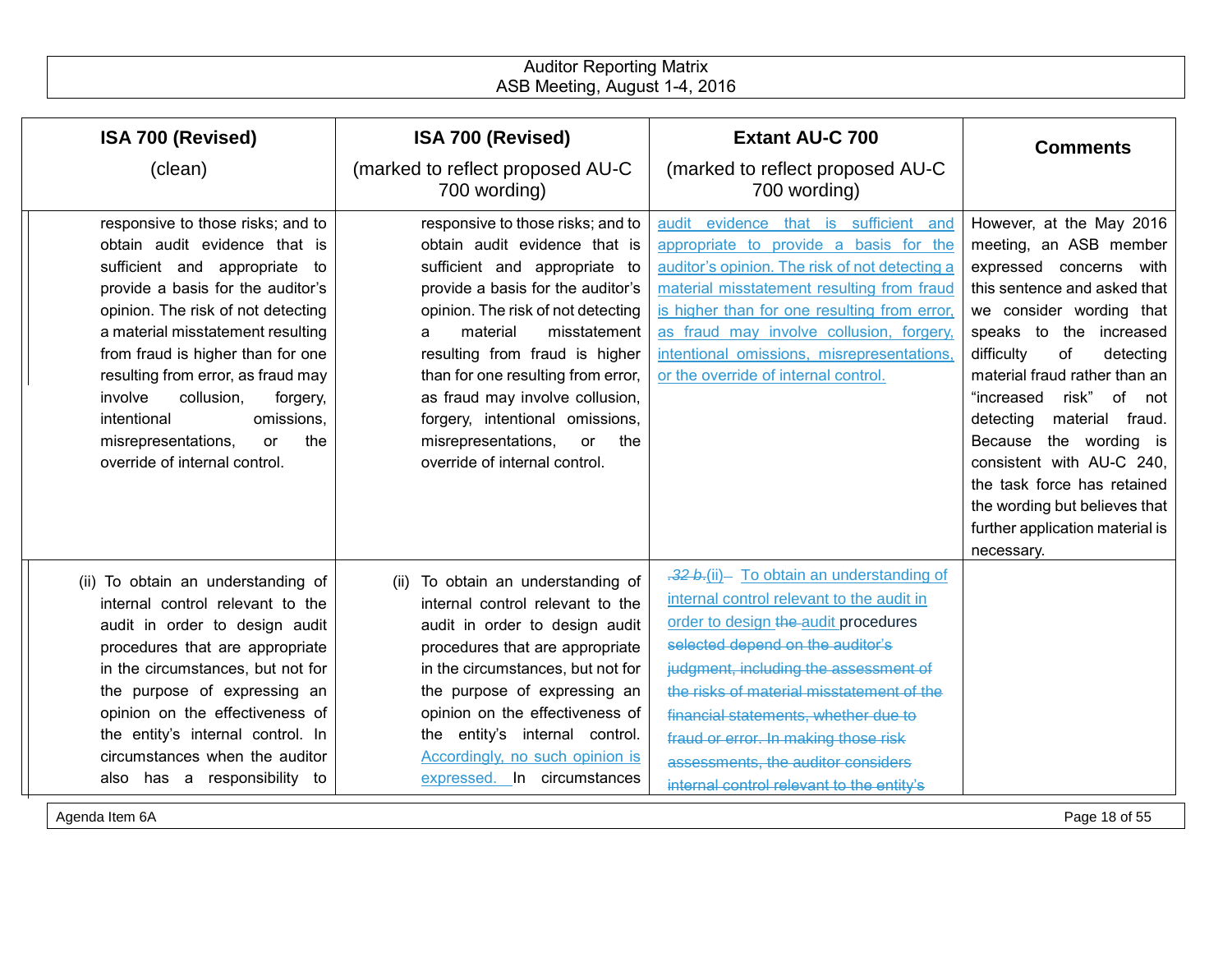| ISA 700 (Revised)<br>(clean)                                                                                                                                                                                                                                                                                                                    | ISA 700 (Revised)<br>(marked to reflect proposed AU-C<br>700 wording)                                                                                                                                                                                                                                                                                                                                                                                                             | <b>Extant AU-C 700</b><br>(marked to reflect proposed AU-C<br>700 wording)                                                                                                                                                                                                                                                                                                                                                                                                                                                                                                                                                                                                                                                                                                                                                                                                   | <b>Comments</b>                                                                       |
|-------------------------------------------------------------------------------------------------------------------------------------------------------------------------------------------------------------------------------------------------------------------------------------------------------------------------------------------------|-----------------------------------------------------------------------------------------------------------------------------------------------------------------------------------------------------------------------------------------------------------------------------------------------------------------------------------------------------------------------------------------------------------------------------------------------------------------------------------|------------------------------------------------------------------------------------------------------------------------------------------------------------------------------------------------------------------------------------------------------------------------------------------------------------------------------------------------------------------------------------------------------------------------------------------------------------------------------------------------------------------------------------------------------------------------------------------------------------------------------------------------------------------------------------------------------------------------------------------------------------------------------------------------------------------------------------------------------------------------------|---------------------------------------------------------------------------------------|
| express an opinion on the<br>effectiveness of internal control in<br>conjunction with the audit of the<br>financial statements, the auditor<br>shall omit the phrase that the<br>auditor's consideration of internal<br>control is not for the purpose of<br>expressing an opinion on the<br>effectiveness of the entity's<br>internal control. | when the auditor also has a<br>responsibility to express an<br>opinion on the effectiveness of<br>internal control in conjunction<br>with the audit of the financial<br>the<br>auditor<br>statements,<br>shouldshall omit the following:<br>phrase that the "the auditor's<br>consideration of internal control<br>is not for the purpose of<br>expressing an opinion on the<br>effectiveness of the entity's<br>internal control. Accordingly, no<br>such opinion is expressed." | preparation and fair presentation of the<br>financial statements in order to design<br>audit procedures that are appropriate in<br>the circumstances, but not for the<br>purpose of expressing an opinion on the<br>effectiveness of the entity's internal<br>control. <del>, and a</del> Accordingly, no such<br>opinion is expressed.<br>In circumstances when the auditor also has<br>a responsibility to express an opinion on the<br>effectiveness of internal control in<br>conjunction with the audit of the financial<br>statements, the auditor should omit the<br>following: phrase required in paragraph<br>.32b that "the auditor's consideration of<br>internal control is not for the purpose of<br>expressing an opinion on the effectiveness<br>of the entity's internal control. <del>, and</del><br>aAccordingly, no such opinion is expressed.<br>$(+32)$ |                                                                                       |
| (iii) To evaluate the appropriateness<br>of accounting policies used and<br>reasonableness<br>the<br>of<br>accounting estimates and related                                                                                                                                                                                                     | (iii) To evaluate the appropriateness<br>of accounting policies used and<br>reasonableness<br>the<br><b>of</b><br>significant accounting estimates                                                                                                                                                                                                                                                                                                                                | .32 c. (iii) To -an audit also includes<br>evaluate ing the appropriateness of the<br>accounting policies used and the<br>reasonableness<br>of<br>significant                                                                                                                                                                                                                                                                                                                                                                                                                                                                                                                                                                                                                                                                                                                | Task<br>force<br>supports<br>continuing to use extant AU-<br>C 700 placement and keep |

Agenda Item 6A Page 19 of 55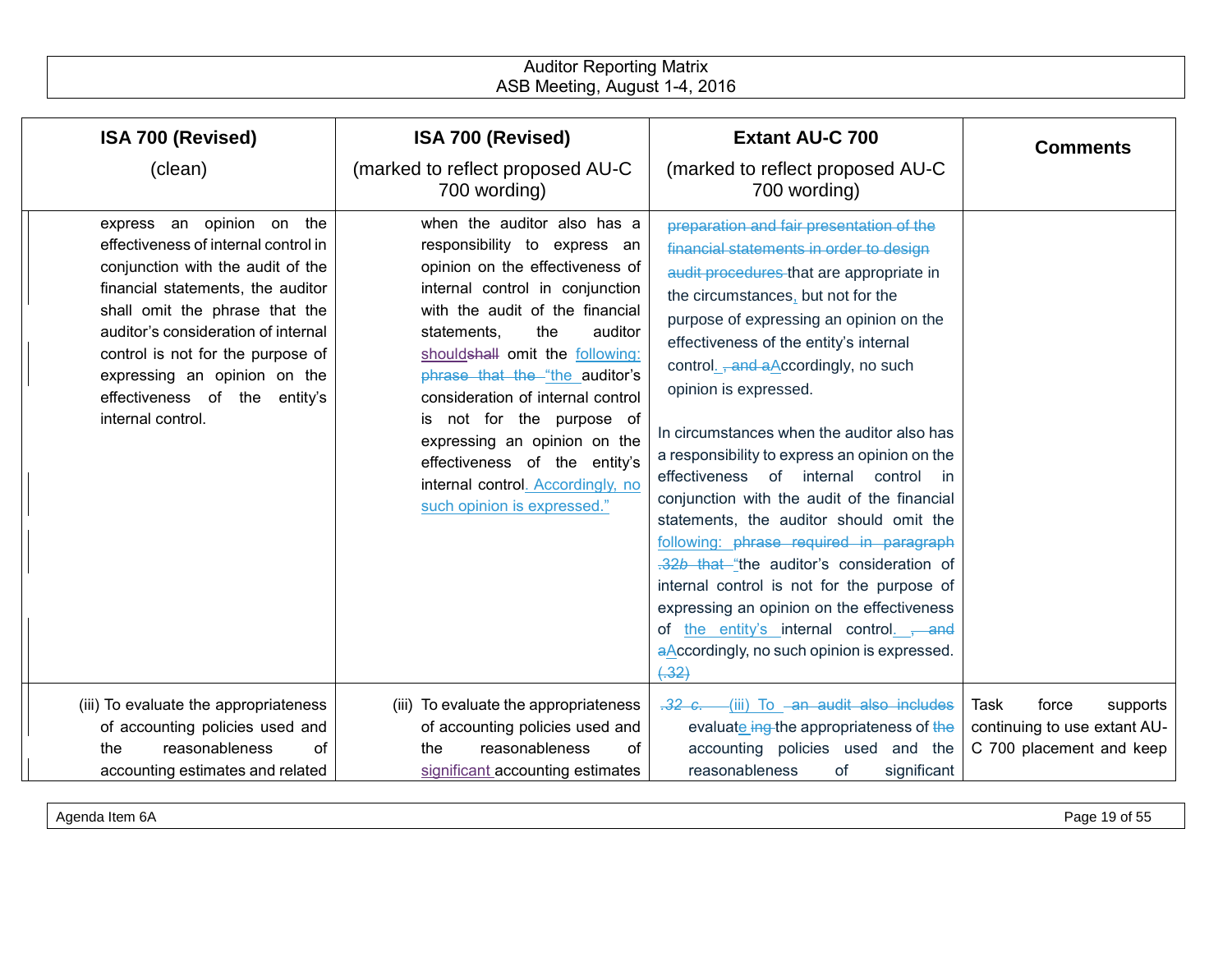| ISA 700 (Revised)                                                                                   | ISA 700 (Revised)                                                                                                        | <b>Extant AU-C 700</b>                                                                                                                      | <b>Comments</b>                                                                                |
|-----------------------------------------------------------------------------------------------------|--------------------------------------------------------------------------------------------------------------------------|---------------------------------------------------------------------------------------------------------------------------------------------|------------------------------------------------------------------------------------------------|
| (clean)                                                                                             | (marked to reflect proposed AU-C<br>700 wording)                                                                         | (marked to reflect proposed AU-C<br>700 wording)                                                                                            |                                                                                                |
| disclosures<br>by<br>made<br>management.                                                            | and related disclosures made by<br>management, as well as the<br>overall presentation of<br>the<br>financial statements. | accounting<br>estimates<br>made<br>by<br>management, as well as the overall<br><b>of</b><br>presentation<br>the<br>financial<br>statements. | these words here rather than<br>in $40(b)(v)$ below.                                           |
| To<br>conclude<br>the<br>(iv)<br>on<br>of<br>appropriateness                                        | $(iv)$ To<br>conclude<br>the<br><b>on</b><br>of<br>appropriateness                                                       | (iv) To conclude on the appropriateness of<br>management's use of the going concern                                                         | New to ISA $700 -$ going<br>concern                                                            |
| management's use of the going<br>concern basis of accounting and,<br>based on the audit evidence    | management's use of the going<br>concern basis of accounting<br>based on the audit<br>and.                               | basis of accounting and, based on the audit<br>evidence obtained, whether there are<br>conditions and events, considered in the             | May 2016 ASB<br>At the<br>meeting, the ASB asked the                                           |
| obtained, whether a material<br>uncertainty exists related to<br>events or conditions that may      | obtained,<br>whether<br>evidence<br>there are conditions and events,<br>considered in the aggregate,                     | aggregate, that raise substantial doubt<br>about the entity's ability to continue as a<br>going concern for a reasonable period of          | task force to<br>consider<br>whether this is consistent<br>with US framework.                  |
| cast significant doubt on the<br>entity's ability to continue as a                                  | that raise substantial a material<br>uncertainty exists related to                                                       | If the auditor<br>concludes<br>that<br>time.<br>substantial doubt about the entity's ability                                                | The<br>task<br>force<br>acknowledged that 40(b)(iv)                                            |
| going concern. If the auditor<br>concludes<br>that a material<br>uncertainty exists, the auditor is | events or conditions that may<br>cast significant doubt about on<br>the entity's ability to continue as                  | to continue as a going concern for a<br>reasonable period of time exists, the<br>auditor is required to draw attention in the               | quite<br>lengthy,<br>and<br>İS<br>discussed the possibility of<br>shortening by including only |
| required to draw attention in the<br>auditor's report to the related                                | concern for a<br>going<br>a<br>reasonable period of time. If the                                                         | auditor's report to the related disclosures in<br>the financial statements or, if such                                                      | the first sentence. However,<br>the consensus of the task                                      |
| disclosures in the financial<br>statements or, if such disclosures                                  | auditor<br>concludes<br>that<br>substantial doubt about the                                                              | disclosures are inadequate, to modify the<br>opinion. The auditor's conclusions are<br>based on the audit evidence obtained up to           | force is that if the objective is<br>convergence, the wording<br>should be included in its     |
| are inadequate, to modify the<br>auditor's<br>The<br>opinion.<br>conclusions are based on the       | entity's ability to continue as a<br>going concern for a reasonable<br>period of time exists, a material                 | the date of the auditor's report. However,<br>future events or conditions may cause an                                                      | entirety.                                                                                      |
| audit evidence obtained up to the<br>date of the auditor's report.                                  | uncertainty exists, the auditor is<br>required to draw attention in the                                                  | entity to cease to continue as a going<br>concern.                                                                                          |                                                                                                |

Agenda Item 6A Page 20 of 55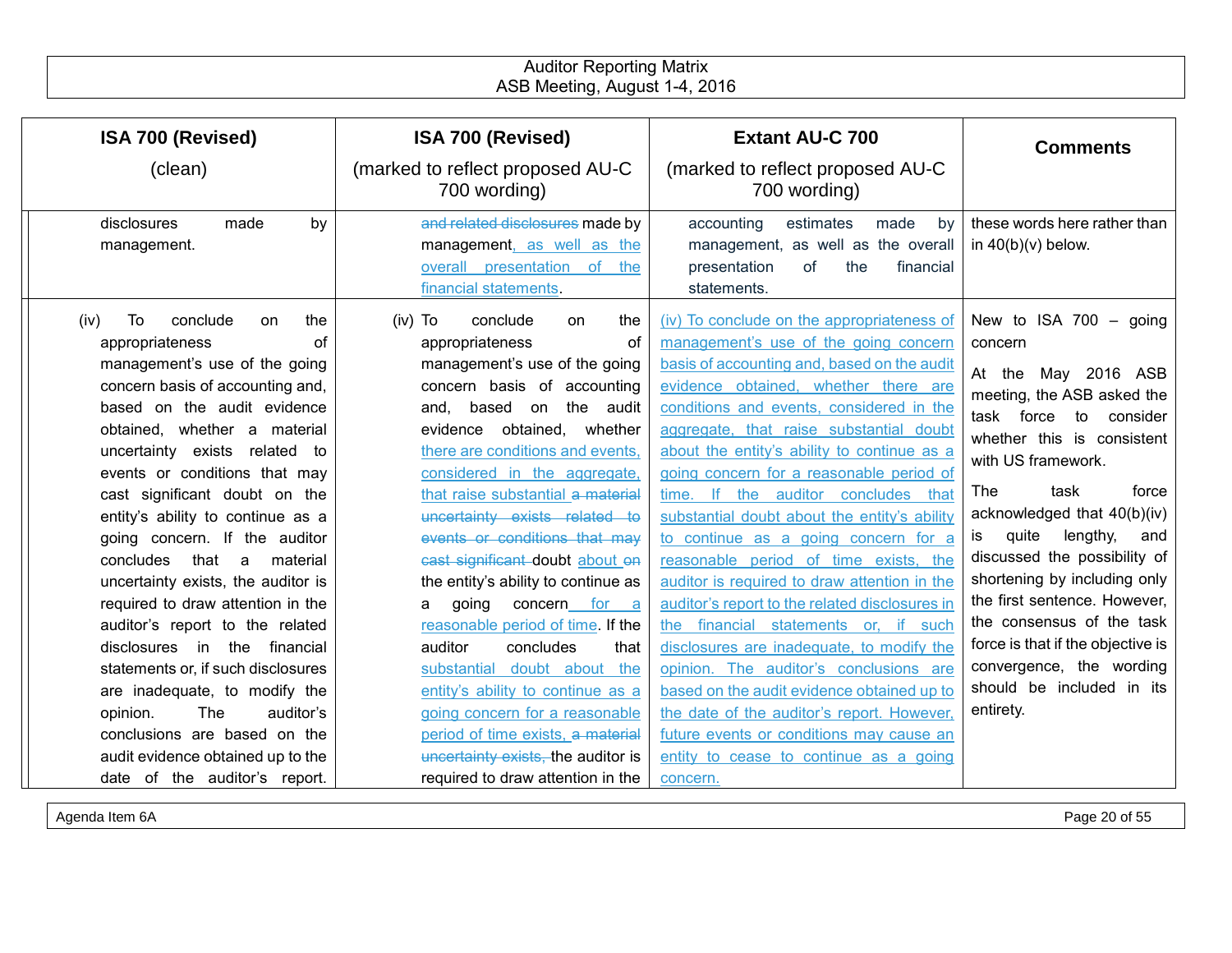| ISA 700 (Revised)                                                                                                                                                                                                                                                                                                                                                                     | ISA 700 (Revised)                                                                                                                                                                                                                                                                                                                                                                                                                  | <b>Extant AU-C 700</b>                           | <b>Comments</b>                                                                                                                                                                                                                                                                                                                                                                                 |
|---------------------------------------------------------------------------------------------------------------------------------------------------------------------------------------------------------------------------------------------------------------------------------------------------------------------------------------------------------------------------------------|------------------------------------------------------------------------------------------------------------------------------------------------------------------------------------------------------------------------------------------------------------------------------------------------------------------------------------------------------------------------------------------------------------------------------------|--------------------------------------------------|-------------------------------------------------------------------------------------------------------------------------------------------------------------------------------------------------------------------------------------------------------------------------------------------------------------------------------------------------------------------------------------------------|
| (clean)                                                                                                                                                                                                                                                                                                                                                                               | (marked to reflect proposed AU-C<br>700 wording)                                                                                                                                                                                                                                                                                                                                                                                   | (marked to reflect proposed AU-C<br>700 wording) |                                                                                                                                                                                                                                                                                                                                                                                                 |
| However,<br>future<br>events<br><b>or</b><br>conditions may cause an entity to<br>cease to continue as a going<br>concern.                                                                                                                                                                                                                                                            | auditor's report to the related<br>disclosures in the financial<br>if<br>statements<br>or,<br>such<br>disclosures are inadequate, to<br>modify<br>the<br>opinion.<br>The<br>auditor's conclusions are based<br>on the audit evidence obtained<br>up to the date of the auditor's<br>report. However, future events<br>or conditions may cause an<br>entity to cease to continue as a<br>going concern.                             |                                                  |                                                                                                                                                                                                                                                                                                                                                                                                 |
| (v) When the financial statements<br>are prepared in accordance with<br>a fair presentation framework, to<br>evaluate the overall presentation,<br>structure and content of the<br>financial statements, including<br>the disclosures, and whether the<br>financial statements represent<br>the underlying transactions and<br>events in a manner that achieves<br>fair presentation. | y When the financial statements<br>are prepared in accordance with<br>a fair presentation framework, to<br>evaluate <u>evaluate</u><br>the overall<br>presentation,<br>structure and<br>the financial<br>$-$ of<br>content-<br>including<br>statements.<br>$\pm$ he<br>disclosures, and whether the<br>financial statements represent<br>the underlying transactions and<br>events in a manner that<br>achieves fair presentation. | the financial statements.<br>$-32c$              | Task force believes the<br>reference to evaluating the<br>overall financial statement<br>presentation in 40(b)(iii) is<br>sufficient (consistent with<br>extant AU-C 700). Further,<br>wording could<br>this<br>be<br>misunderstood to suggest<br>"stand<br>the<br>back"<br>that<br>involves more than is done<br>in practice currently and<br>therefore could increase the<br>expectation gap. |

Agenda Item 6A Page 21 of 55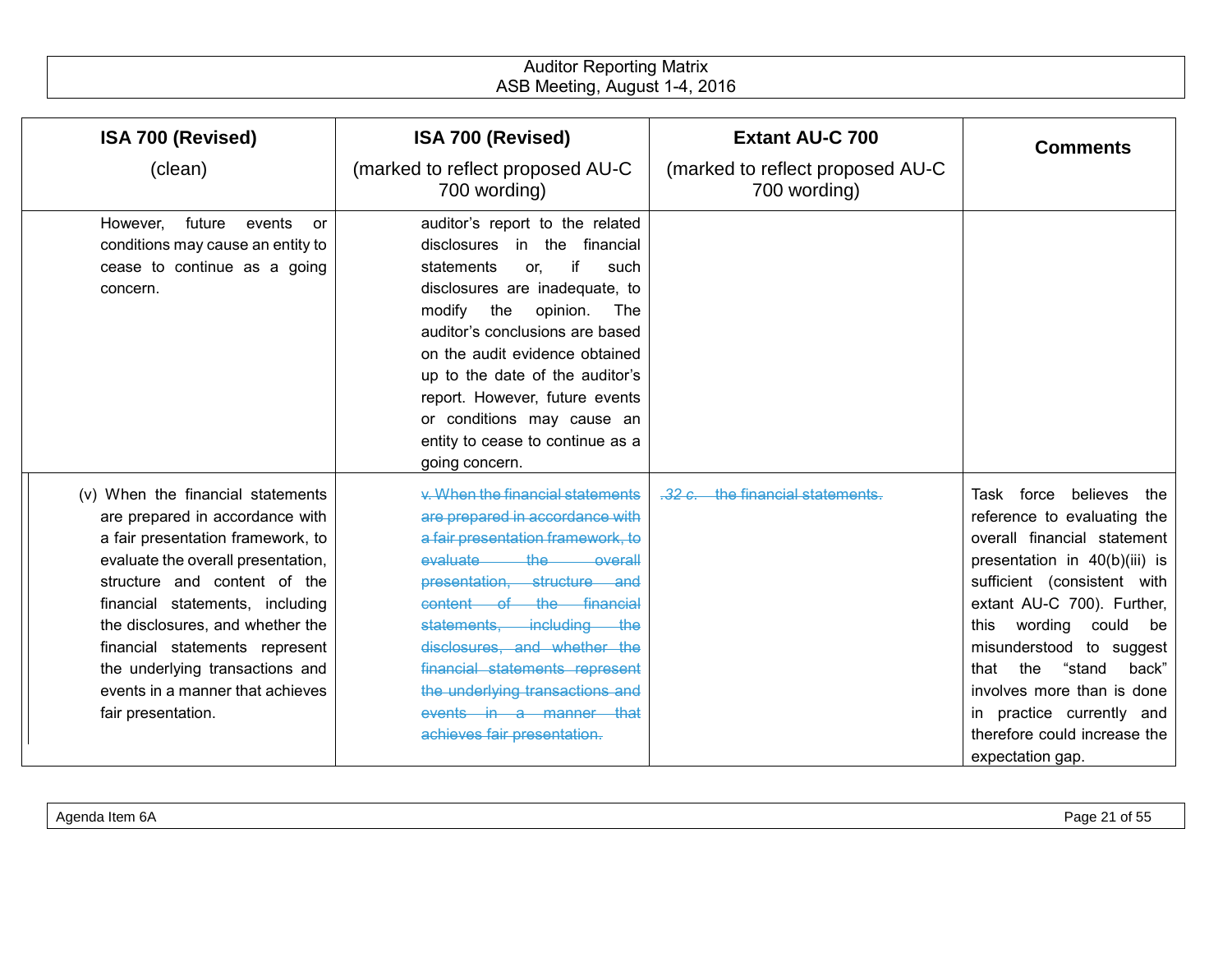| ISA 700 (Revised)<br>(clean)                                                                                                                                                                                                                                              | ISA 700 (Revised)<br>(marked to reflect proposed AU-C)<br>700 wording)                                                                                                                                                                                                                      | <b>Extant AU-C 700</b><br>(marked to reflect proposed AU-C)<br>700 wording)                                                                                                                                                                                | <b>Comments</b>                                                                                                                                                          |
|---------------------------------------------------------------------------------------------------------------------------------------------------------------------------------------------------------------------------------------------------------------------------|---------------------------------------------------------------------------------------------------------------------------------------------------------------------------------------------------------------------------------------------------------------------------------------------|------------------------------------------------------------------------------------------------------------------------------------------------------------------------------------------------------------------------------------------------------------|--------------------------------------------------------------------------------------------------------------------------------------------------------------------------|
| When ISA 6007 applies, further<br>(c)<br>describe the auditor's responsibilities in<br>a group audit engagement by stating<br>that:                                                                                                                                       | When AU-C ISA 600 <sup>8</sup><br>applies,<br>(c)<br>describe<br>the<br>auditor's<br>further<br>responsibilities in a group audit<br>engagement by stating that:                                                                                                                            | (c) When AU-C 600 applies, further<br>describe the auditor's responsibilities in a<br>group audit engagement by stating that:                                                                                                                              | New to ISA 700-ISA 600<br>content.                                                                                                                                       |
| (i) The auditor's responsibilities are<br>to obtain sufficient appropriate<br>audit evidence regarding the<br>information<br>financial<br>of<br>the<br>entities or business activities<br>within the group to express an<br>opinion on the group financial<br>statements: | auditor's responsibilities<br>The<br>(i)<br>sufficient<br>obtain<br>to<br>are<br>evidence<br>appropriate<br>audit<br>regarding<br>the<br>financial<br>information of the entities or<br>business activities within the<br>group to express an opinion on<br>the group financial statements; | (i) The auditor's responsibilities are to<br>obtain sufficient appropriate audit evidence<br>regarding the financial information of the<br>entities or business activities within the<br>group to express an opinion on the group<br>financial statements; |                                                                                                                                                                          |
| (ii) The auditor is responsible for the<br>direction,<br>supervision<br>and<br>performance of the group audit;<br>and                                                                                                                                                     | The auditor is responsible for<br>(ii)<br>the direction, supervision and<br>performance of the group audit;<br>and                                                                                                                                                                          | (ii) The auditor is responsible for the<br>direction, supervision and performance of<br>the group audit; and                                                                                                                                               |                                                                                                                                                                          |
| auditor<br>remains solely<br>The<br>(iii)<br>responsible<br>for the auditor's<br>opinion.                                                                                                                                                                                 | auditor<br>remains<br>$(iii)$ The<br>solely<br>responsible for the auditor's<br>opinion, unless the<br>auditor<br>makes<br>reference<br>to<br>a<br>component auditor's work.                                                                                                                | (iii) The auditor remains solely responsible<br>for the auditor's opinion, unless the auditor<br>makes reference to a component auditor's<br>work.                                                                                                         | Task force discussed how<br>divided<br>address<br>to<br>responsibilities in the U.S.<br>and is seeking further input<br>from the ASB on the most<br>appropriate wording. |

7 ISA 600, *Special Considerations—Audits of Group Financial Statements (Including the Work of Component Auditors)*

8 ISA 600, *Special Considerations—Audits of Group Financial Statements (Including the Work of Component Auditors)*

Agenda Item 6A Page 22 of 55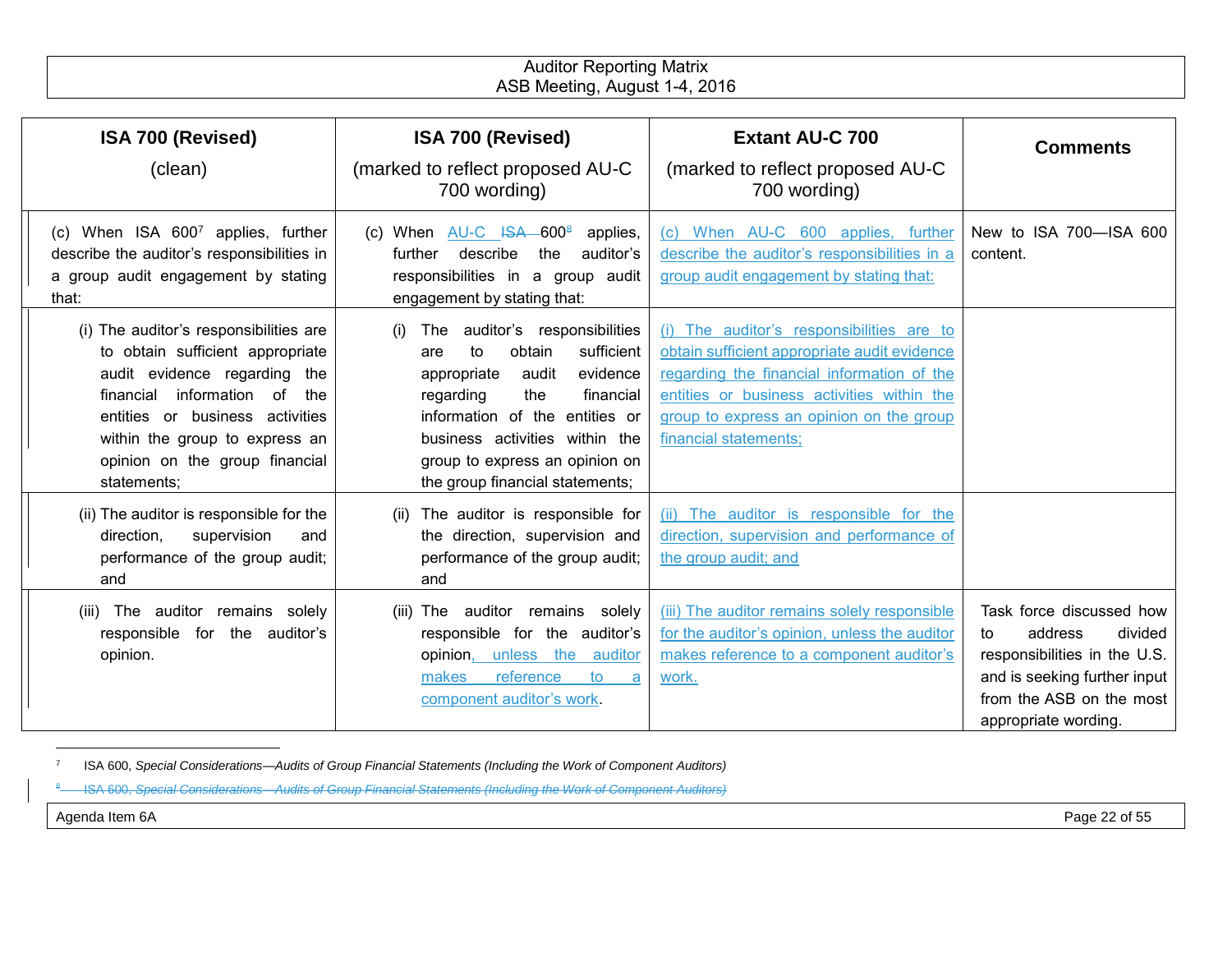<span id="page-22-0"></span>

| ISA 700 (Revised)<br>(clean)                                                                                                                                                                                                                                                                                                                                                                                                             | ISA 700 (Revised)<br>(marked to reflect proposed AU-C<br>700 wording)                                                                                                                                                                                                                                                                                                                                                     | <b>Extant AU-C 700</b><br>(marked to reflect proposed AU-C<br>700 wording)                                                                                                                                                                                                                                                                                | <b>Comments</b>                                                                                                                                                                       |
|------------------------------------------------------------------------------------------------------------------------------------------------------------------------------------------------------------------------------------------------------------------------------------------------------------------------------------------------------------------------------------------------------------------------------------------|---------------------------------------------------------------------------------------------------------------------------------------------------------------------------------------------------------------------------------------------------------------------------------------------------------------------------------------------------------------------------------------------------------------------------|-----------------------------------------------------------------------------------------------------------------------------------------------------------------------------------------------------------------------------------------------------------------------------------------------------------------------------------------------------------|---------------------------------------------------------------------------------------------------------------------------------------------------------------------------------------|
| 40. The Auditor's Responsibilities for the Audit<br>of the Financial Statements section of the<br>auditor's report also shall: (Ref: Para. A50)                                                                                                                                                                                                                                                                                          | 41. 40. The Auditor's Responsibilities for the<br>Audit of the Financial Statements section of<br>the auditor's report also shouldshall: (Ref:<br>Para. A50)                                                                                                                                                                                                                                                              | .41 The Auditor's Responsibilities for the<br>Audit of the Financial Statements section of<br>the auditor's report also should:                                                                                                                                                                                                                           | New section to further expand<br>on auditor's responsibilities                                                                                                                        |
| (a) State that the auditor communicates<br>with those charged with governance<br>regarding, among other matters, the<br>planned scope and timing of the<br>audit and significant audit findings,<br>including any significant deficiencies<br>in internal control that the auditor<br>identifies during the audit;                                                                                                                       | State that the auditor communicates<br>(a)<br>with those charged with governance<br>regarding, among other matters, the<br>planned scope and timing of the<br>audit and significant audit findings,<br>including any significant deficiencies<br>and material weaknesses in internal<br>control that the auditor identifies<br>during the audit;                                                                          | State that the auditor communicates<br>(a)<br>with those charged with governance<br>regarding, among other matters, the<br>planned scope and timing of the audit<br>and significant audit findings, including<br>deficiencies<br>significant<br>anv<br>and<br>material weaknesses in internal control<br>that the auditor identifies during the<br>audit; | <b>ISA</b><br>700<br><b>New</b><br>to<br>communications with those<br>charged with governance<br>The task force supported<br>convergence and believes<br>this is helpful information. |
| (b) For audits of financial statements of<br>listed entities, state that the auditor<br>provides<br>those<br>charged<br>with<br>governance with a statement that<br>the auditor has complied<br>with<br>ethical<br>requirements<br>relevant<br>regarding<br>independence<br>and<br>with<br>communicate<br>them<br>all<br>relationships and other matters that<br>may reasonably be thought to bear<br>on the auditor's independence, and | (b) For audits of financial statements<br>of listed entities, state that the<br>auditor provides those charged with<br>governance with a statement that<br>the auditor has complied with<br>ethical<br>-requirements<br>relevant —<br>independence<br>regarding<br>and<br>communicate with them<br>—а#<br>relationships and other matters that<br>may reasonably be thought to bear<br>on the auditor's independence, and |                                                                                                                                                                                                                                                                                                                                                           | ISA 700 - listed<br>New<br>to<br><b>Entities</b><br><b>Ethical</b><br>requirements                                                                                                    |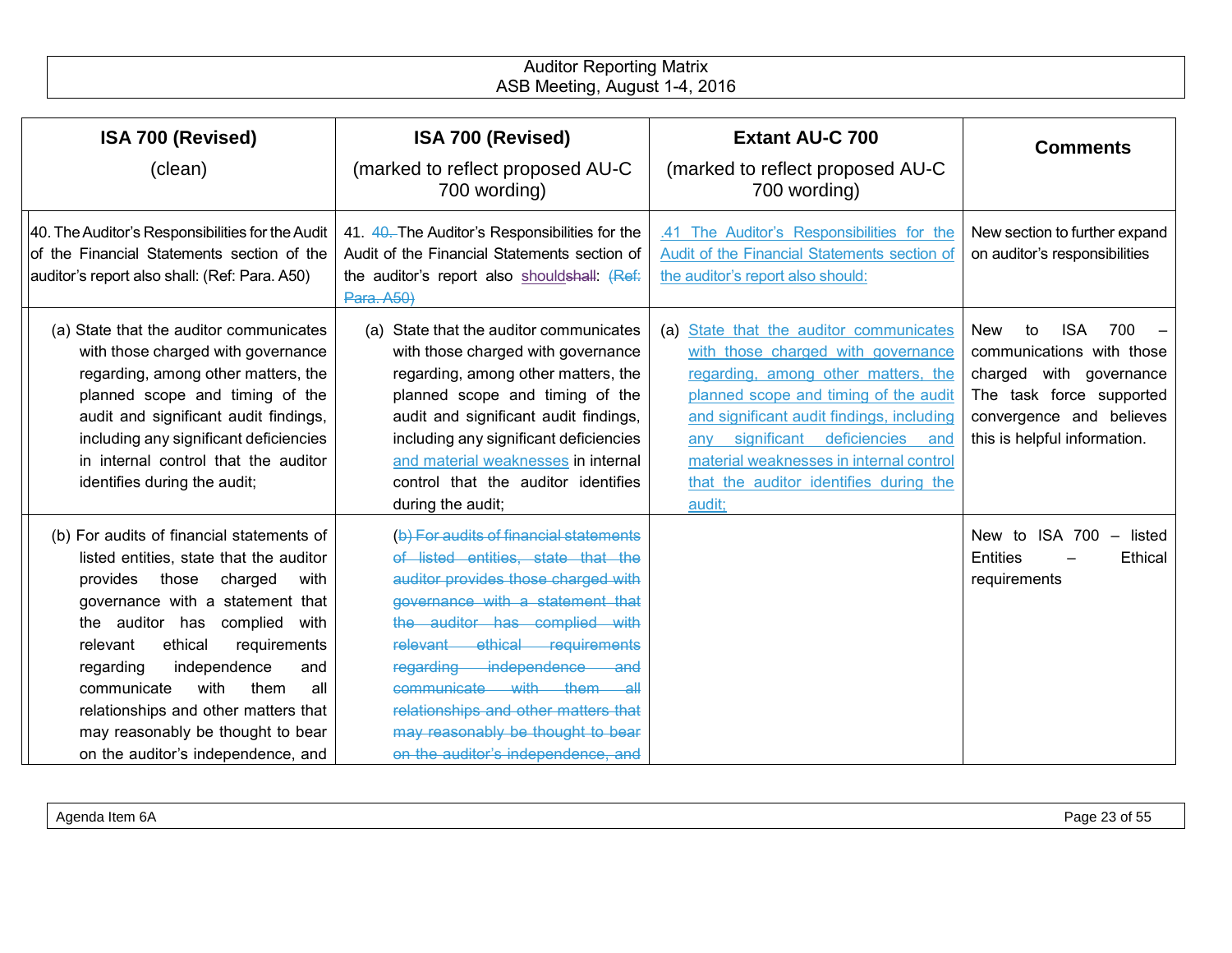|                                                    | <b>Auditor Reporting Matrix</b><br>ASB Meeting, August 1-4, 2016     |                                                  |                           |
|----------------------------------------------------|----------------------------------------------------------------------|--------------------------------------------------|---------------------------|
| ISA 700 (Revised)                                  | ISA 700 (Revised)                                                    | <b>Extant AU-C 700</b>                           | <b>Comments</b>           |
| (clean)                                            | (marked to reflect proposed AU-C<br>700 wording)                     | (marked to reflect proposed AU-C<br>700 wording) |                           |
| applicable,<br>related<br>where<br>safeguards; and | applicable,<br>related<br>where<br>safeguards; and                   |                                                  |                           |
| (c) For audits of financial statements of          | (b) $\left\langle e\right\rangle$ For audits of financial statements | (b) For audits of financial statements for       | New to ISA $700 -$ listed |
| listed entities and any other entities             | of listed entities and any other                                     | which key audit matters are communicated         | entities - KAM            |
| for which key audit matters are                    | entities for which key audit matters                                 | in accordance with AU-C 701, state that,         |                           |
| communicated in accordance with                    | are communicated in accordance                                       | from the matters communicated with those         |                           |
| ISA 701, state that, from the matters              | with AU-CISA 701, state that, from                                   | charged with governance, the auditor             |                           |
| communicated with those charged                    | the matters communicated with                                        | determines those matters that were of most       |                           |
| the<br>with<br>governance,<br>auditor              | those charged with governance, the                                   | significance in the audit of the financial       |                           |
| determines those matters that were                 | auditor determines those matters                                     | statements of the current period and are         |                           |
| of most significance in the audit of               | that were of most significance in the                                | therefore the key audit matters. The auditor     |                           |
| the financial statements of the                    | audit of the financial statements of                                 | describes these matters in the auditor's         |                           |
| current period and are therefore the               | the current period and are therefore                                 | report unless law or regulation precludes        |                           |
| key audit matters. The auditor                     | the key audit matters. The auditor                                   | public disclosure about the matter or when,      |                           |
| describes these matters<br>in the                  | describes these matters in the                                       | in extremely rare circumstances, the             |                           |
| auditor's report unless<br>law or                  | auditor's report unless law or                                       | auditor determines that a matter should not      |                           |
| precludes<br>regulation<br>public                  | precludes<br>regulation<br>public                                    | be communicated in the auditor's report          |                           |
| disclosure about the matter or when,               | disclosure about the matter or when,                                 | because the adverse consequences of              |                           |
| in extremely rare circumstances, the               | in extremely rare circumstances, the                                 | doing so would reasonably be expected to         |                           |
| auditor determines that a matter                   | auditor determines that a matter                                     | outweigh the public interest benefits of         |                           |
| should not be communicated in the                  | should not be communicated in the                                    | such communication.                              |                           |
| auditor's<br>report<br>because<br>the              | report because<br>auditor's<br>the                                   |                                                  |                           |
| adverse consequences of doing so                   | adverse consequences of doing so                                     |                                                  |                           |
| would reasonably be expected to                    | would reasonably be expected to                                      |                                                  |                           |
| outweigh the public interest benefits              | outweigh the public interest benefits                                |                                                  |                           |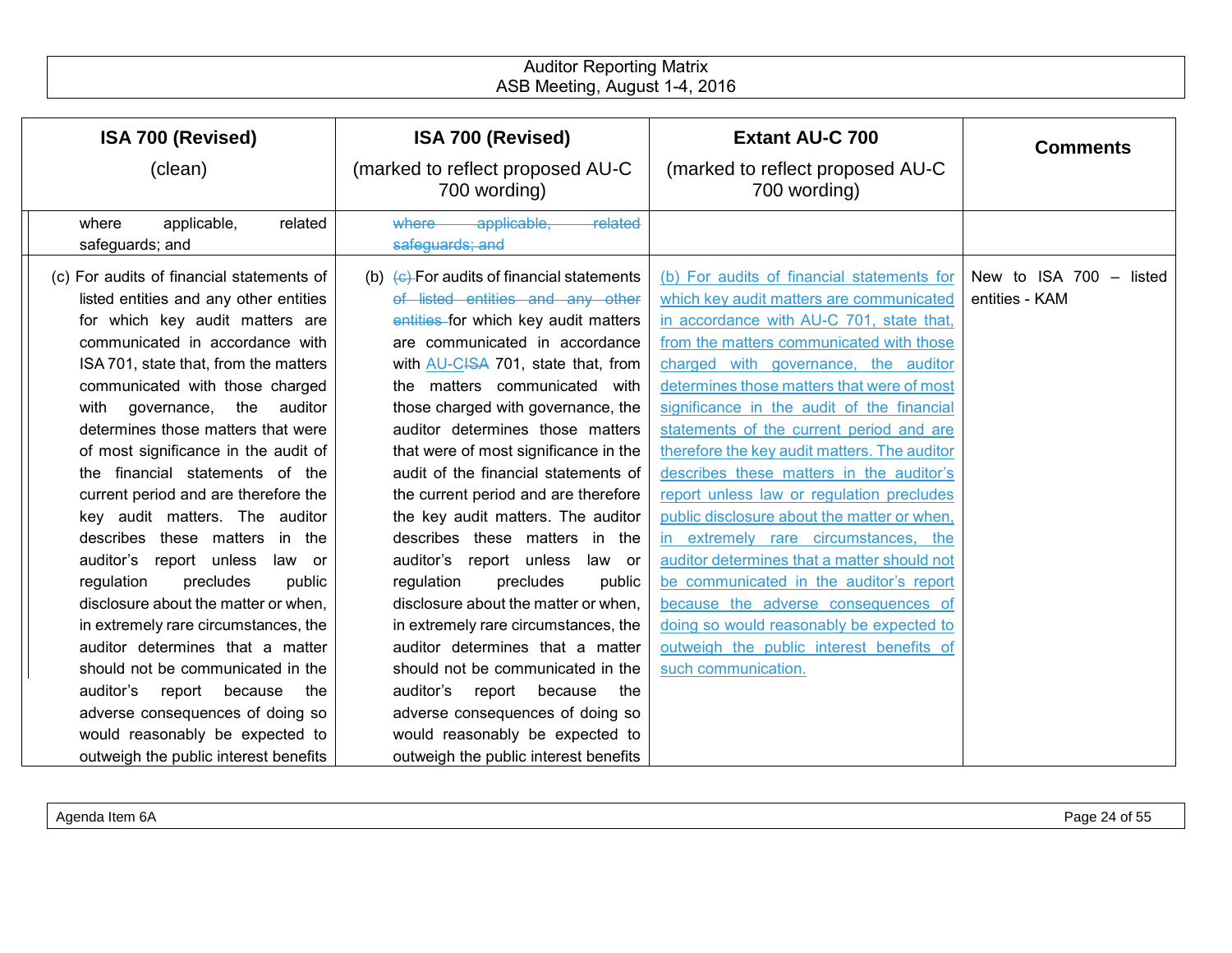| ISA 700 (Revised)                                                                                                                                                                                                                | ISA 700 (Revised)                                                                                                                                                                                                                | <b>Extant AU-C 700</b>                           | <b>Comments</b>                                                                          |
|----------------------------------------------------------------------------------------------------------------------------------------------------------------------------------------------------------------------------------|----------------------------------------------------------------------------------------------------------------------------------------------------------------------------------------------------------------------------------|--------------------------------------------------|------------------------------------------------------------------------------------------|
| (clean)                                                                                                                                                                                                                          | (marked to reflect proposed AU-C<br>700 wording)                                                                                                                                                                                 | (marked to reflect proposed AU-C<br>700 wording) |                                                                                          |
| of such communication. (Ref: Para.<br>A53)                                                                                                                                                                                       | of such communication. (Ref: Para.<br>A53                                                                                                                                                                                        |                                                  |                                                                                          |
| Location of the description of the auditor's<br>responsibilities for the audit of the financial<br>statements                                                                                                                    | Location of the description of the auditor's<br>responsibilities for the audit of the financial<br>statements                                                                                                                    |                                                  | New to ISA 700 - location of<br>content                                                  |
| 41. The description of the auditor's<br>responsibilities for the audit of the financial<br>statements required by paragraphs 39-40<br>shall be included: (Ref: Para. A54)                                                        | 41. The description of the auditor's<br>responsibilities for the audit of the financial<br>statements required by paragraphs 39-40<br>shouldshall be included: (Ref: Para. A54)                                                  |                                                  | <b>ASB</b><br>supports<br>the<br>inclusion of all elements<br>in the body of the report. |
| (a) Within the body of the auditor's<br>report;                                                                                                                                                                                  | (a) Within the body of the auditor's<br>report;                                                                                                                                                                                  |                                                  |                                                                                          |
| (b) Within an appendix to the auditor's<br>report, in which case the auditor's<br>report shall include a reference to<br>the location of the appendix; or (Ref:<br>Para. A54-A55)                                                | (b) Within an appendix to the<br>auditor's report, in which case the<br>auditor's report shouldshall include<br>a reference to the location of the<br>appendix; or (Ref: Para. Error!<br>eference source not found.-455)         |                                                  |                                                                                          |
| (c) By a specific reference within the<br>auditor's report to the location of<br>such a description on a website of<br>an appropriate authority, where law,<br>regulation or national auditing<br>standards expressly permit the | (c) By a specific reference within the<br>auditor's report to the location of<br>such a description on a website of<br>an appropriate authority, where law,<br>regulation or national auditing<br>standards expressly permit the |                                                  |                                                                                          |

Agenda Item 6A Page 25 of 55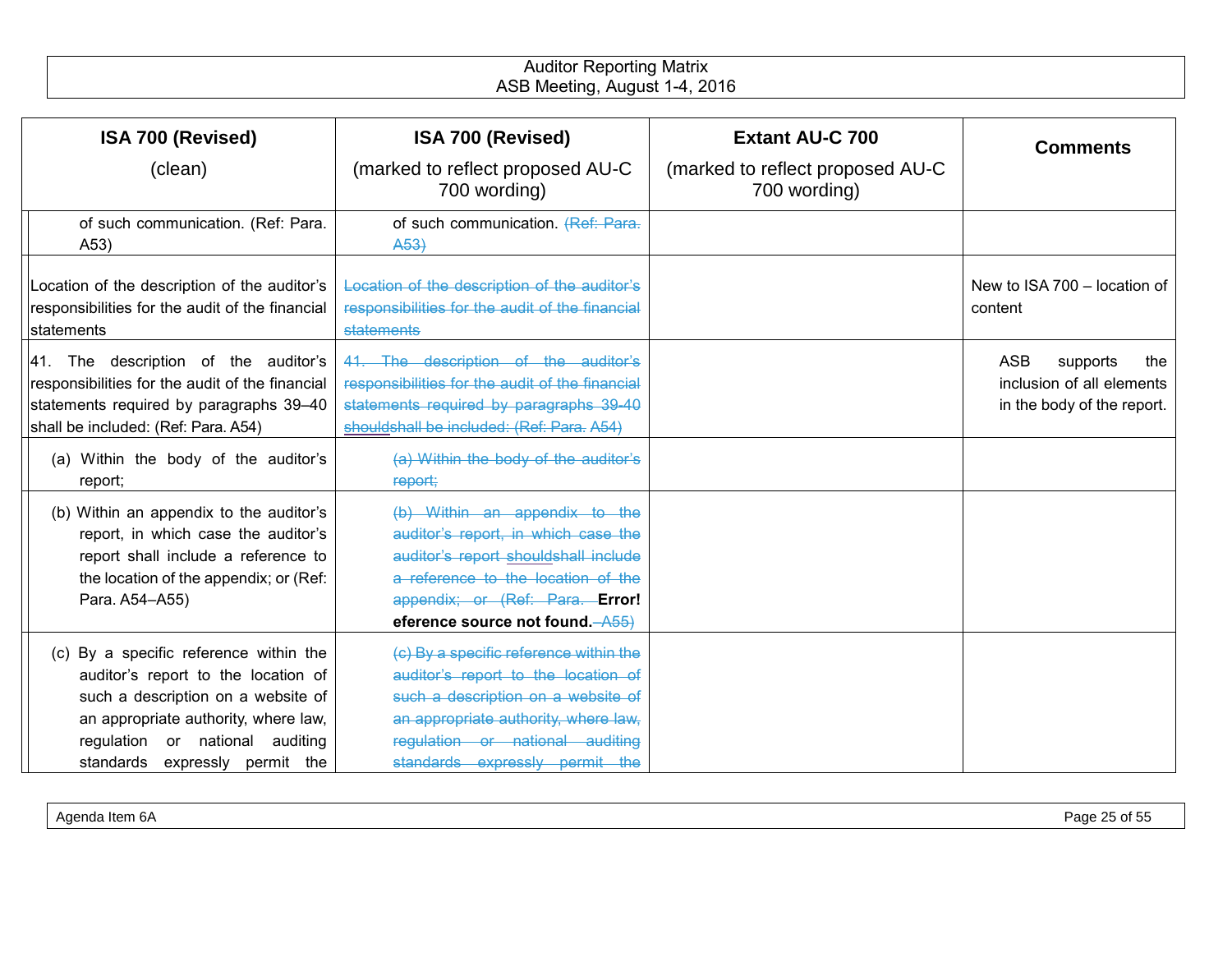| ISA 700 (Revised)                                                                                                                                                                                                                                                                                                                                                                                                                                                                                                                                                                                                                                 | ISA 700 (Revised)                                                                                                                                                                                                                                                                                                                                                                                                                                                                                                                                                                                                              | <b>Extant AU-C 700</b>                                                                                                                                                                                                                                                                                                                                                                                                                                                                                                                                                                                  | <b>Comments</b>                                                |
|---------------------------------------------------------------------------------------------------------------------------------------------------------------------------------------------------------------------------------------------------------------------------------------------------------------------------------------------------------------------------------------------------------------------------------------------------------------------------------------------------------------------------------------------------------------------------------------------------------------------------------------------------|--------------------------------------------------------------------------------------------------------------------------------------------------------------------------------------------------------------------------------------------------------------------------------------------------------------------------------------------------------------------------------------------------------------------------------------------------------------------------------------------------------------------------------------------------------------------------------------------------------------------------------|---------------------------------------------------------------------------------------------------------------------------------------------------------------------------------------------------------------------------------------------------------------------------------------------------------------------------------------------------------------------------------------------------------------------------------------------------------------------------------------------------------------------------------------------------------------------------------------------------------|----------------------------------------------------------------|
| (clean)                                                                                                                                                                                                                                                                                                                                                                                                                                                                                                                                                                                                                                           | (marked to reflect proposed AU-C)<br>700 wording)                                                                                                                                                                                                                                                                                                                                                                                                                                                                                                                                                                              | (marked to reflect proposed AU-C)<br>700 wording)                                                                                                                                                                                                                                                                                                                                                                                                                                                                                                                                                       |                                                                |
| auditor to do so. (Ref: Para. A54,<br>A56-A57)                                                                                                                                                                                                                                                                                                                                                                                                                                                                                                                                                                                                    | auditor to do so. (Ref: Para. A54.<br>A56-A57)                                                                                                                                                                                                                                                                                                                                                                                                                                                                                                                                                                                 |                                                                                                                                                                                                                                                                                                                                                                                                                                                                                                                                                                                                         |                                                                |
| 42. When the auditor refers to a description of<br>the auditor's responsibilities on a website of<br>an appropriate authority, the auditor shall<br>determine that such description addresses,<br>and is not inconsistent with, the requirements<br>in paragraphs 39–40 of this ISA. (Ref: Para.<br>A56)                                                                                                                                                                                                                                                                                                                                          | 42. When the auditor refers to a description of<br>the auditor's responsibilities on a website of<br>an appropriate authority, the auditor<br>shouldshall determine that such description<br>addresses, and is not inconsistent with, the<br>requirements in paragraphs 39 40 of this<br>ISA. (Ref: Para. A56)                                                                                                                                                                                                                                                                                                                 |                                                                                                                                                                                                                                                                                                                                                                                                                                                                                                                                                                                                         |                                                                |
| <b>Other Reporting Responsibilities</b>                                                                                                                                                                                                                                                                                                                                                                                                                                                                                                                                                                                                           | <b>Other Reporting Responsibilities</b>                                                                                                                                                                                                                                                                                                                                                                                                                                                                                                                                                                                        | <b>Other Reporting Responsibilities</b>                                                                                                                                                                                                                                                                                                                                                                                                                                                                                                                                                                 |                                                                |
| 43. If the auditor addresses other reporting<br>responsibilities in the auditor's report on the<br>financial statements that are in addition to the<br>auditor's responsibilities under the ISAs,<br>these other reporting responsibilities shall be<br>addressed in a separate section in the<br>auditor's report with a heading titled "Report<br>Other<br>Regulatory<br>Legal<br>and<br>on<br>Requirements" or otherwise as appropriate to<br>the content of the section, unless these other<br>reporting responsibilities address the same<br>topics as those presented under the reporting<br>responsibilities required by the ISAs in which | 42. 43. If the auditor addresses other<br>reporting responsibilities in the auditor's<br>report on the financial statements that are in<br>addition to the auditor's responsibilities under<br>GAASthe ISAs, these other reporting<br>responsibilities shouldshall be addressed in<br>a separate section in the auditor's report with<br>a heading titled "Report on Other Legal and<br>Regulatory Requirements" or otherwise as<br>appropriate to the content of the section,<br>unless these other reporting responsibilities<br>address the same topics as those presented<br>under the reporting responsibilities required | .37 42. If the auditor addresses other<br>reporting responsibilities in the auditor's<br>report on the financial statements that are<br>in addition to the auditor's responsibility<br>under GAAS to report on the financial<br>other<br>statements.<br>these<br>reporting<br>responsibilities should be addressed in a<br>separate section in the auditor's report with<br>a heading titled that should be subtitled<br>"Report on Other Legal and Regulatory<br>Requirements"<br>otherwise,<br>or<br>as<br>appropriate to the content of the section<br>unless these other reporting responsibilities |                                                                |
| case the other reporting responsibilities may<br>be presented in the same section as the                                                                                                                                                                                                                                                                                                                                                                                                                                                                                                                                                          | by GAASthe ISAs in which case the other<br>reporting responsibilities may be presented in                                                                                                                                                                                                                                                                                                                                                                                                                                                                                                                                      | address the same topics as those presented<br>under the reporting responsibilities required                                                                                                                                                                                                                                                                                                                                                                                                                                                                                                             | The task force could not think<br>of situations in which there |

Agenda Item 6A Page 26 of 55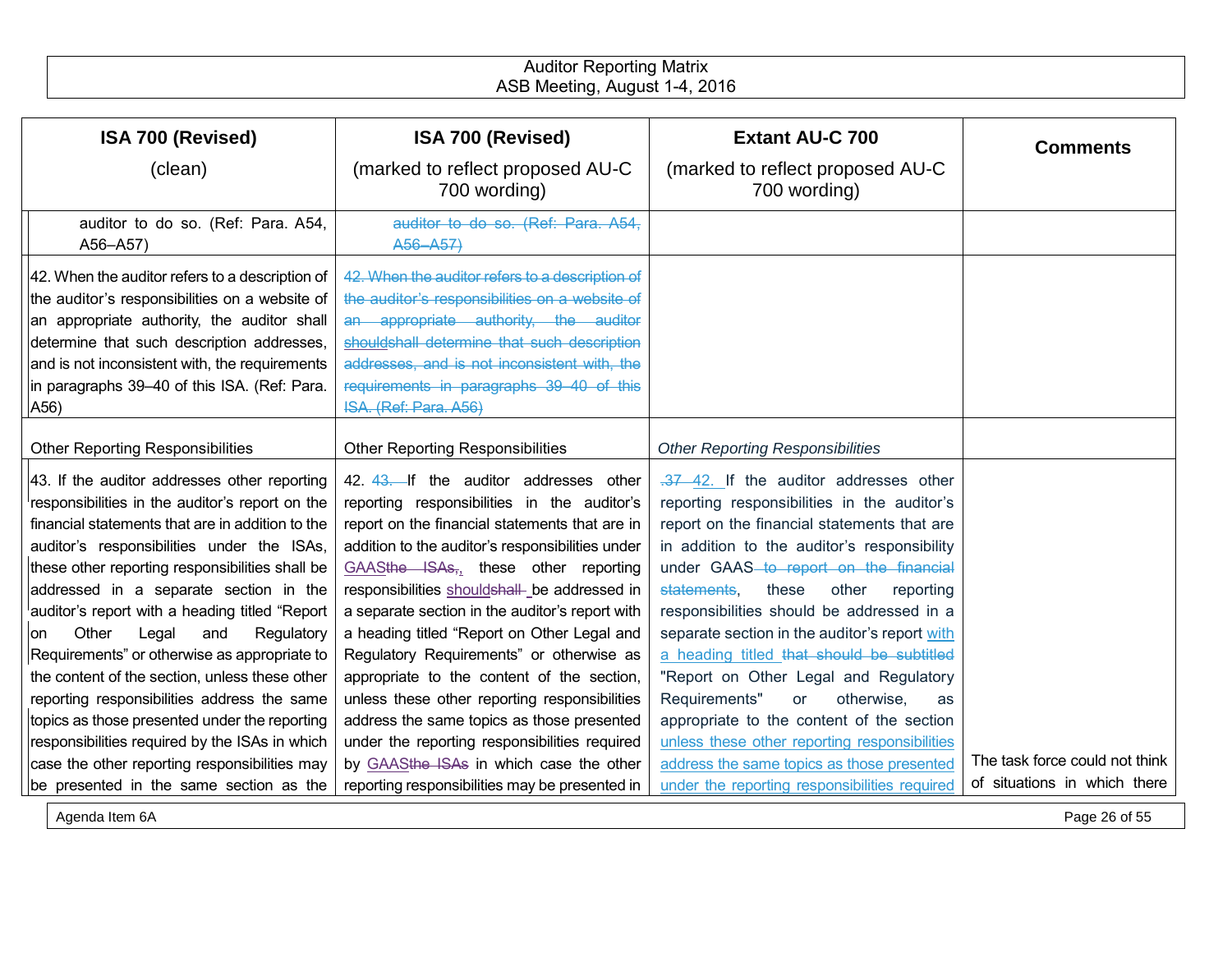| ISA 700 (Revised)                                                                                                                                                                                                                                                                                                                                                                                                                              | ISA 700 (Revised)                                                                                                                                                                                                                                                                                                                                                                                                                                                     | <b>Extant AU-C 700</b>                                                                                                                                                                                                                                                                                                                                                                                                                                                                                        | <b>Comments</b>                                                                                                                                                                                 |
|------------------------------------------------------------------------------------------------------------------------------------------------------------------------------------------------------------------------------------------------------------------------------------------------------------------------------------------------------------------------------------------------------------------------------------------------|-----------------------------------------------------------------------------------------------------------------------------------------------------------------------------------------------------------------------------------------------------------------------------------------------------------------------------------------------------------------------------------------------------------------------------------------------------------------------|---------------------------------------------------------------------------------------------------------------------------------------------------------------------------------------------------------------------------------------------------------------------------------------------------------------------------------------------------------------------------------------------------------------------------------------------------------------------------------------------------------------|-------------------------------------------------------------------------------------------------------------------------------------------------------------------------------------------------|
| (clean)                                                                                                                                                                                                                                                                                                                                                                                                                                        | (marked to reflect proposed AU-C<br>700 wording)                                                                                                                                                                                                                                                                                                                                                                                                                      | (marked to reflect proposed AU-C<br>700 wording)                                                                                                                                                                                                                                                                                                                                                                                                                                                              |                                                                                                                                                                                                 |
| related report elements required by the ISAs.<br>(Ref: Para. A58-A60)                                                                                                                                                                                                                                                                                                                                                                          | the same section as the related report<br>elements required by GAASthe ISAs. (Ref:<br>Para, A58-A60)                                                                                                                                                                                                                                                                                                                                                                  | by GAAS in which case the other reporting<br>responsibilities may be presented in the<br>same section as the related report elements<br>required by GAAS. (Ref: par. .A32-.A33)                                                                                                                                                                                                                                                                                                                               | be other reporting<br>would<br>responsibilities that would<br>have the same topics and<br>those under GAAS<br>and<br>therefore would like the ASB<br>to provide further input on this<br>topic. |
| 44. If other reporting responsibilities are<br>presented in the same section as the related<br>report elements required by the ISAs, the<br>auditor's report shall clearly differentiate the<br>other reporting responsibilities from the<br>reporting that is required by the ISAs. (Ref:<br>Para. A60)                                                                                                                                       | 43. 44. If other reporting responsibilities are<br>presented in the same section as the related<br>report elements required by the GAASISAs,<br>the auditor's report shouldshall clearly<br>other<br>differentiate<br>the<br>reporting<br>responsibilities from the reporting that is<br>required by the ISAs. (Ref: Para. A60)                                                                                                                                       | .43 If other reporting responsibilities are<br>presented in the same section as the related<br>report elements required by the GAAS, the<br>auditor's report should clearly differentiate the<br>other reporting responsibilities from the<br>reporting that is required by the ISAs.                                                                                                                                                                                                                         |                                                                                                                                                                                                 |
| 45. If the auditor's report contains a separate<br>section that addresses other reporting<br>the<br>responsibilities,<br>requirements<br>of<br>paragraphs 21–40 of this ISA shall be<br>included under a section with a heading<br>"Report on the Audit of the Financial<br>Statements." The "Report on Other Legal and<br>Regulatory Requirements" shall follow the<br>"Report on the Audit of the Financial<br>Statements." (Ref: Para. A60) | 44. 45. If the auditor's report contains a<br>separate section that addresses other<br>reporting responsibilities, the requirements of<br>paragraphs 2421-4140 of this proposed<br>SASISA shouldshall be included under a<br>section with a heading "Report on the Audit of<br>the Financial Statements." The "Report on<br>Other Legal and Regulatory Requirements"<br>shouldshall follow the "Report on the Audit of<br>the Financial Statements."-(Ref: Para. A60) | 38 .44 If the auditor's report contains a<br>separate section that addresses on other<br>reporting responsibilities, the requirements<br>of headings, statements, and explanations<br>referred to in paragraphs .245-.4236<br>should be included under a section with a<br>heading the subtitle "Report on the Audit of<br>the Financial Statements." The "Report on<br>Other Legal and Regulatory Requirements"<br>should follow the "Report on the Audit of the<br>Financial Statements." (Ref: par. . A34) |                                                                                                                                                                                                 |

Agenda Item 6A Page 27 of 55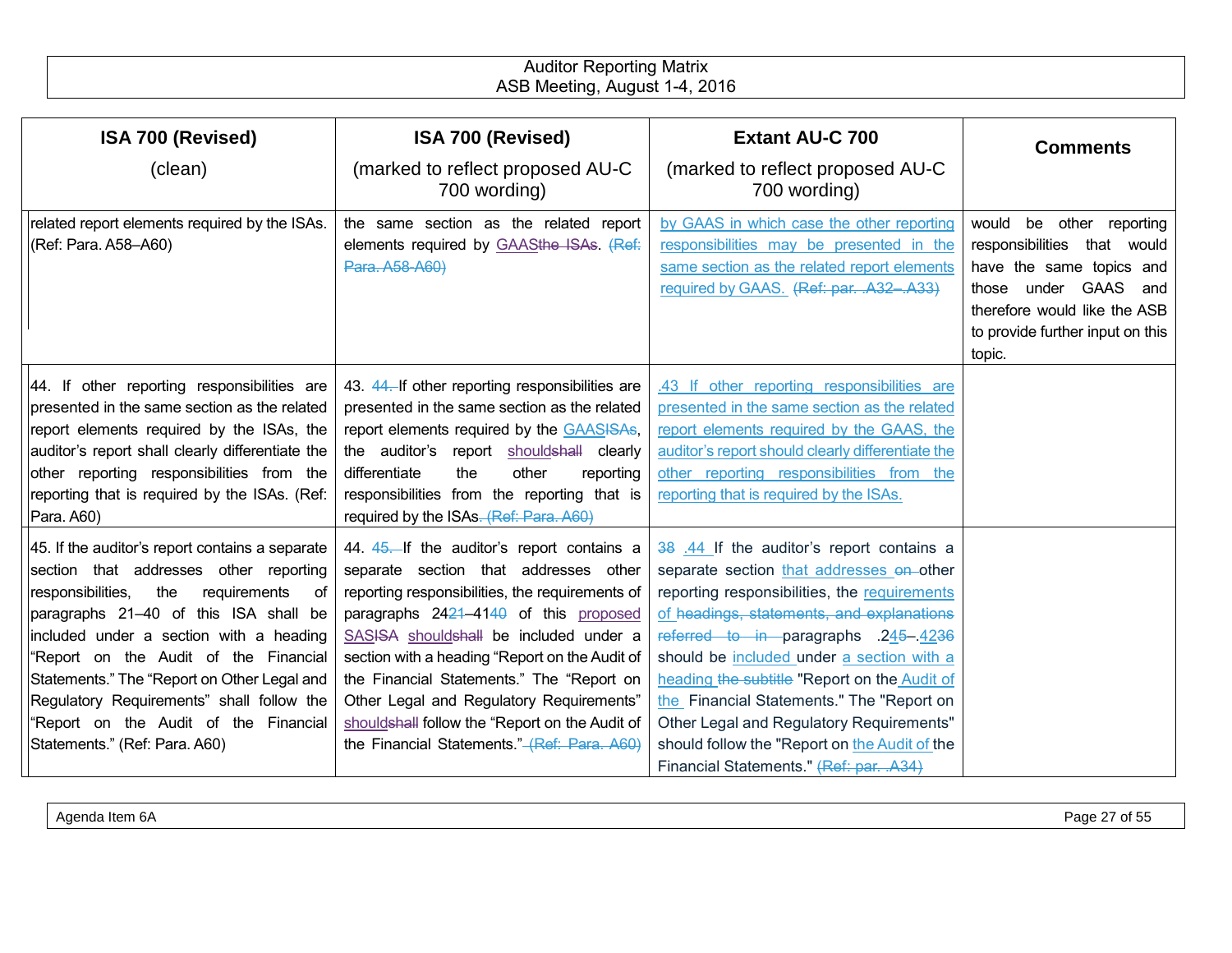| <b>Auditor Reporting Matrix</b><br>ASB Meeting, August 1-4, 2016                                                                                                                                                                                                                                                                                                                                                                                                                                                                                                                                                                                                                       |                                                                                                                                                                                                                                                                                                                                                                                                                                                                                                                                                                                                                                                                                        |                                                                                                                                |                                                                                                                                                                                                                                           |
|----------------------------------------------------------------------------------------------------------------------------------------------------------------------------------------------------------------------------------------------------------------------------------------------------------------------------------------------------------------------------------------------------------------------------------------------------------------------------------------------------------------------------------------------------------------------------------------------------------------------------------------------------------------------------------------|----------------------------------------------------------------------------------------------------------------------------------------------------------------------------------------------------------------------------------------------------------------------------------------------------------------------------------------------------------------------------------------------------------------------------------------------------------------------------------------------------------------------------------------------------------------------------------------------------------------------------------------------------------------------------------------|--------------------------------------------------------------------------------------------------------------------------------|-------------------------------------------------------------------------------------------------------------------------------------------------------------------------------------------------------------------------------------------|
| ISA 700 (Revised)                                                                                                                                                                                                                                                                                                                                                                                                                                                                                                                                                                                                                                                                      | ISA 700 (Revised)                                                                                                                                                                                                                                                                                                                                                                                                                                                                                                                                                                                                                                                                      | <b>Extant AU-C 700</b>                                                                                                         | <b>Comments</b>                                                                                                                                                                                                                           |
| (clean)                                                                                                                                                                                                                                                                                                                                                                                                                                                                                                                                                                                                                                                                                | (marked to reflect proposed AU-C<br>700 wording)                                                                                                                                                                                                                                                                                                                                                                                                                                                                                                                                                                                                                                       | (marked to reflect proposed AU-C<br>700 wording)                                                                               |                                                                                                                                                                                                                                           |
| Name of the Engagement Partner                                                                                                                                                                                                                                                                                                                                                                                                                                                                                                                                                                                                                                                         | Name of the Engagement Partner                                                                                                                                                                                                                                                                                                                                                                                                                                                                                                                                                                                                                                                         |                                                                                                                                |                                                                                                                                                                                                                                           |
| 46. The name of the engagement partner<br>shall be included in the auditor's report for<br>audits of complete sets of general purpose<br>financial statements of listed entities unless,<br>in rare circumstances, such disclosure is<br>reasonably expected to lead to a significant<br>personal security threat. In the rare<br>circumstances that the auditor intends not<br>to include the name of the engagement<br>partner in the auditor's report, the auditor<br>shall discuss this intention with those<br>charged with governance to inform the<br>auditor's assessment of the likelihood and<br>severity of a significant personal security<br>threat. (Ref: Para. A61-A63) | 46. The name of the engagement partner<br>shall be included in the auditor's report for<br>audits of complete sets of general purpose<br>financial statements of listed entities unless.<br>in rare circumstances, such disclosure is<br>reasonably expected to lead to a significant<br>personal security threat. In the rare<br>circumstances that the auditor intends not<br>to include the name of the engagement<br>partner in the auditor's report, the auditor<br>shall discuss this intention with those<br>charged with governance to inform the<br>auditor's assessment of the likelihood and<br>severity of a significant personal security<br>threat. (Ref: Para. A61-A63) |                                                                                                                                | New section $-$ name of the<br>engagement partner<br>ASB agrees this should not be<br>included in the proposed SAS<br>as the ISA requires this only<br>for listed entities. ASB also<br>agrees that no application<br>material is needed. |
| Signature of the Auditor                                                                                                                                                                                                                                                                                                                                                                                                                                                                                                                                                                                                                                                               | Signature of the Auditor                                                                                                                                                                                                                                                                                                                                                                                                                                                                                                                                                                                                                                                               | Signature of the Auditor                                                                                                       |                                                                                                                                                                                                                                           |
| 47. The auditor's report shall be signed.<br>(Ref: Para. A64-A65)                                                                                                                                                                                                                                                                                                                                                                                                                                                                                                                                                                                                                      | 45. 47. The auditor's report shouldshall<br>include the manual or printed signature of<br>the auditor's firm. - be signed. (Ref: Para.<br>A64-A65)                                                                                                                                                                                                                                                                                                                                                                                                                                                                                                                                     | .39 .45 The auditor's report should include<br>the manual or printed signature of the<br>auditor's firm. (Ref: par. .A35-.A36) | The task force believes that<br>the extant AU-C 700 language<br>provides better clarity.                                                                                                                                                  |
|                                                                                                                                                                                                                                                                                                                                                                                                                                                                                                                                                                                                                                                                                        |                                                                                                                                                                                                                                                                                                                                                                                                                                                                                                                                                                                                                                                                                        |                                                                                                                                |                                                                                                                                                                                                                                           |

Agenda Item 6A Page 28 of 55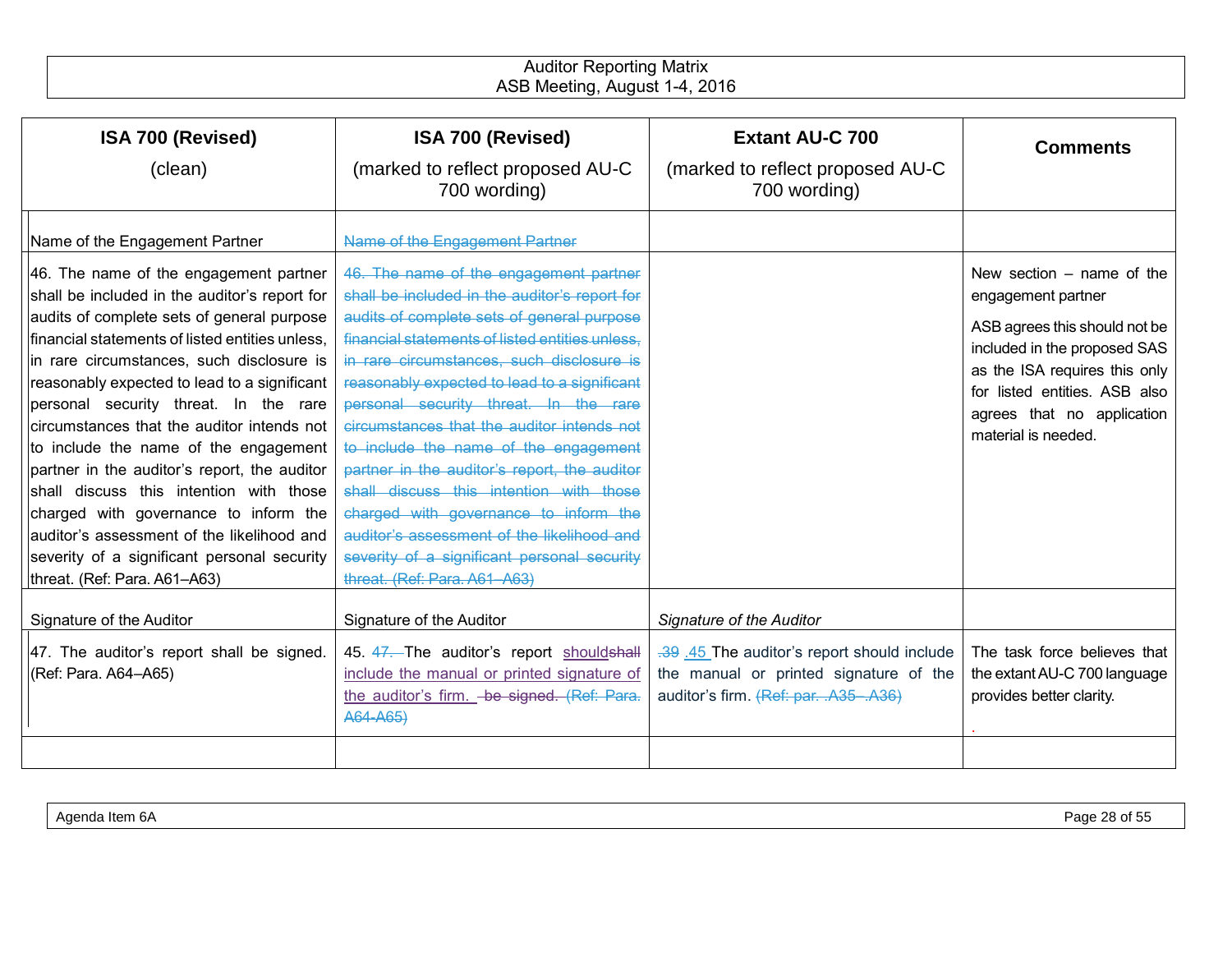|                                                                                                                                                                                                                                                                           | <b>Auditor Reporting Matrix</b>                                                                                                                                                                                                                                                      |                                                                                                                                                                                                                                                         |                                                                                                                                                                                                                                                                                                 |
|---------------------------------------------------------------------------------------------------------------------------------------------------------------------------------------------------------------------------------------------------------------------------|--------------------------------------------------------------------------------------------------------------------------------------------------------------------------------------------------------------------------------------------------------------------------------------|---------------------------------------------------------------------------------------------------------------------------------------------------------------------------------------------------------------------------------------------------------|-------------------------------------------------------------------------------------------------------------------------------------------------------------------------------------------------------------------------------------------------------------------------------------------------|
|                                                                                                                                                                                                                                                                           | ASB Meeting, August 1-4, 2016                                                                                                                                                                                                                                                        |                                                                                                                                                                                                                                                         |                                                                                                                                                                                                                                                                                                 |
| ISA 700 (Revised)                                                                                                                                                                                                                                                         | ISA 700 (Revised)                                                                                                                                                                                                                                                                    | <b>Extant AU-C 700</b>                                                                                                                                                                                                                                  | <b>Comments</b>                                                                                                                                                                                                                                                                                 |
| (clean)                                                                                                                                                                                                                                                                   | (marked to reflect proposed AU-C<br>700 wording)                                                                                                                                                                                                                                     | (marked to reflect proposed AU-C<br>700 wording)                                                                                                                                                                                                        |                                                                                                                                                                                                                                                                                                 |
| Auditor's Address                                                                                                                                                                                                                                                         | <b>Auditor's Address</b>                                                                                                                                                                                                                                                             | <b>Auditor's Address</b>                                                                                                                                                                                                                                |                                                                                                                                                                                                                                                                                                 |
| 48. The auditor's report shall name the<br>location in the jurisdiction where the auditor<br>practices.                                                                                                                                                                   | 46. 48. The auditor's report should shall<br>name the city and state location in the<br>jurisdiction where the auditor practices.                                                                                                                                                    | .40 .46 The auditor's report should name<br>the city and state where the auditor<br>practices. (Ref: par. .A37)                                                                                                                                         | The task force discussed the<br>differences between where<br>the auditor practices and<br>where the auditor's report has<br>been issued (PCAOB) to<br>determine whether there is a<br>practical difference. The task<br>force would like the ASB to<br>provide their thoughts on this<br>point. |
| Date of the Auditor's Report                                                                                                                                                                                                                                              | Date of the Auditor's Report                                                                                                                                                                                                                                                         | Date of the Auditor's Report                                                                                                                                                                                                                            |                                                                                                                                                                                                                                                                                                 |
| 49. The auditor's report shall be dated no<br>earlier than the date on which the auditor has<br>obtained sufficient appropriate audit evidence<br>on which to base the auditor's opinion on the<br>financial statements, including evidence that:<br>(Ref: Para. A66-A69) | 47. 49. The auditor's report should shall be<br>dated no earlier than the date on which the<br>auditor has obtained sufficient appropriate<br>audit evidence on which to base the auditor's<br>opinion on the financial statements, including<br>evidence that: (Ref: Para. A66-A69) | .41.47 The auditor's report should be dated<br>no earlier than the date on which the auditor<br>has obtained sufficient appropriate audit<br>evidence on which to base the auditor's<br>opinion on the financial statements,<br>including evidence that | ASB supported the proposed<br>wording and recommended<br>task force consider<br>the<br>including a reference to<br>paragraph .18 and .19 of AU-<br>C 220 as application material<br>as it relates to the requirement<br>for audit documentation to be<br>reviewed.                              |
|                                                                                                                                                                                                                                                                           |                                                                                                                                                                                                                                                                                      | the audit documentation has been<br>reviewed;                                                                                                                                                                                                           | AU-C<br>700<br>added<br>this to<br>conform to paragraph .01 of                                                                                                                                                                                                                                  |

Agenda Item 6A Page 29 of 55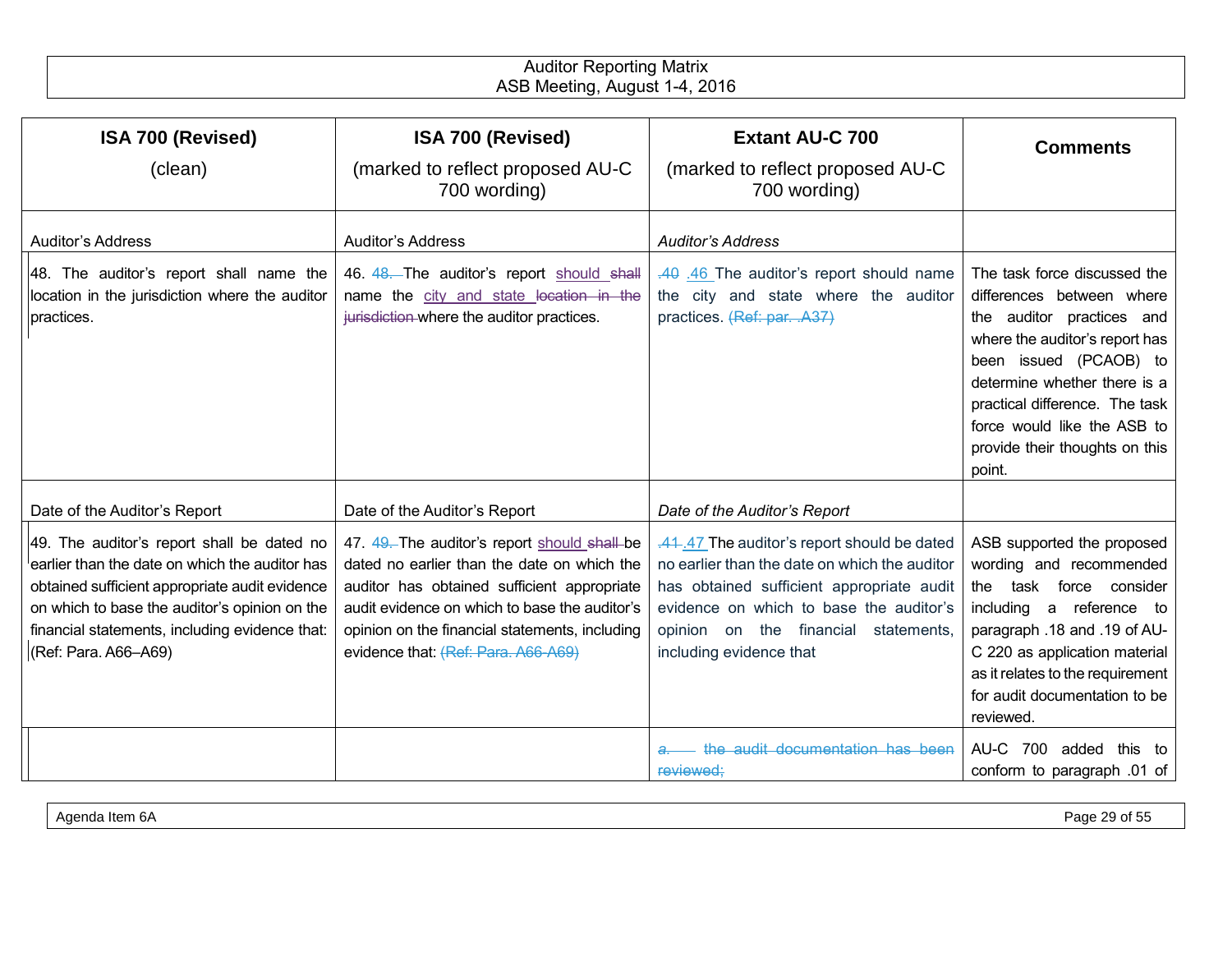| Matrix<br>้วrtinc<br>Auditor |
|------------------------------|
| _____<br>ີ                   |
| 004.<br>אוורי                |
|                              |

| ISA 700 (Revised)<br>(clean)                                                                                                       | ISA 700 (Revised)<br>(marked to reflect proposed AU-C)<br>700 wording)                                                                                     | <b>Extant AU-C 700</b><br>(marked to reflect proposed AU-C<br>700 wording)                                                             | <b>Comments</b>                                               |
|------------------------------------------------------------------------------------------------------------------------------------|------------------------------------------------------------------------------------------------------------------------------------------------------------|----------------------------------------------------------------------------------------------------------------------------------------|---------------------------------------------------------------|
|                                                                                                                                    |                                                                                                                                                            |                                                                                                                                        | AU section 530 Dating of the<br>Independent Auditor's Report. |
| (a) All the statements that comprise the<br>financial statements, including the<br>related notes, have been prepared;<br>and       | (a) All the statements that comprise the<br>statements comprise,<br>financial<br>including the related notes, have<br>been prepared; and                   | all the statements that the financial<br>$b_{-}$<br>statements comprise, including the<br>related notes, have been prepared;<br>and    |                                                               |
| (b) Those with the recognized authority<br>have asserted that they have taken<br>responsibility for those financial<br>statements. | (b) Management Those with the<br>recognized authority has have<br>asserted that they have<br>taken<br>financial<br>responsibility for those<br>statements. | management has asserted that they<br>C.<br>have taken responsibility for those<br>financial statements. (Ref: par.<br>$-0.438 - 0.441$ |                                                               |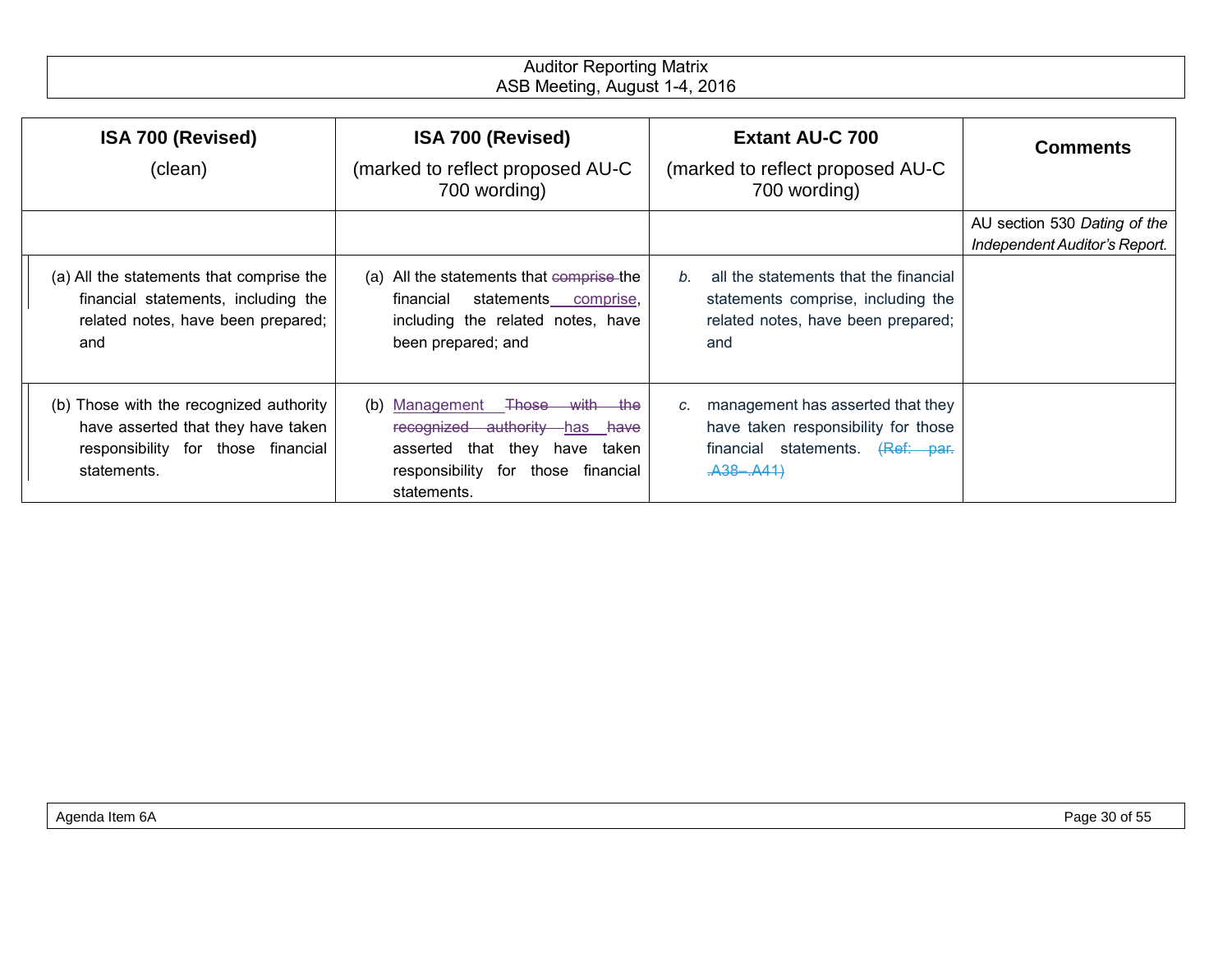# **ISA 700 (Revised) – Application Material (For Informational Purposes Only)**

Note: The Auditor Reporting Task Force has not discussed the application material from ISA 700 and has provided this solely for information purposes.

## **Qualitative Aspects of the Entity's Accounting Practices** (Ref: Para. 12)

A1. Management makes a number of judgments about the amounts and disclosures in the financial statements.

A2. ISA 260 (Revised) contains a discussion of the qualitative aspects of accounting practices.<sup>9</sup> In considering the qualitative aspects of the entity's accounting practices, the auditor may become aware of possible bias in management's judgments. The auditor may conclude that the cumulative effect of a lack of neutrality, together with the effect of uncorrected misstatements, causes the financial statements as a whole to be materially misstated. Indicators of a lack of neutrality that may affect the auditor's evaluation of whether the financial statements as a whole are materially misstated include the following:

- The selective correction of misstatements brought to management's attention during the audit (e.g., correcting misstatements with the effect of increasing reported earnings, but not correcting misstatements that have the effect of decreasing reported earnings).
- Possible management bias in the making of accounting estimates.

A3. ISA 540 addresses possible management bias in making accounting estimates.<sup>10</sup> Indicators of possible management bias do not constitute misstatements for purposes of drawing conclusions on the reasonableness of individual accounting estimates. They may, however, affect the auditor's evaluation of whether the financial statements as a whole are free from material misstatement.

## **Accounting Policies Appropriately Disclosed in the Financial Statements** (Ref: Para. 13(a))

A4. In evaluating whether the financial statements appropriately disclose the significant accounting policies selected and applied, the auditor's consideration includes matters such as:

 Whether all disclosures related to the significant accounting policies that are required to be included by the applicable financial reporting framework have been disclosed:

Agenda Item 6A Page 31 of 55

<sup>9</sup> ISA 260 (Revised), *Communication with Those Charged with Governance*, Appendix 2

<sup>10</sup> ISA 540, *Auditing Accounting Estimates, Including Fair Value Accounting Estimates, and Related Disclosures*, paragraph 21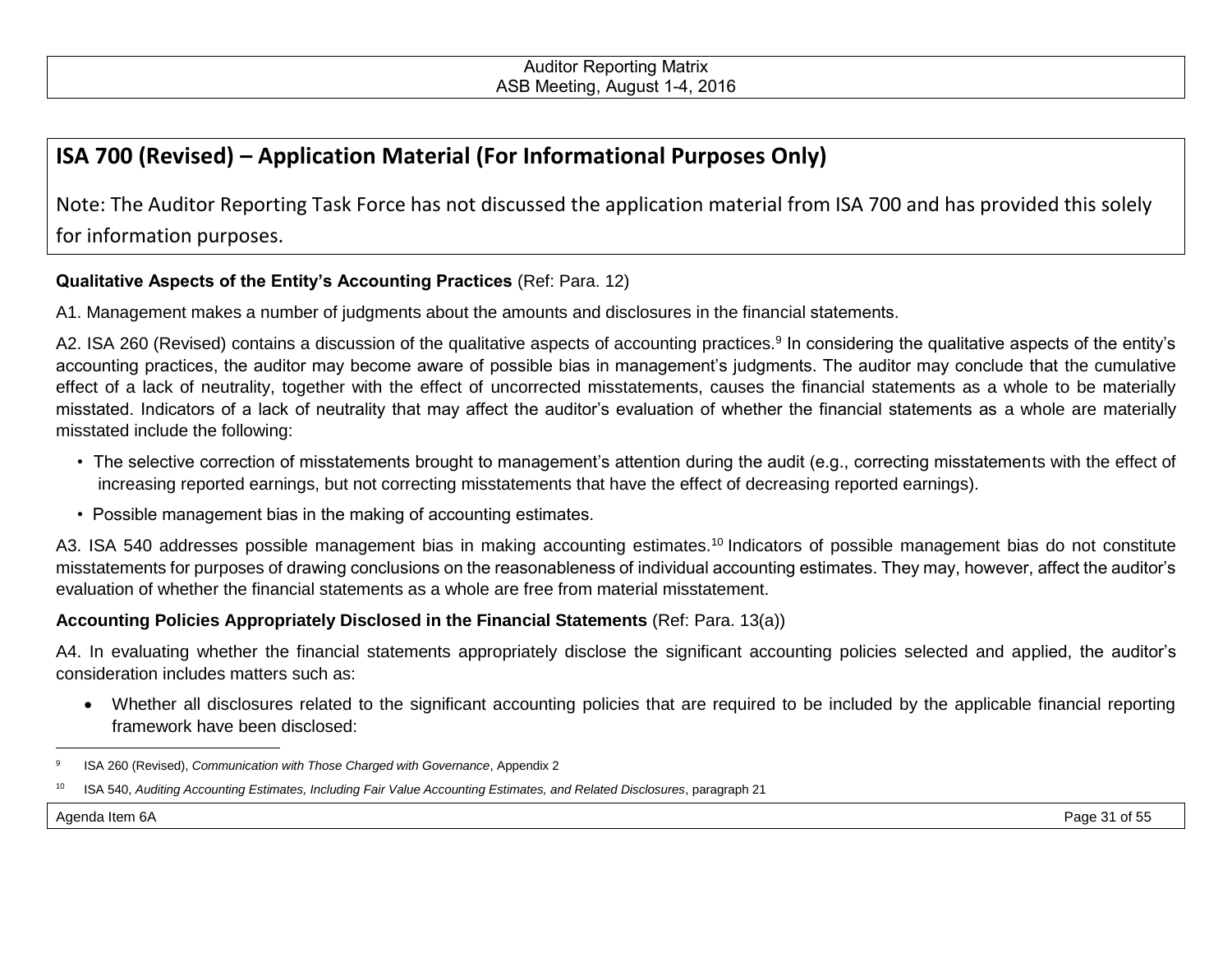- Whether the information about the significant accounting policies that has been disclosed is relevant and therefore reflects how the recognition, measurement and presentation criteria in the applicable financial reporting framework have been applied to classes of transactions, account balances, and disclosures in the financial statements in the particular circumstances of the entity's operations and its environment; and
- The clarity with which the significant accounting policies have been presented.

## **Information Presented in the Financial Statements Is Relevant, Reliable, Comparable and Understandable** (Ref: Para. 13(d)

A5. Evaluating the understandability of the financial statements includes consideration of such matters whether:

- The information in the financial statements is presented in a clear and concise manner.
- The placement of significant disclosures gives appropriate prominence to them (e.g., when there is perceived value of entity-specific information to users), and whether the disclosures are appropriately cross-referenced in a manner that would not give rise to significant challenges for users in identifying necessary information.

## **Disclosures of the Effect of Material Transactions and Events on the Information Conveyed in the Financial Statements** (Ref: Para. 13(e))

A6.It is common for financial statements prepared in accordance with a general purpose framework to present an entity's financial position, financial performance and cash flows. Evaluating whether, in view of the applicable financial reporting framework, the financial statements provide adequate disclosures to enable the intended users to understand the effect of material transactions and events on the entity's financial position, financial performance and cash flows includes consideration of such matters as:

- The extent to which the information in the financial statements is relevant and specific to the circumstances of the entity; and
- Whether the disclosures are adequate to assist the intended users to understand:
	- $\circ$  The nature and extent of the entity's potential assets and liabilities arising from transactions or events that do not meet the criteria for recognition (or the criteria for derecognition) established by the applicable financial reporting framework.
	- $\circ$  The nature and extent of risks of material misstatement arising from transactions and events.
	- $\circ$  The methods used and the assumptions and judgments made, and changes to them, that affect amount presented or otherwise disclosed, including relevant sensitivity analysis.

## **Evaluating Whether the Financial Statements Achieve Fair Presentation (Ref: Para. 14)**

A7. Some financial reporting frameworks acknowledge explicitly or implicitly the concept of fair presentation.<sup>11</sup> As noted in paragraph 7(b) of this ISA,

Agenda Item 6A Page 32 of 55

 $\overline{\phantom{a}}$  $11$  Fn 20 – For example, International Financial Reporting Standards (IFRSs) note that fair presentation requires the faithful representation of the effects of transactions, other events and conditions in accordance with the definitions and recognition criteria for assets, liabilities, income and expenses.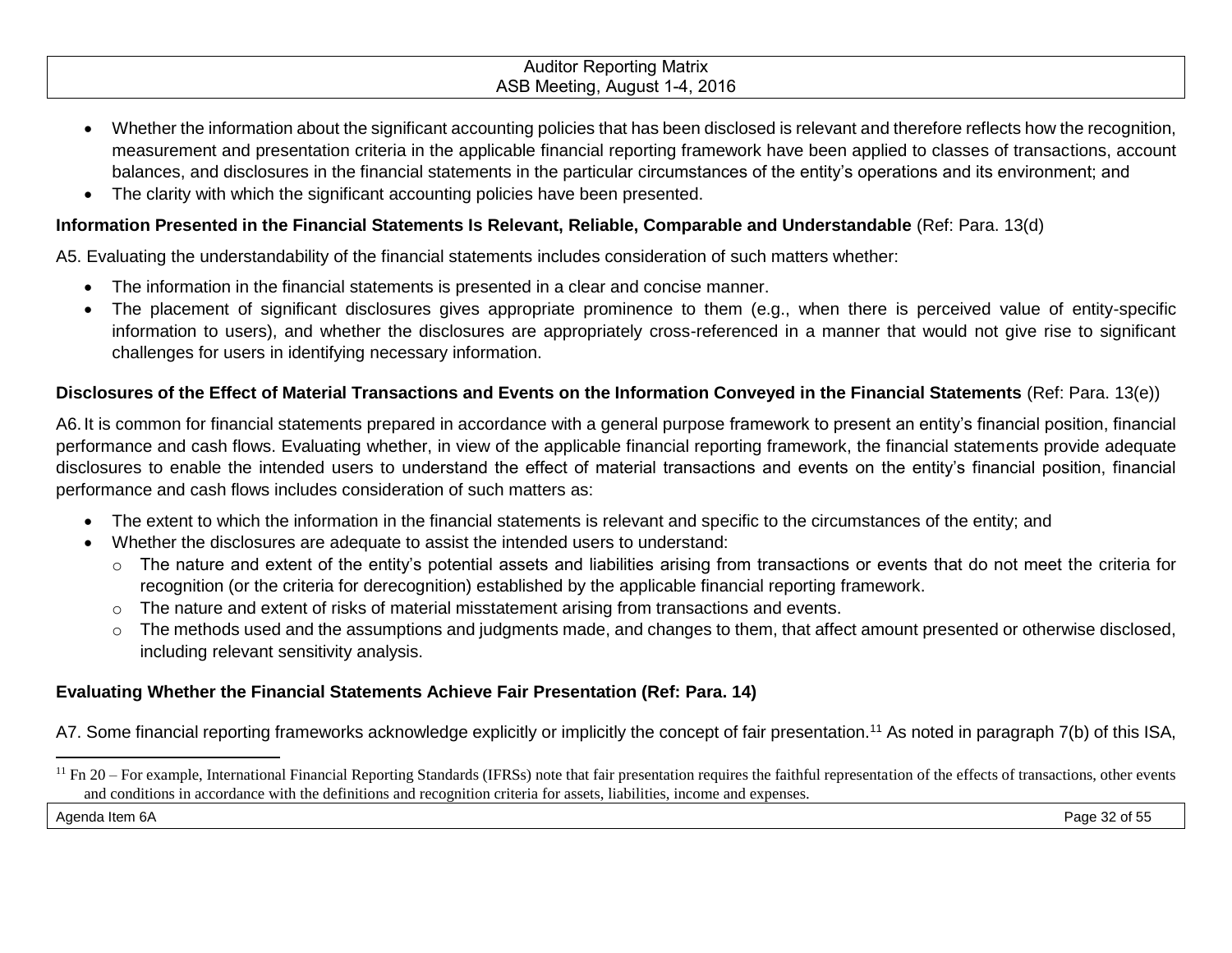a fair presentation<sup>12</sup> financial reporting framework not only requires compliance with the requirements of the framework, but also acknowledges explicitly or implicitly that it may be necessary for management to provide disclosures beyond those specifically required by the framework.<sup>13</sup>

A8. The auditor's evaluation about whether the financial statements achieve fair presentation, both in respect of presentation and disclosure, is a matter of professional judgment. This evaluation takes into account such matters as the facts and circumstances of the entity, including changes thereto, based on the auditor's understanding of the entity and the audit evidence obtained during the audit. The evaluation also includes consideration, for example, of the disclosures needed to achieve a fair presentation arising from matters that could be material (i.e., in general, misstatements are considered to be material if they could reasonably be expected to influence the economic decisions of the users taken on the basis of the financial statements as a whole), such as the effect of evolving financial reporting requirements or the changing economic environment.

A9. Evaluating whether the financial statements achieve fair presentation may include, for example, discussions with management and those charged with governance about their views on why a particular presentation was chosen as well as alternatives that may have been considered. The discussions may include, for example,

- The degree to which the amounts in the financial statements are aggregated or disaggregated, and whether the presentation of amounts or disclosures obscures useful information, or results in misleading information.
- Consistency with appropriate industry practice, or whether any departures are relevant to the entity's circumstances and therefore warranted.

**Description of the Applicable Financial Reporting Framework** (Ref: Para. 15)

Agenda Item 6A Page 33 of 55

 $\overline{\phantom{a}}$  $12$  Fn 21 – See ISA 200, paragraph 13(a)

<sup>&</sup>lt;sup>13</sup> Fn 22 – For example, IFRSs require an entity to provide additional disclosures when compliance with the specific requirements in IFRSs is insufficient to enable users to understand the impact of particular transactions, other events and conditions on the entity's financial position and financial performance (International Accounting Standard 1, *Presentation of Financial Statements*, paragraph 17(c)).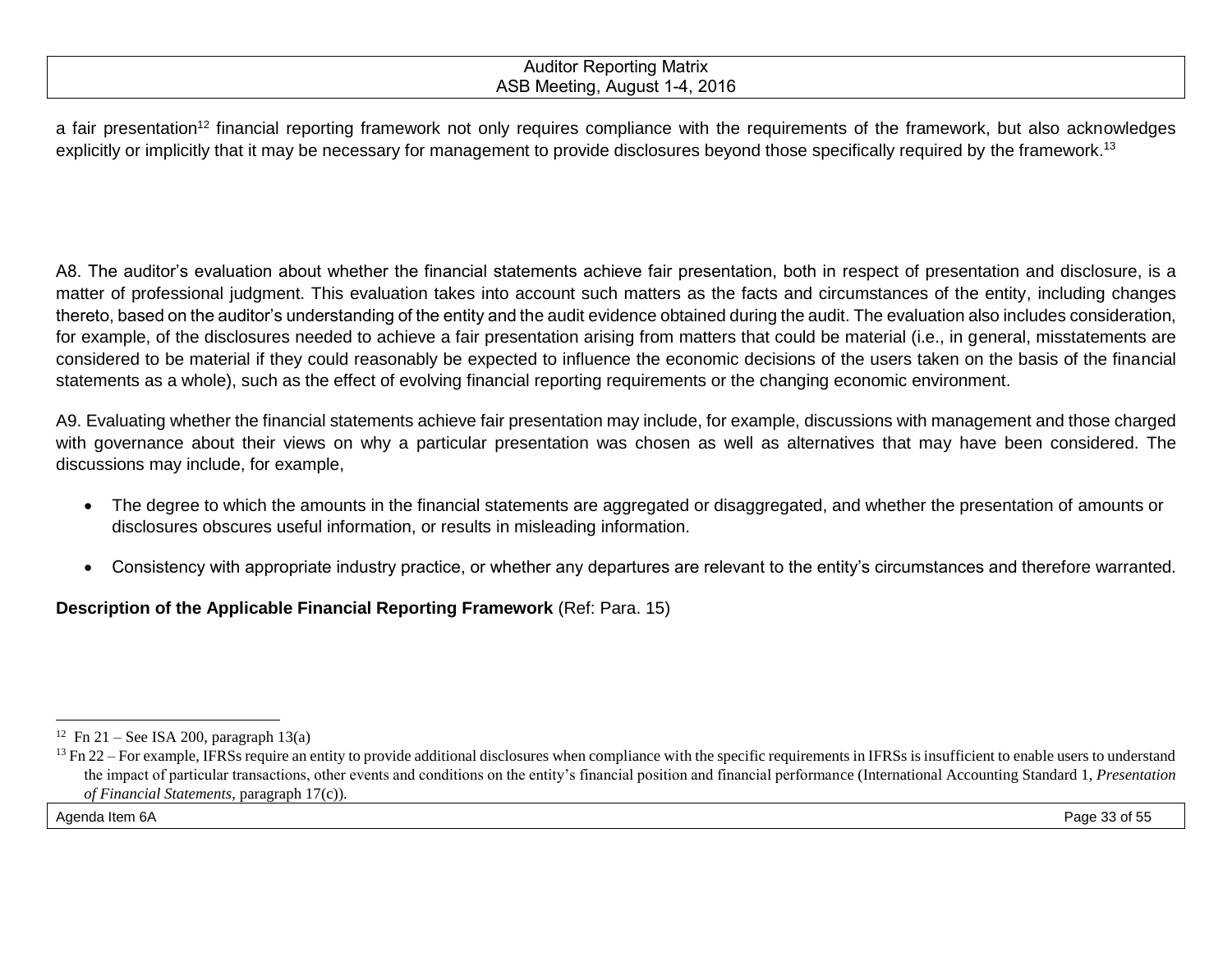A10. As explained in ISA 200, the preparation of the financial statements by management and, where appropriate, those charged with governance requires the inclusion of an adequate description of the applicable financial reporting framework in the financial statements.<sup>14</sup> That description advises users of the financial statements of the framework on which the financial statements are based.

A11. A description that the financial statements are prepared in accordance with a particular applicable financial reporting framework is appropriate only if the financial statements comply with all the requirements of that framework that are effective during the period covered by the financial statements.

A12. A description of the applicable financial reporting framework that contains imprecise qualifying or limiting language (e.g., "the financial statements are in substantial compliance with International Financial Reporting Standards") is not an adequate description of that framework as it may mislead users of the financial statements.

## *Reference to More than One Financial Reporting Framework*

A13. In some cases, the financial statements may represent that they are prepared in accordance with two financial reporting frameworks (e.g., the national framework and IFRSs). This may be because management is required, or has chosen, to prepare the financial statements in accordance with both frameworks, in which case both are applicable financial reporting frameworks. Such description is appropriate only if the financial statements comply with each of the frameworks individually. To be regarded as being prepared in accordance with both frameworks, the financial statements need to comply with both frameworks simultaneously and without any need for reconciling statements. In practice, simultaneous compliance is unlikely unless the jurisdiction has adopted the other framework (e.g., IFRSs) as its own national framework, or has eliminated all barriers to compliance with it.

A14. Financial statements that are prepared in accordance with one financial reporting framework and that contain a note or supplementary statement reconciling the results to those that would be shown under another framework are not prepared in accordance with that other framework. This is because the financial statements do not include all the information in the manner required by that other framework.

A15. The financial statements may, however, be prepared in accordance with one applicable financial reporting framework and, in addition, describe in the notes to the financial statements the extent to which the financial statements comply with another framework (e.g., financial statements prepared in accordance with the national framework that also describe the extent to which they comply with IFRSs). Such description may constitute supplementary financial information as discussed in paragraph 54 and is covered by the auditor's opinion if it cannot be clearly differentiated from the financial statements.

<sup>14</sup> ISA 200, paragraphs A2–A3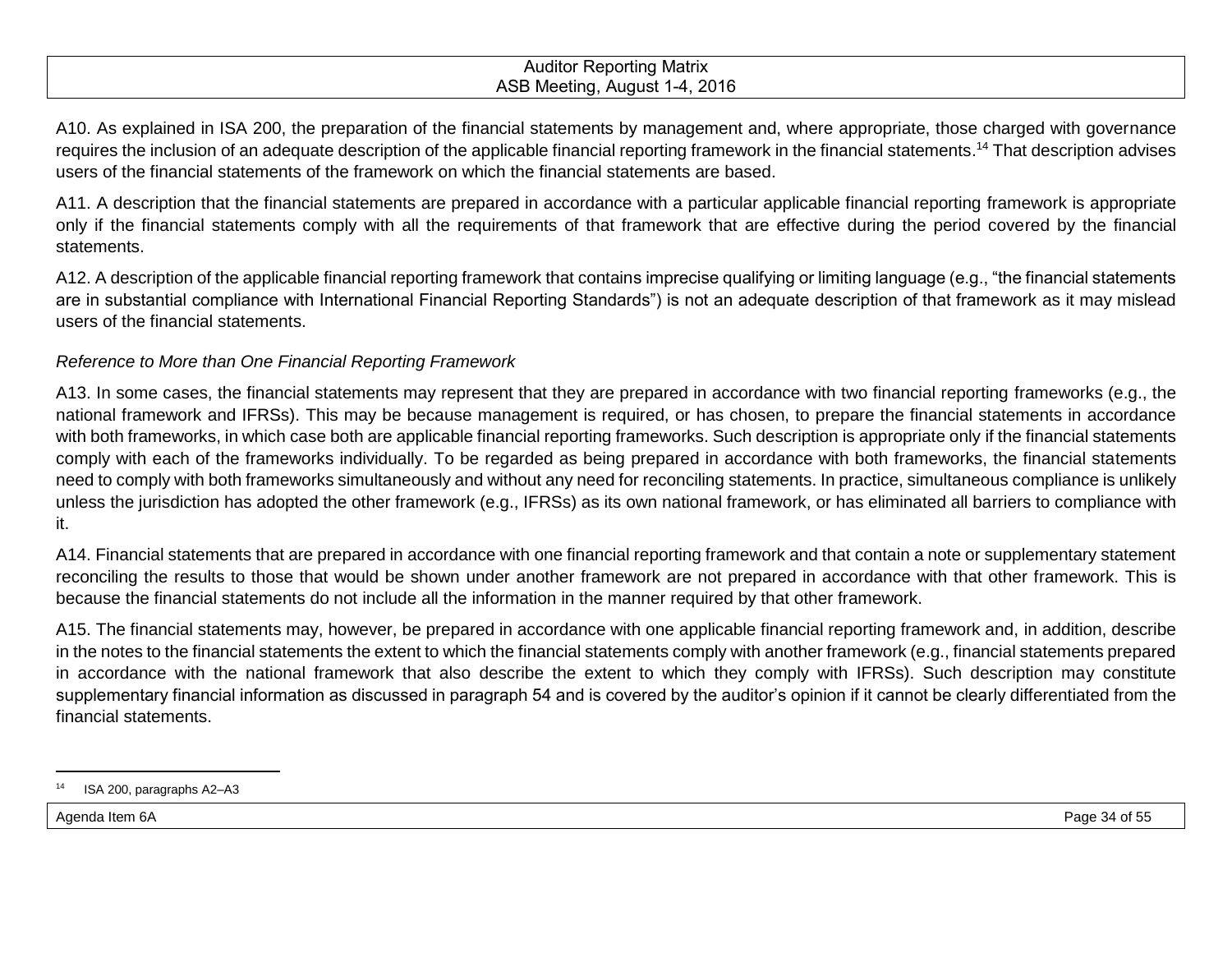## **Form of Opinion**

A16. There may be cases where the financial statements, although prepared in accordance with the requirements of a fair presentation framework, do not achieve fair presentation. Where this is the case, it may be possible for management to include additional disclosures in the financial statements beyond those specifically required by the framework or, in extremely rare circumstances, to depart from a requirement in the framework in order to achieve fair presentation of the financial statements. (Ref: Para. 18)

A17. It will be extremely rare for the auditor to consider financial statements that are prepared in accordance with a compliance framework to be misleading if, in accordance with ISA 210, the auditor determined that the framework is acceptable.<sup>15</sup> (Ref: Para. 19)

## **Auditor's Report** (Ref: Para. 20)

A18. A written report encompasses reports issued in hard copy and those using an electronic medium.

A19. The Appendix to this ISA contains illustrations of auditor's reports on financial statements, incorporating the elements set out in paragraphs 21– 49. With the exception of the Opinion and Basis for Opinion sections, this ISA does not establish requirements for ordering the elements of the auditor's report. However, this ISA requires the use of specific headings, which are intended to assist in making auditor's reports that refer to audits that have been conducted in accordance with ISAs more recognizable, particularly in situations where the elements of the auditor's report are presented in an order that differs from the illustrative auditor's reports in the Appendix to this ISA.

## *Auditor's Report for Audits Conducted in Accordance with International Standards on Auditing*

Title (Ref: Para. 21)

A20. A title indicating the report is the report of an independent auditor, for example, "Independent Auditor's Report," distinguishes the independent auditor's report from reports issued by others.

Addressee (Ref: Para. 22)

A21. Law, regulation or the terms of the engagement may specify to whom the auditor's report is to be addressed in that particular jurisdiction. The auditor's report is normally addressed to those for whom the report is prepared, often either to the shareholders or to those charged with governance of the entity whose financial statements are being audited.

Agenda Item 6A Page 35 of 55

<sup>15</sup> ISA 210, *Agreeing the Terms of Audit Engagements*, paragraph 6(a)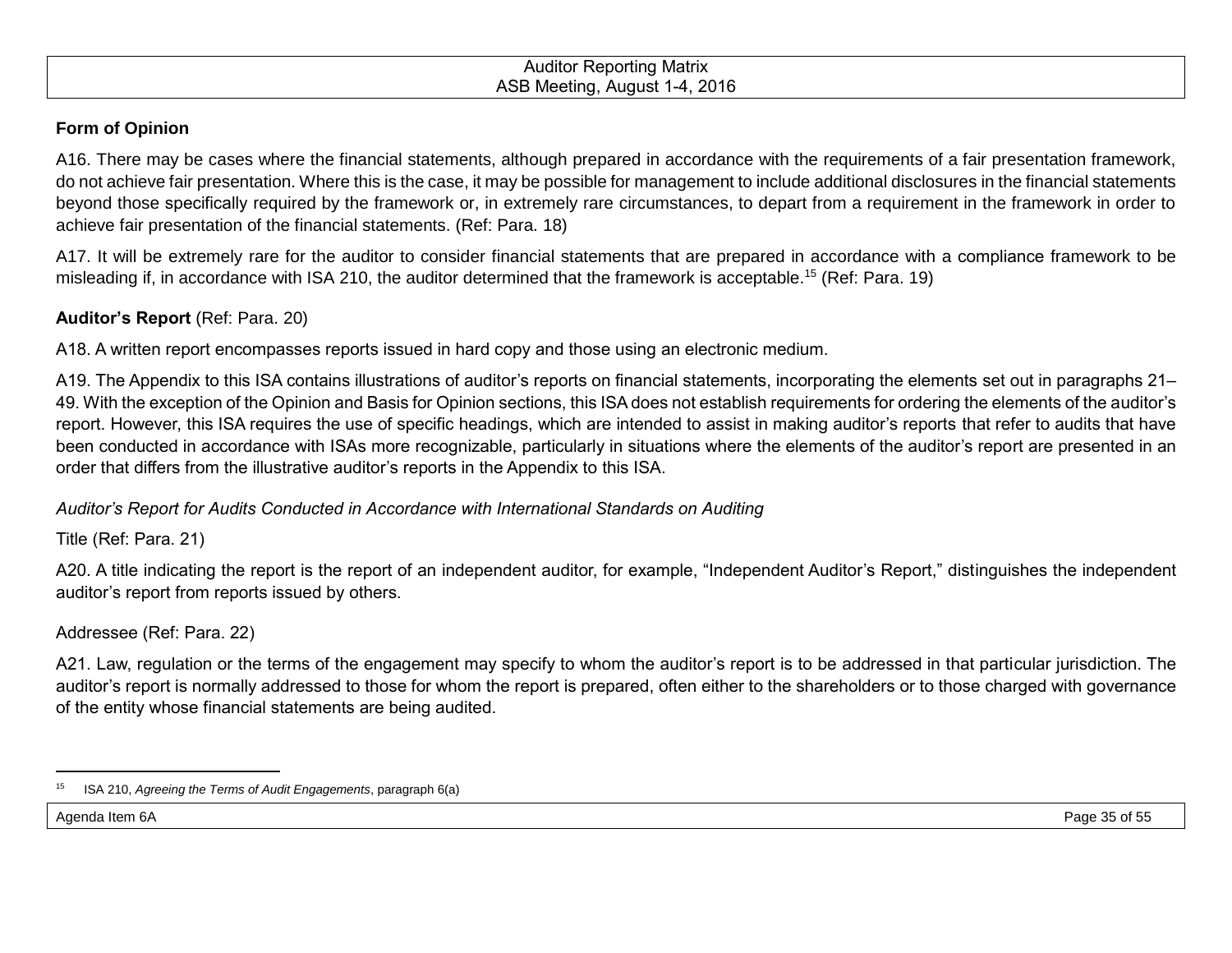Auditor's Opinion (Ref. Para. 24–26)

Reference to the financial statements that have been audited

A22. The auditor's report states, for example, that the auditor has audited the financial statements of the entity, which comprise [state the title of each financial statement comprising the complete set of financial statements required by the applicable financial reporting framework, specifying the date or period covered by each financial statement] and notes to the financial statements, including a summary of significant accounting policies.

A23. When the auditor is aware that the audited financial statements will be included in a document that contains other information, such as an annual report, the auditor may consider, if the form of presentation allows, identifying the page numbers on which the audited financial statements are presented. This helps users to identify the financial statements to which the auditor's report relates.

"Present fairly, in all material respects" or "give a true and fair view"

A24. The phrases "present fairly, in all material respects," and "give a true and fair view" are regarded as being equivalent. Whether the phrase "present fairly, in all material respects," or the phrase "give a true and fair view" is used in any particular jurisdiction is determined by the law or regulation governing the audit of financial statements in that jurisdiction, or by generally accepted practice in that jurisdiction. Where law or regulation requires the use of different wording, this does not affect the requirement in paragraph 14 of this ISA for the auditor to evaluate the fair presentation of financial statements prepared in accordance with a fair presentation framework.

A25. When the auditor expresses an unmodified opinion, it is not appropriate to use phrases such as "with the foregoing explanation" or "subject to" in relation to the opinion, as these suggest a conditional opinion or a weakening or modification of opinion.

Description of the financial statements and the matters they present

A26. The auditor's opinion covers the complete set of financial statements as defined by the applicable financial reporting framework. For example, in the case of many general purpose frameworks, the financial statements may include: a statement of financial position, a statement of comprehensive income, a statement of changes in equity, a statement of cash flows, and related notes, which ordinarily comprise a summary of significant accounting policies and other explanatory information. In some jurisdictions, additional information may also be considered to be an integral part of the financial statements.

A27. In the case of financial statements prepared in accordance with a fair presentation framework, the auditor's opinion states that the financial statements present fairly, in all material respects, or give a true and fair view of, the matters that the financial statements are designed to present. For example, in the case of financial statements prepared in accordance with IFRSs, these matters are *the financial position of the entity as at the end of the period and the entity's financial performance and cash flows for the period then ended*. Consequently, the […] in paragraph 25 and elsewhere in

Agenda Item 6A Page 36 of 55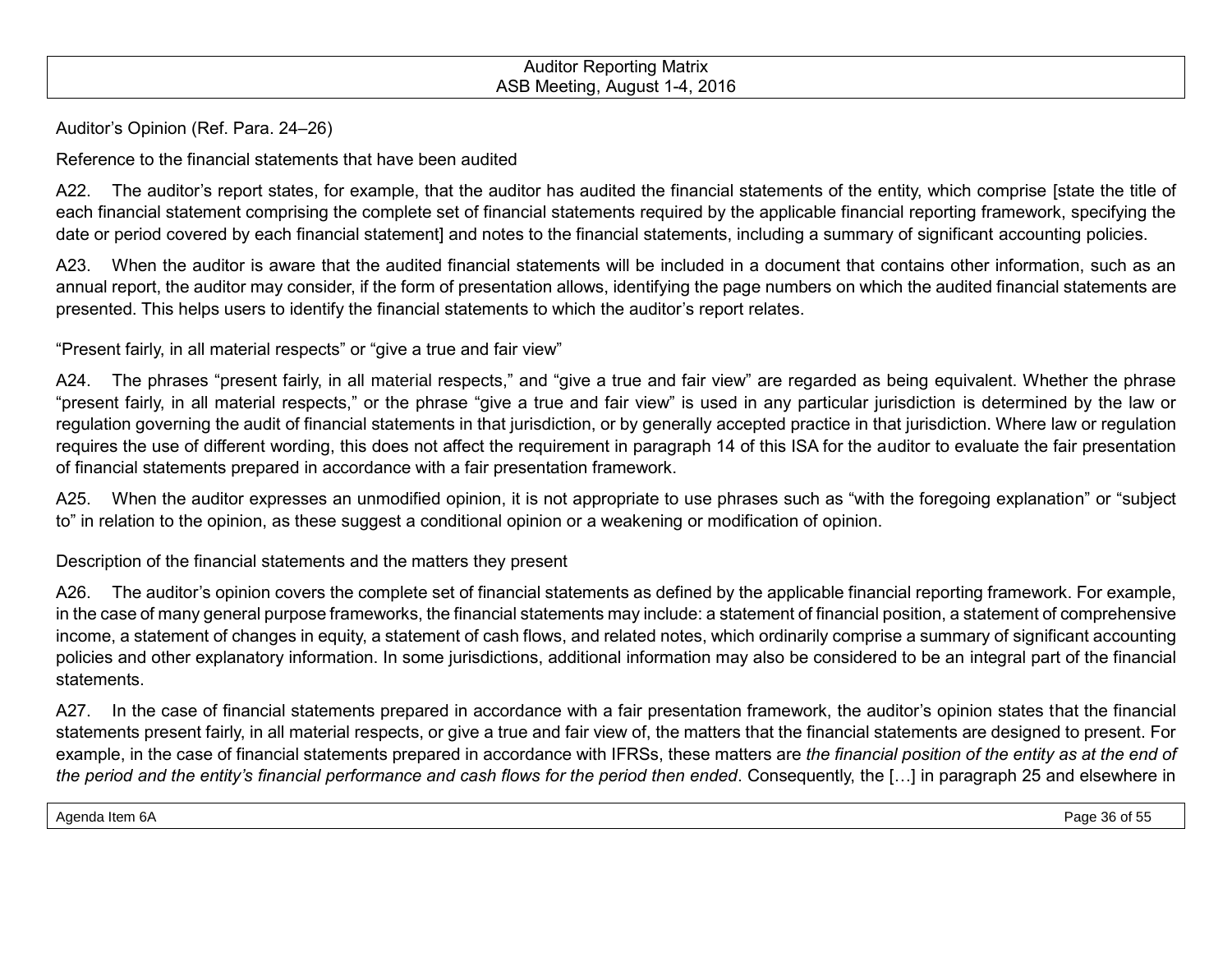this ISA is intended to be replaced by the words in italics in the preceding sentence when the applicable financial reporting framework is IFRSs or, in the case of other applicable financial reporting frameworks, be replaced with words that describe the matters that the financial statements are designed to present.

Description of the applicable financial reporting framework and how it may affect the auditor's opinion

A28. The identification of the applicable financial reporting framework in the auditor's opinion is intended to advise users of the auditor's report of the context in which the auditor's opinion is expressed; it is not intended to limit the evaluation required in paragraph 14. The applicable financial reporting framework is identified in such terms as:

"… in accordance with International Financial Reporting Standards" or

"… in accordance with accounting principles generally accepted in Jurisdiction X …"

A29. When the applicable financial reporting framework encompasses financial reporting standards and legal or regulatory requirements, the framework is identified in such terms as "… in accordance with International Financial Reporting Standards and the requirements of Jurisdiction X Corporations Act." ISA 210 deals with circumstances where there are conflicts between the financial reporting standards and the legislative or regulatory requirements.<sup>16</sup>

A30. As indicated in paragraph A8, the financial statements may be prepared in accordance with two financial reporting frameworks, which are therefore both applicable financial reporting frameworks. Accordingly, each framework is considered separately when forming the auditor's opinion on the financial statements, and the auditor's opinion in accordance with paragraphs 25–27 refers to both frameworks as follows:

- (a) If the financial statements comply with each of the frameworks individually, two opinions are expressed: that is, that the financial statements are prepared in accordance with one of the applicable financial reporting frameworks (e.g., the national framework) and an opinion that the financial statements are prepared in accordance with the other applicable financial reporting framework (e.g., IFRSs). These opinions may be expressed separately or in a single sentence (e.g., the financial statements are presented fairly, in all material respects […], in accordance with accounting principles generally accepted in Jurisdiction X and with IFRSs).
- (b) If the financial statements comply with one of the frameworks but fail to comply with the other framework, an unmodified opinion can be given that the financial statements are prepared in accordance with the one framework (e.g., the national framework) but a modified opinion given with regard to the other framework (e.g., IFRSs) in accordance with ISA 705 (Revised).

Agenda Item 6A Page 37 of 55

<sup>16</sup> ISA 210, paragraph 18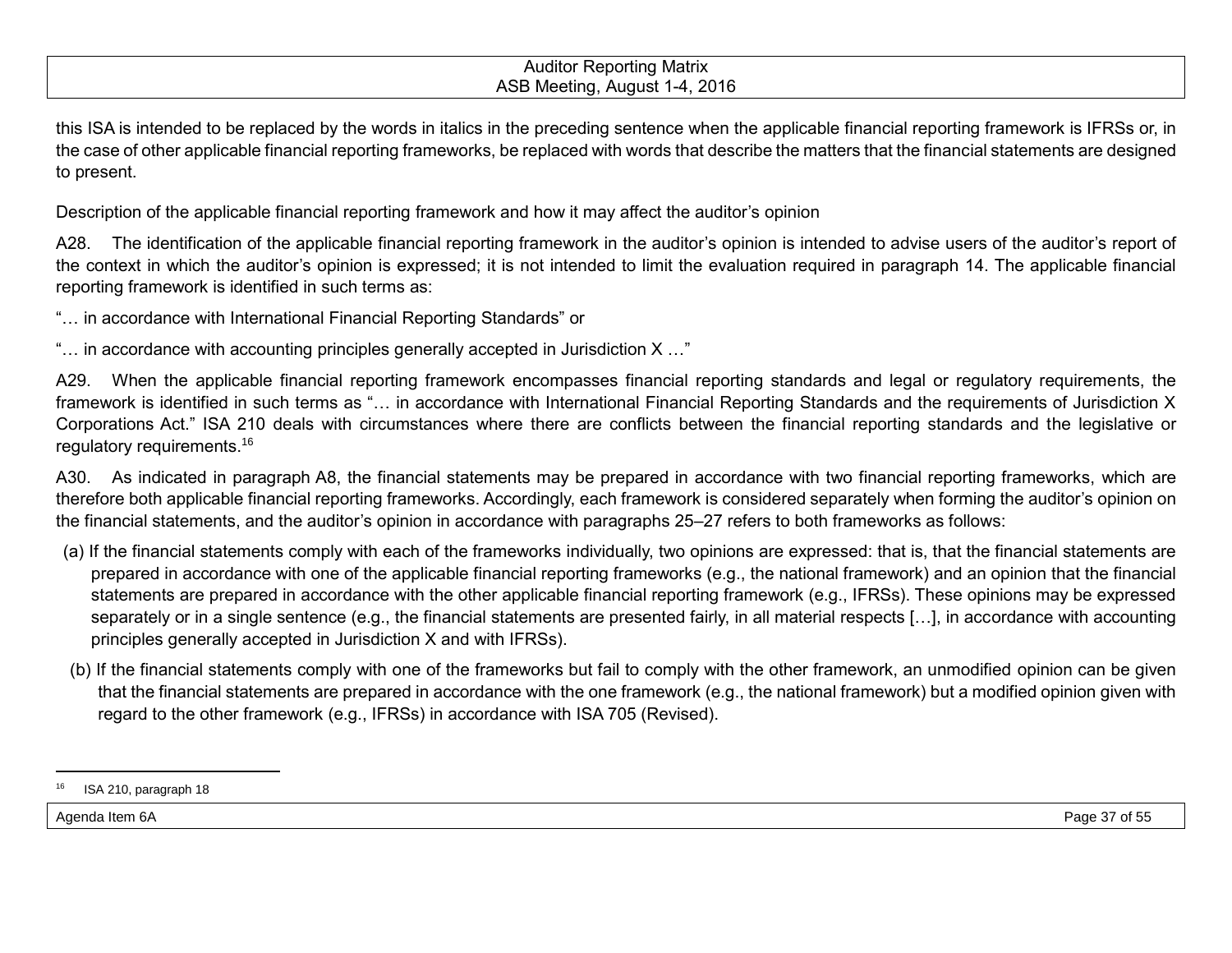A31. As indicated in paragraph A13, the financial statements may represent compliance with the applicable financial reporting framework and, in addition, disclose the extent of compliance with another financial reporting framework. Such supplementary information is covered by the auditor's opinion if it cannot be clearly differentiated from the financial statements (see paragraphs 53–54 and related application material in paragraphs A78– A86). Accordingly,

- (a) If the disclosure as to the compliance with the other framework is misleading, a modified opinion is expressed in accordance with ISA 705 (Revised).
- (b) If the disclosure is not misleading, but the auditor judges it to be of such importance that it is fundamental to the users' understanding of the financial statements, an Emphasis of Matter paragraph is added in accordance with ISA 706 (Revised), drawing attention to the disclosure.

Basis for Opinion (Ref: Para. 28)

A32. The Basis for Opinion section provides important context about the auditor's opinion. Accordingly, this ISA requires the Basis for Opinion section to directly follow the Opinion section in the auditor's report.

A33. The reference to the standards used conveys to the users of the auditor's report that the audit has been conducted in accordance with established standards.

Relevant ethical requirements (Ref: Para. 28(c))

A34. The identification of the jurisdiction of origin of relevant ethical requirements increases transparency about those requirements relating to the particular audit engagement. ISA 200 explains that relevant ethical requirements ordinarily comprise Parts A and B of the IESBA Code related to an audit of financial statements together with national requirements that are more restrictive.<sup>17</sup> When the relevant ethical requirements include those of the IESBA Code, the statement may also make reference to the IESBA Code. If the IESBA Code constitutes all of the ethical requirements relevant to the audit, the statement need not identify a jurisdiction of origin.

A35. In some jurisdictions, relevant ethical requirements may exist in several different sources, such as the ethical code(s) and additional rules and requirements within law and regulation. When the independence and other relevant ethical requirements are contained in a limited number of sources, the auditor may choose to name the relevant source(s) (e.g., the name of the code, rule or regulation applicable in the jurisdiction), or may refer to a term that is commonly understood and that appropriately summarizes those sources (e.g., independence requirements for audits of private entities in Jurisdiction X).

Agenda Item 6A Page 38 of 55

<sup>17</sup> ISA 200, paragraph A14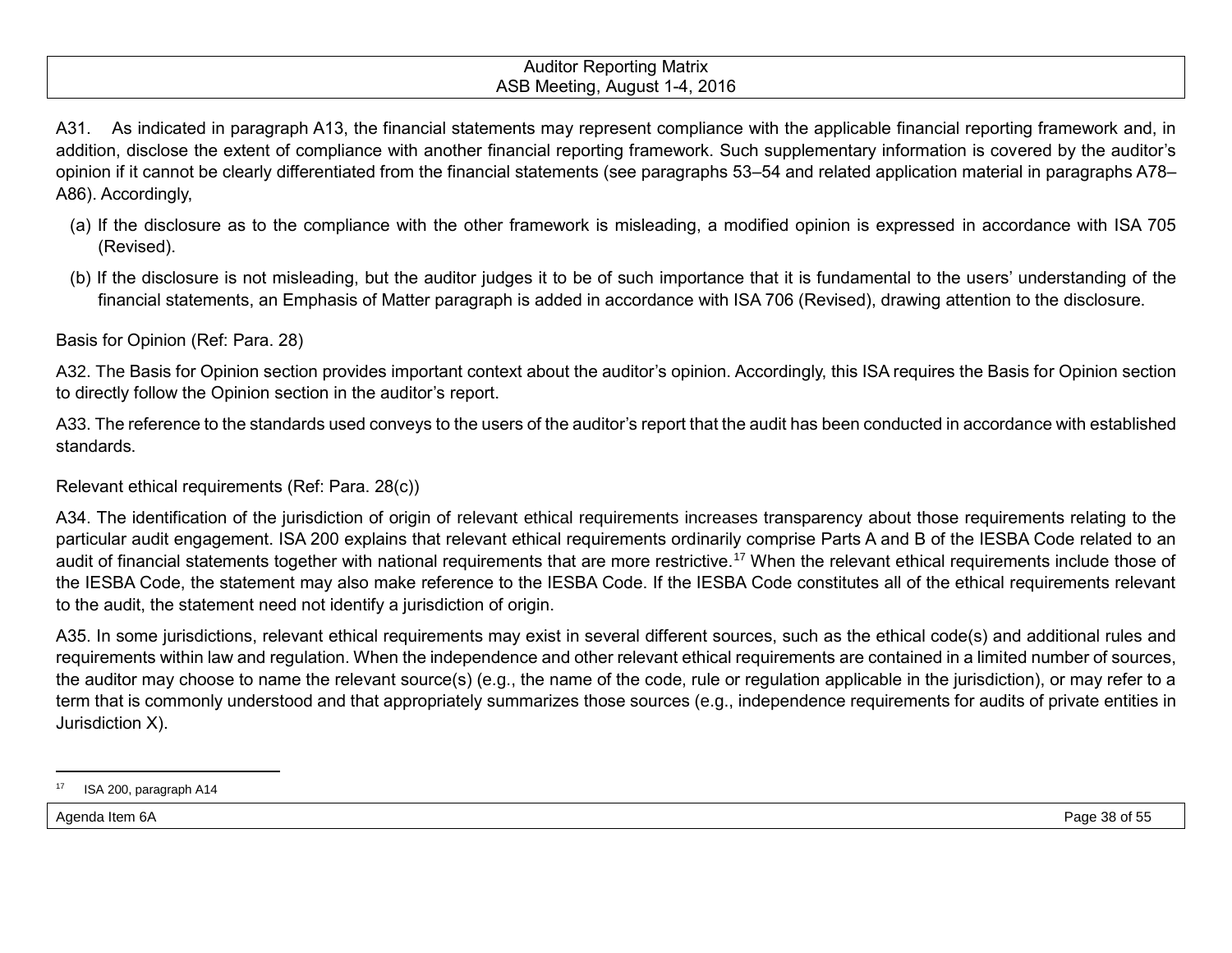A36. Law or regulation, national auditing standards or the terms of an audit engagement may require the auditor to provide in the auditor's report more specific information about the sources of the relevant ethical requirements, including those pertaining to independence, that applied to the audit of the financial statements.

A37. In determining the appropriate amount of information to include in the auditor's report when there are multiple sources of relevant ethical requirements relating to the audit of the financial statements, an important consideration is balancing transparency against the risk of obscuring other useful information in the auditor's report.

## Considerations specific to group audits

A38. In group audits when there are multiple sources of relevant ethical requirements, including those pertaining to independence, the reference in the auditor's report to the jurisdiction ordinarily relates to the relevant ethical requirements that are applicable to the group engagement team. This is because, in a group audit, component auditors are also subject to ethical requirements that are relevant to the group audit.<sup>18</sup>

A39. The ISAs do not establish specific independence or ethical requirements for auditors, including component auditors, and thus do not extend, or otherwise override, the independence requirements of the IESBA Code or other ethical requirements to which the group engagement team is subject, nor do the ISAs require that the component auditor in all cases to be subject to the same specific independence requirements that are applicable to the group engagement team. As a result, relevant ethical requirements, including those pertaining to independence, in a group audit situation may be complex. ISA 600<sup>19</sup> provides guidance for auditors in performing work on the financial information of a component for a group audit, including those situations where the component auditor does not meet the independence requirements that are relevant to the group audit.

## Key Audit Matters (Ref: Para. 31)

A40. Law or regulation may require communication of key audit matters for audits of entities other than listed entities, for example, entities characterized in such law or regulation as public interest entities.

A41. The auditor may also decide to communicate key audit matters for other entities, including those that may be of significant public interest, for example because they have a large number and wide range of stakeholders and considering the nature and size of the business. Examples of such entities may include financial institutions (such as banks, insurance companies, and pension funds), and other entities such as charities.

A42. ISA 210 requires the auditor to agree the terms of the audit engagement with management and those charged with governance, as appropriate, and explains that the roles of management and those charged with governance in agreeing the terms of the audit engagement for the entity depend

Agenda Item 6A Page 39 of 55

<sup>&</sup>lt;sup>18</sup> ISA 600, paragraph A37

<sup>19</sup> ISA 600, paragraphs 19–20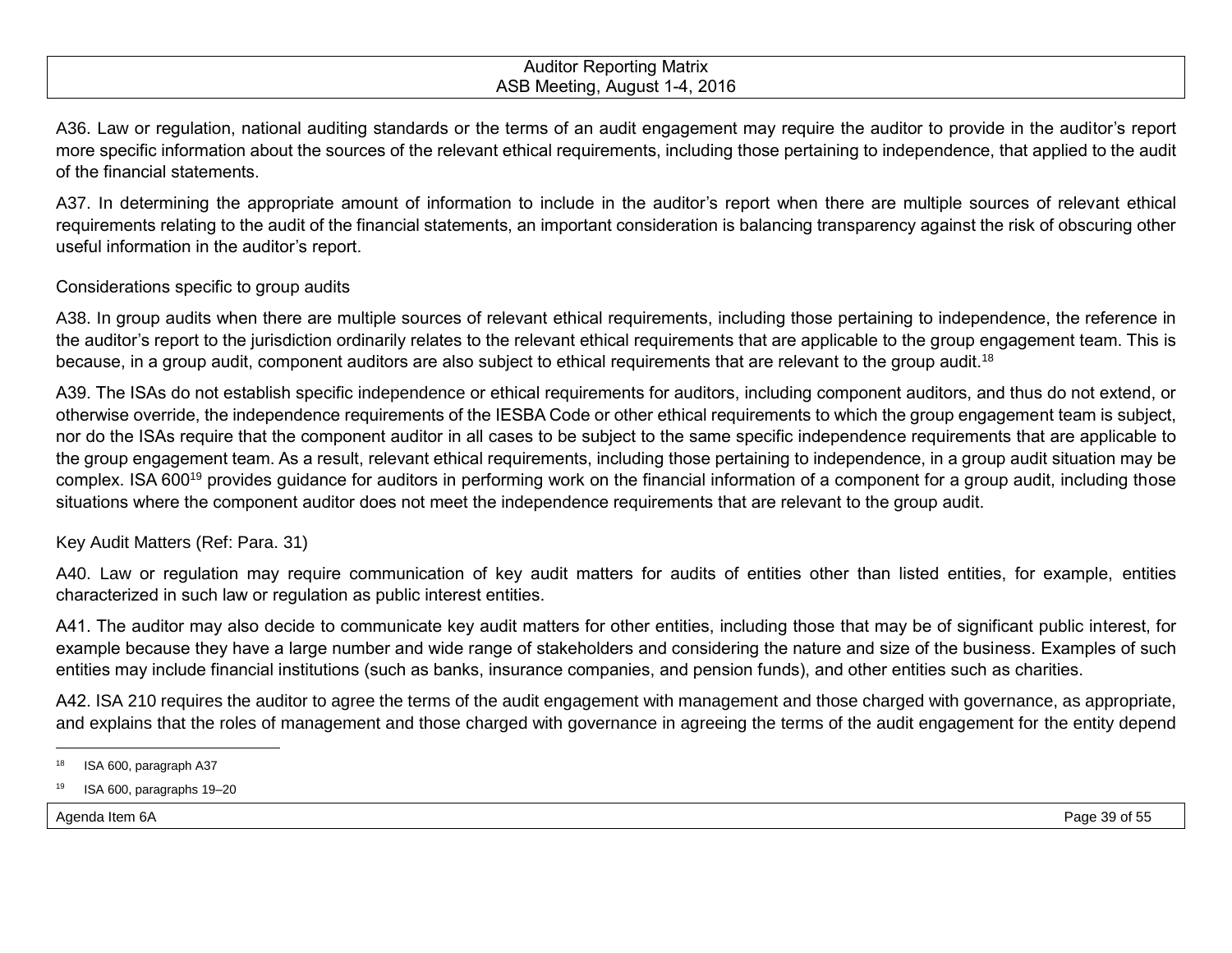on the governance arrangements of the entity and relevant law or regulation.<sup>20</sup> ISA 210 also requires the audit engagement letter or other suitable form of written agreement to include reference to the expected form and content of any reports to be issued by the auditor.<sup>21</sup> When the auditor is not otherwise required to communicate key audit matters, ISA 210<sup>22</sup> explains that it may be helpful for the auditor to make reference in the terms of the audit engagement to the possibility of communicating key audit matters in the auditor's report and, in certain jurisdictions, it may be necessary for the auditor to include a reference to such possibility in order to retain the ability to do so.

## Considerations specific to public sector entities

A43. Listed entities are not common in the public sector. However, public sector entities may be significant due to size, complexity or public interest aspects. In such cases, an auditor of a public sector entity may be required by law or regulation or may otherwise decide to communicate key audit matters in the auditor's report.

Responsibilities for the Financial Statements (Ref: Para. 33–35)

A44. ISA 200 explains the premise, relating to the responsibilities of management and, where appropriate, those charged with governance, on which an audit in accordance with ISAs is conducted.<sup>23</sup> Management and, where appropriate, those charged with governance accept responsibility for the preparation of the financial statements in accordance with the applicable financial reporting framework, including, where relevant, their fair presentation. Management also accepts responsibility for such internal control as it determines is necessary to enable the preparation of financial statements that are free from material misstatement, whether due to fraud or error. The description of management's responsibilities in the auditor's report includes reference to both responsibilities as it helps to explain to users the premise on which an audit is conducted. ISA 260 (Revised) uses the term those charged with governance to describe the person(s) or organization(s) with responsibility for overseeing the entity, and provides a discussion about the diversity of governance structures across jurisdictions and by entity.

A45. There may be circumstances when it is appropriate for the auditor to add to the descriptions of the responsibilities of management and those charged with governance in paragraphs 34–35 to reflect additional responsibilities that are relevant to the preparation of the financial statements in the context of the particular jurisdiction or the nature of the entity.

 $23$  ISA 200, paragraph 13(j)

 $20$  ISA 210, paragraphs 9 and A21

 $21$  ISA 210, paragraph 10

<sup>22</sup> ISA 210, paragraph A23a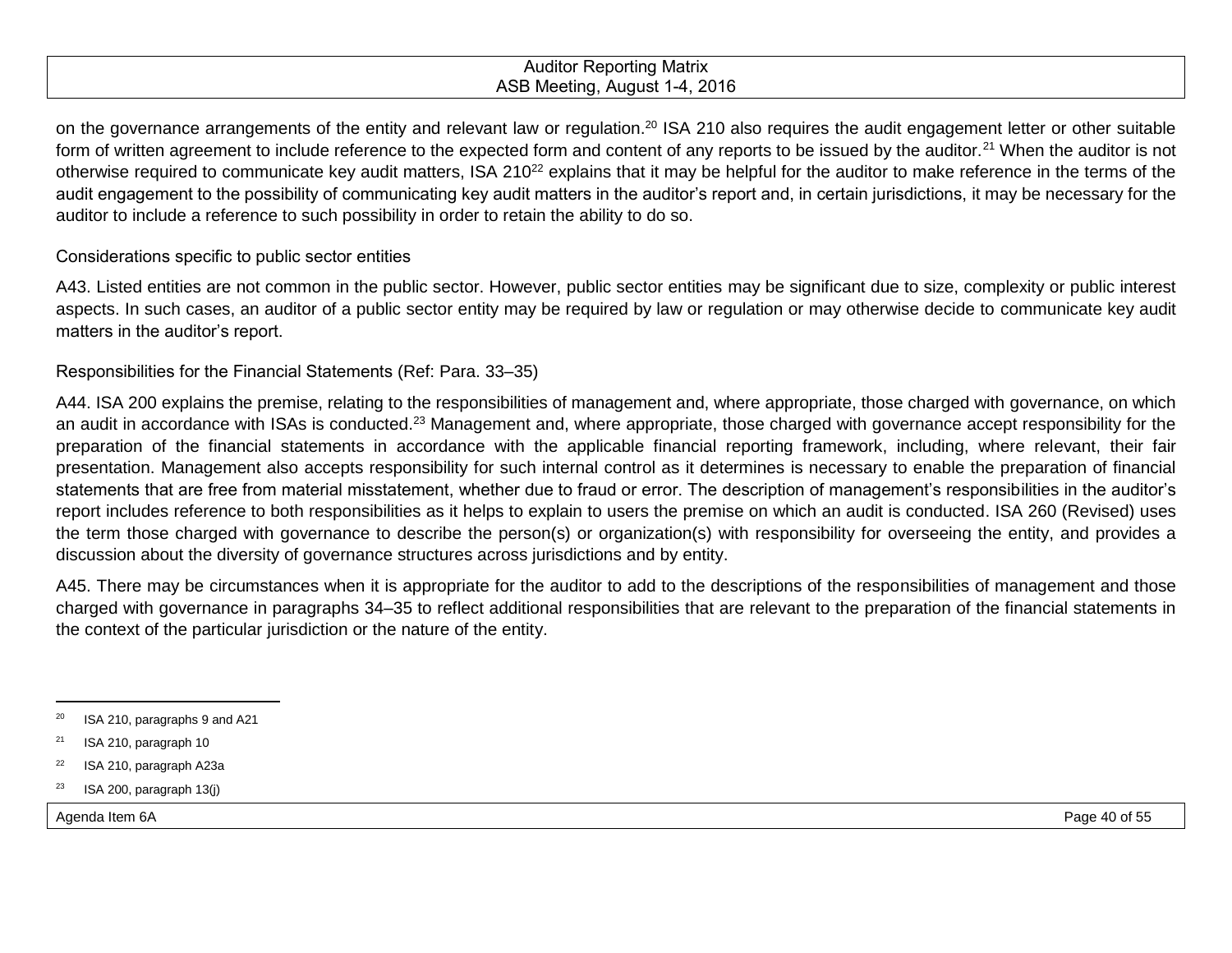A46. ISA 210 requires the auditor to agree management's responsibilities in an engagement letter or other suitable form of written agreement.<sup>24</sup> ISA 210 provides some flexibility in doing so, by explaining that, if law or regulation prescribes the responsibilities of management and, where appropriate, those charged with governance in relation to financial reporting, the auditor may determine that the law or regulation includes responsibilities that, in the auditor's judgment, are equivalent in effect to those set out in ISA 210. For such responsibilities that are equivalent, the auditor may use the wording of the law or regulation to describe them in the engagement letter or other suitable form of written agreement. In such cases, this wording may also be used in the auditor's report to describe the responsibilities as required by paragraph 34(a) of this ISA. In other circumstances, including where the auditor decides not to use the wording of law or regulation as incorporated in the engagement letter, the wording in paragraph 34(a) of this ISA is used. In addition to including the description of management's responsibilities in the auditor's report as required by paragraph 34, the auditor may refer to a more detailed description of these responsibilities by including a reference to where such information may be obtained (e.g., in the annual report of the entity or a website of an appropriate authority).

A47. In some jurisdictions, law or regulation prescribing management's responsibilities may specifically refer to a responsibility for the adequacy of accounting books and records, or accounting system. As books, records and systems are an integral part of internal control (as defined in ISA 315 (Revised)<sup>25</sup>), the descriptions in ISA 210 and in paragraph 34 do not make specific reference to them.

A48. The Appendix to this ISA provides illustrations of how the requirement in paragraph 34(b) would be applied when IFRSs is the applicable financial reporting framework. If an applicable financial reporting framework other than IFRSs is used, the illustrative statements featured in the Appendix to this ISA may need to be adapted to reflect the application of the other financial reporting framework in the circumstances.

Oversight of the financial reporting process (Ref: Para. 35)

A49. When some, but not all, of the individuals involved in the oversight of the financial reporting process are also involved in preparing the financial statements, the description as required by paragraph 34 of this ISA may need to be modified to appropriately reflect the particular circumstances of the entity. When individuals responsible for the oversight of the financial reporting process are the same as those responsible for the preparation of the financial statements, no reference to oversight responsibilities is required.

Auditor's Responsibilities for the Audit of the Financial Statements (Ref: Para. 37–40)

A50. The description of the auditor's responsibilities as required by paragraphs 37–40 of this ISA may be tailored to reflect the specific nature of the entity, for example, when the auditor's report addresses consolidated financial statements. Illustration 2 in the Appendix to this ISA includes an example of how this may be done.

Agenda Item 6A Page 41 of 55

<sup>&</sup>lt;sup>24</sup> ISA 210, paragraph  $6(b)(i)$ –(ii)

<sup>&</sup>lt;sup>25</sup> ISA 315 (Revised), *Identifying and Assessing the Risks of Material Misstatement through Understanding the Entity and Its Environment, paragraph 4(c)*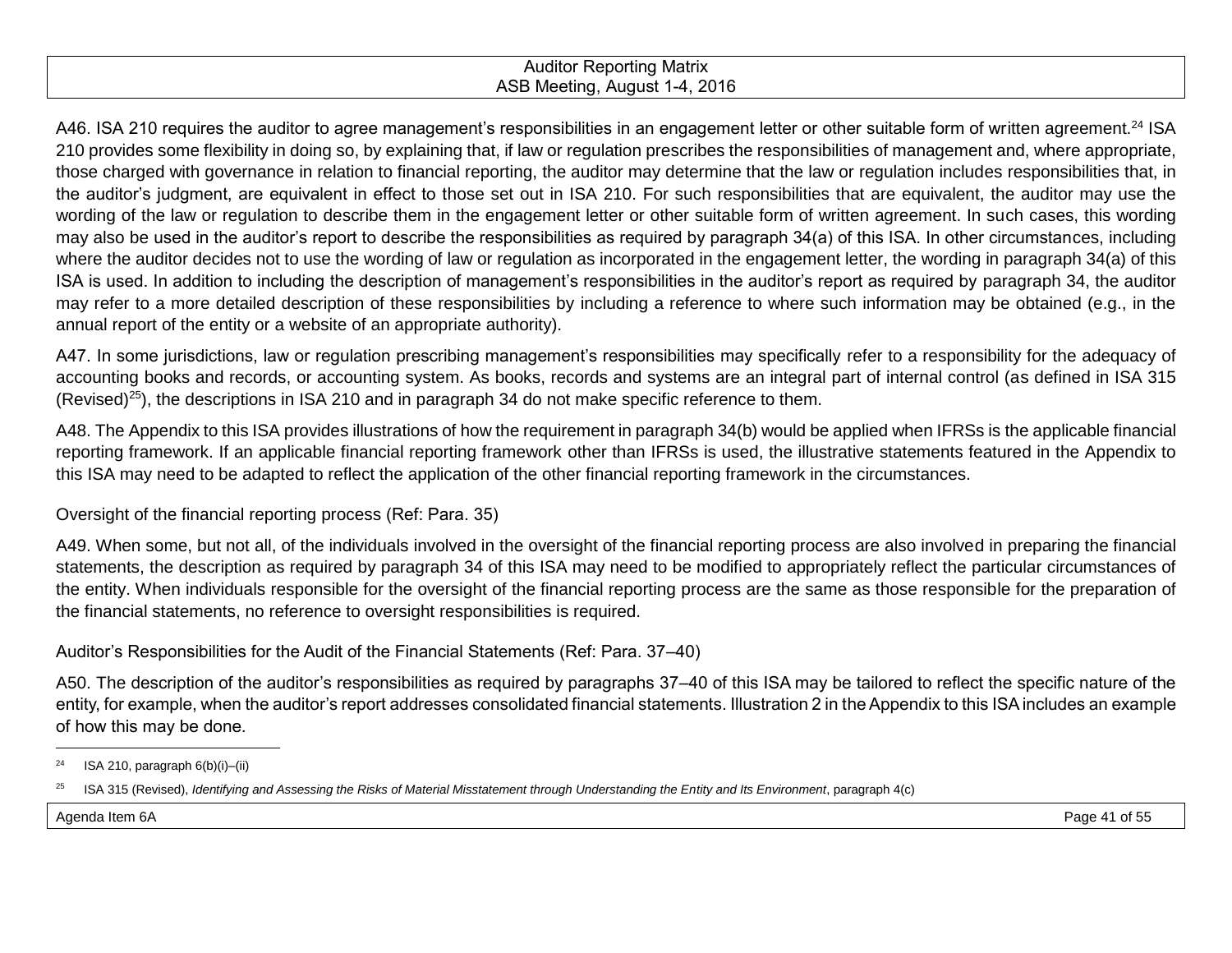Objectives of the auditor (Ref: Para. 38(a))

A51. The auditor's report explains that the objectives of the auditor are to obtain reasonable assurance about whether the financial statements as a whole are free from material misstatement, whether due to fraud or error, and to issue an auditor's report that includes the auditor's opinion. These are in contrast to management's responsibilities for the preparation for the financial statements.

Description of materiality (Ref: Para. 38(c))

A52. The Appendix to this ISA provides illustrations of how the requirement in paragraph 38(c), to provide a description of materiality, would be applied when IFRSs is the applicable financial reporting framework. If an applicable financial reporting framework other than IFRSs is used, the illustrative statements presented in the Appendix to this ISA may need to be adapted to reflect the application of the other financial reporting framework in the circumstances.

Auditor's responsibilities relating to ISA 701 (Ref: Para. 40(c))

A53. The auditor may also consider it useful to provide additional information in the description of the auditor's responsibilities beyond what is required by paragraph 40(c). For example, the auditor may make reference to the requirement in paragraph 9 of ISA 701 to determine the matters that required significant auditor attention in performing the audit, taking into account areas of higher assessed risk of material misstatement or significant risks identified in accordance with ISA 315 (Revised); significant auditor judgments relating to areas in the financial statements that involved significant management judgment, including accounting estimates that have been identified as having high estimation uncertainty; and the effects on the audit of significant events or transactions that occurred during the period.

Location of the description of the auditor's responsibilities for the audit of the financial statements (Ref: Para. 41, 50(k))

A54. Including the information required by paragraphs 39–40 of this ISA in an appendix to the auditor's report or, when law, regulation or national auditing standards expressly permit, referring to a website of an appropriate authority containing such information may be a useful way of streamlining the content of the auditor's report. However, because the description of the auditor's responsibilities contains information that is necessary to inform users' expectations of an audit conducted in accordance with ISAs, a reference is required to be included in the auditor's report indicating where such information can be accessed.

Location in an appendix (Ref: Para. 41(b), 50(k))

Agenda Item 6A Page 42 of 55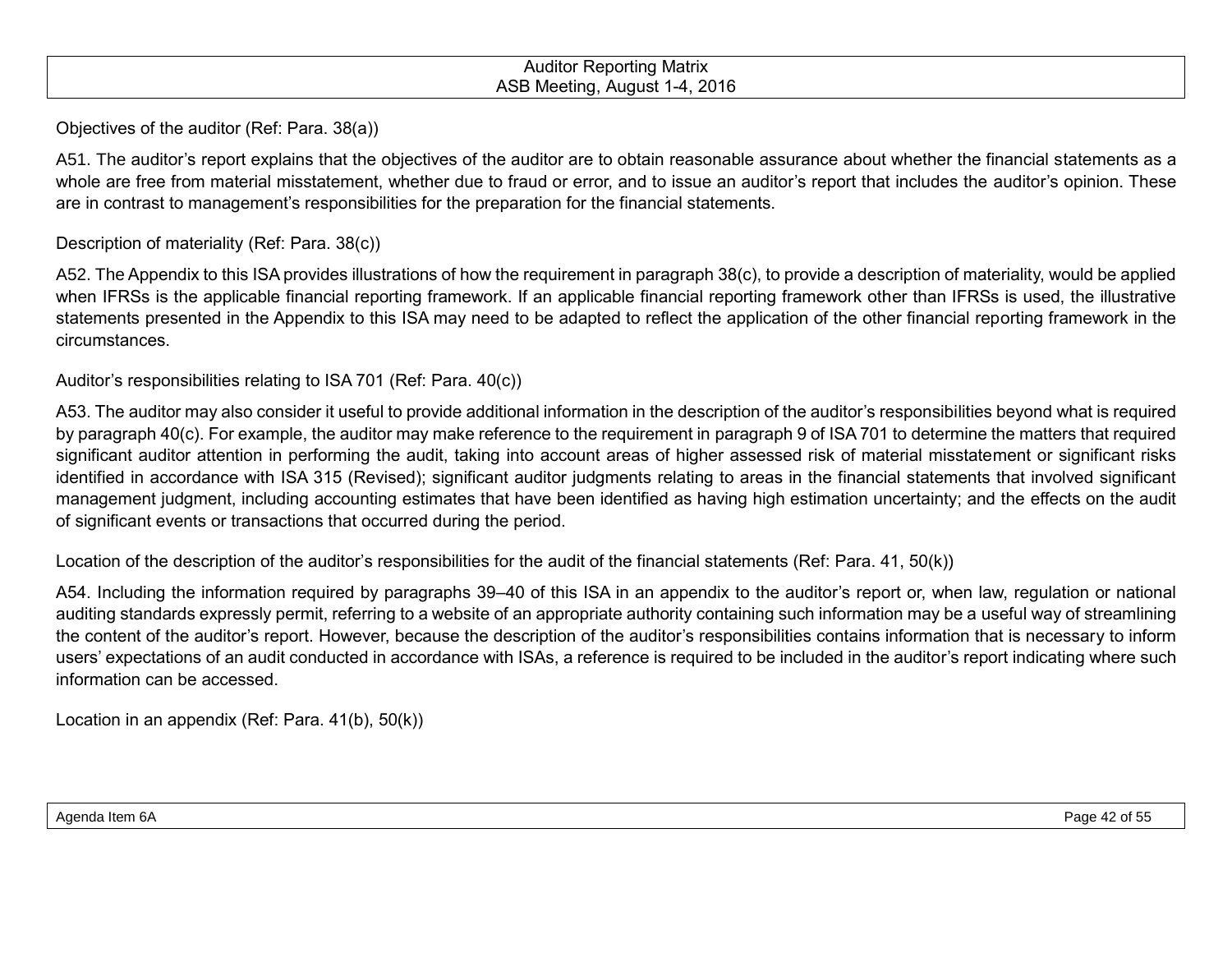A55. Paragraph 41 permits the auditor to include the statements required by paragraphs 39–40 describing the auditor's responsibilities for the audit of the financial statements in an appendix to the auditor's report, provided that appropriate reference is made within the body of the auditor's report to the location of the appendix. The following is an illustration of how such a reference to an appendix could be made in the auditor's report:

## **Auditor's Responsibilities for the Audit of the Financial Statements**

Our objectives are to obtain reasonable assurance about whether the financial statements as a whole are free from material misstatement, whether due to fraud or error, and to issue an auditor's report that includes our opinion. Reasonable assurance is a high level of assurance, but is not a guarantee that an audit conducted in accordance with ISAs will always detect a material misstatement when it exists. Misstatements can arise from fraud or error and are considered material if, individually or in the aggregate, they could reasonably be expected to influence the economic decisions of users taken on the basis of these financial statements.

A further description of our responsibilities for the audit of the financial statements is included in appendix X of this auditor's report. This description, which is located at [*indicate page number or other specific reference to the location of the description*], forms part of our auditor's report.

Reference to a website of an appropriate authority (Ref: Para. 41(c), 42)

A56. Paragraph 41 explains that the auditor may refer to a description of the auditor's responsibilities located on a website of an appropriate authority, only if expressly permitted by law, regulation or national auditing standards. The information on the website that is incorporated in the auditor's report by way of a specific reference to the website location where such information can be found may describe the auditor's work, or the audit in accordance with ISAs more broadly, but it cannot be inconsistent with the description required in paragraphs 39–40 of this ISA. This means that the wording of the description of the auditor's responsibilities on the website may be more detailed, or may address other matters relating to an audit of financial statements, provided that such wording reflects and does not contradict the matters addressed in paragraphs 39–40.

A57. An appropriate authority could be a national auditing standard setter, regulator, or an audit oversight body. Such organizations are well-placed to ensure the accuracy, completeness and continued availability of the standardized information. It would not be appropriate for the auditor to maintain such a website. The following is an illustration of how such a reference to a website could be made in the auditor's report:

## **Auditor's Responsibilities for the Audit of the Financial Statements**

Our objectives are to obtain reasonable assurance about whether the financial statements as a whole are free from material misstatement, whether due to fraud or error, and to issue an auditor's report that includes our opinion. Reasonable assurance is a high level of assurance, but is not a guarantee that an audit conducted in accordance with ISAs will always detect a material misstatement when it exists. Misstatements can arise from fraud or error and are considered material if, individually or in the aggregate, they could reasonably be expected to influence the economic decisions of users taken on the basis of these financial statements.

Agenda Item 6A Page 43 of 55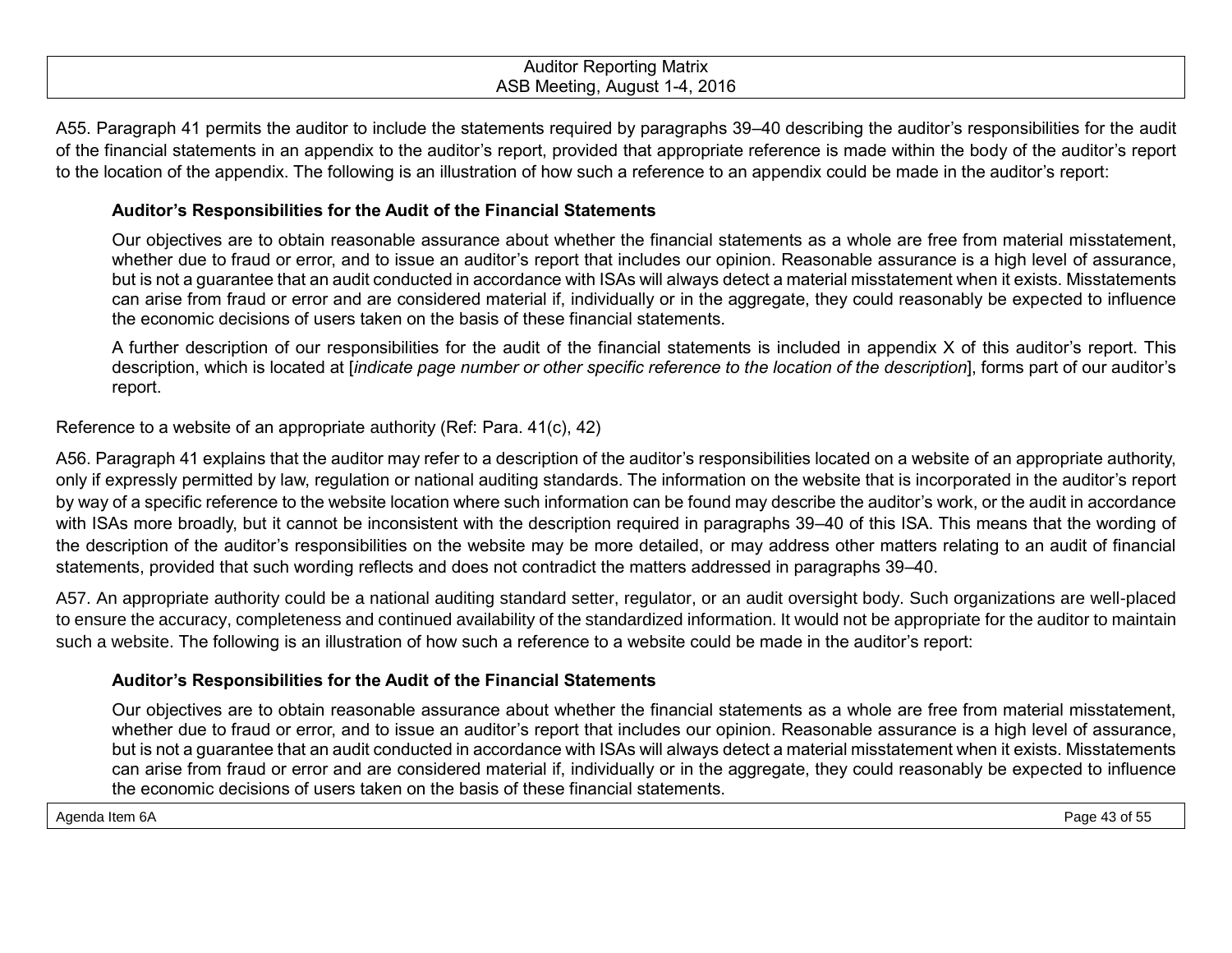A further description of our responsibilities for the audit of the financial statements is located at [*Organization's*] website at: [*website address*]. This description forms part of our auditor's report.

Other Reporting Responsibilities (Ref: Para. 43–45)

A58. In some jurisdictions, the auditor may have additional responsibilities to report on other matters that are supplementary to the auditor's responsibilities under the ISAs. For example, the auditor may be asked to report certain matters if they come to the auditor's attention during the course of the audit of the financial statements. Alternatively, the auditor may be asked to perform and report on additional specified procedures, or to express an opinion on specific matters, such as the adequacy of accounting books and records, internal control over financial reporting or other information. Auditing standards in the specific jurisdiction often provide guidance on the auditor's responsibilities with respect to specific additional reporting responsibilities in that jurisdiction.

A59. In some cases, the relevant law or regulation may require or permit the auditor to report on these other responsibilities as part of their auditor's report on the financial statements. In other cases, the auditor may be required or permitted to report on them in a separate report.

A60. Paragraphs 43–45 of this ISA permit combined presentation of other reporting responsibilities and the auditor's responsibilities under the ISAs only when they address the same topics and the wording of the auditor's report clearly differentiates the other reporting responsibilities from those under the ISAs. Such clear differentiation may make it necessary for the auditor's report to refer to the source of the other reporting responsibilities and to state that such responsibilities are beyond those required under the ISAs. Otherwise, other reporting responsibilities are required to be addressed in a separate section in the auditor's report with a heading "Report on Other Legal and Regulatory Requirements," or otherwise as appropriate to the content of the section. In such cases, paragraph 44 requires the auditor to include reporting responsibilities under the ISAs under a heading titled "Report on the Audit of the Financial Statements."

Name of the Engagement Partner (Ref: Para. 46)

A61. ISQC 1<sup>26</sup> requires that the firm establish policies and procedures to provide reasonable assurance that engagements are performed in accordance with professional standards and applicable legal and regulatory requirements. Notwithstanding these ISQC 1 requirements, naming the engagement partner in the auditor's report is intended to provide further transparency to the users of the auditor's report of a complete set of general purpose financial statements of a listed entity.

A62. Law, regulation or national auditing standards may require that the auditor's report include the name of the engagement partner responsible for audits other than those of complete sets of general purpose financial statements of listed entities. The auditor may also be required by law, regulation

<sup>26</sup> ISQC 1, Quality Control for Firms that Perform Audits and Reviews of Financial Statements, and Other Assurance and Related Services Engagements, paragraph 32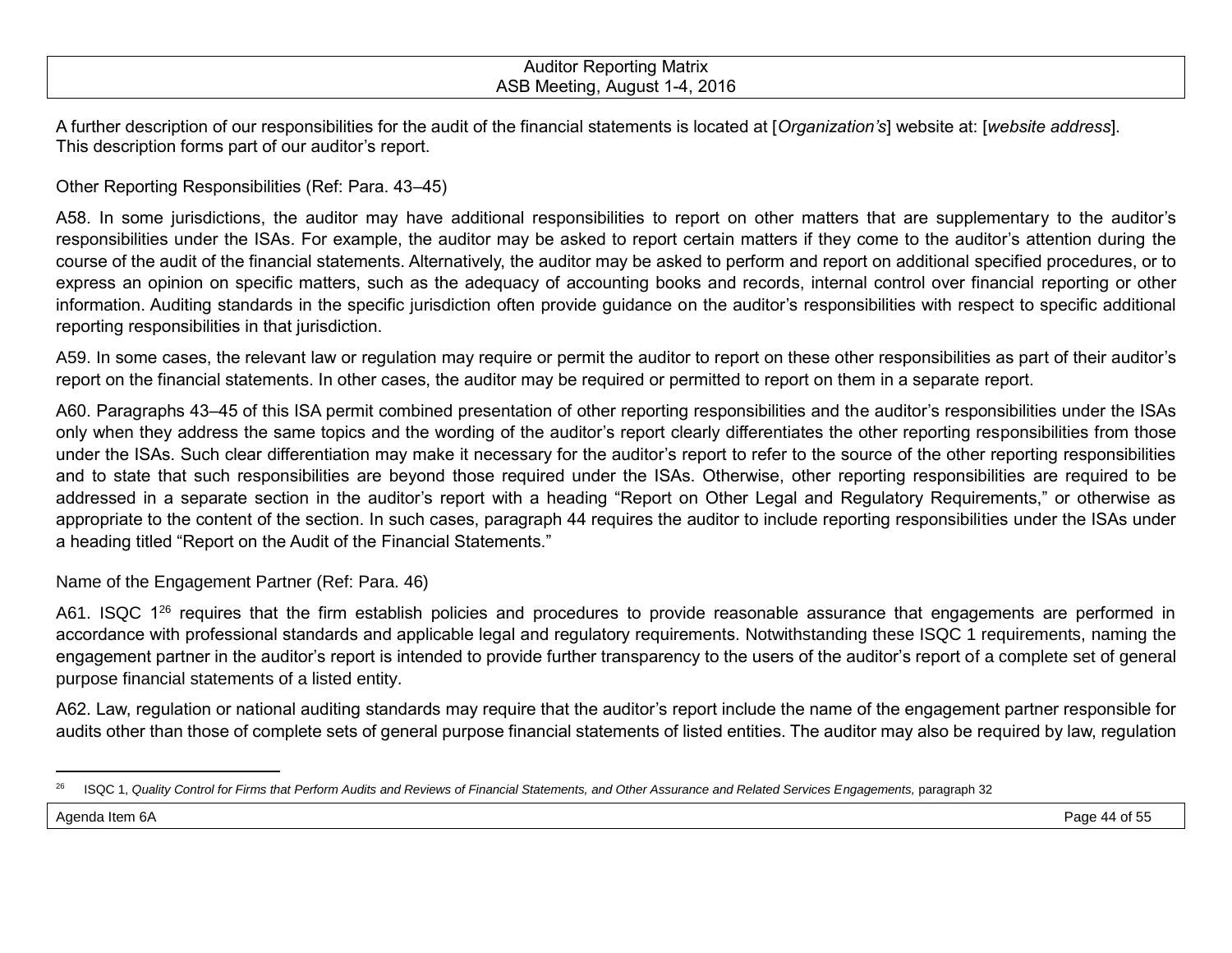or national auditing standards, or may decide to include additional information beyond the engagement partner's name in the auditor's report to further identify the engagement partner, for example, the engagement partner's professional license number that is relevant to the jurisdiction where the auditor practices.

A63. In rare circumstances, the auditor may identify information or be subject to experiences that indicate the likelihood of a personal security threat that, if the identity of the engagement partner is made public, may result in physical harm to the engagement partner, other engagement team members or other closely related individuals. However, such a threat does not include, for example, threats of legal liability or legal, regulatory or professional sanctions. Discussions with those charged with governance about circumstances that may result in physical harm may provide additional information about the likelihood or severity of the significant personal security threat. Law, regulation or national auditing standards may establish further requirements that are relevant to determining whether the disclosure of the name of the engagement partner may be omitted.

Signature of the Auditor (Ref: Para. 47)

A64. The auditor's signature is either in the name of the audit firm, the personal name of the auditor or both, as appropriate for the particular jurisdiction. In addition to the auditor's signature, in certain jurisdictions, the auditor may be required to declare in the auditor's report the auditor's professional accountancy designation or the fact that the auditor or firm, as appropriate, has been recognized by the appropriate licensing authority in that jurisdiction.

A65. In some cases, law or regulation may allow for the use of electronic signatures in the auditor's report.

Date of the Auditor's Report (Ref: Para. 49)

A66. The date of the auditor's report informs the user of the auditor's report that the auditor has considered the effect of events and transactions of which the auditor became aware and that occurred up to that date. The auditor's responsibility for events and transactions after the date of the auditor's report is addressed in ISA 560.<sup>27</sup>

Agenda Item 6A Page 45 of 55

<sup>27</sup> ISA 560, *Subsequent Events*, paragraphs 10–17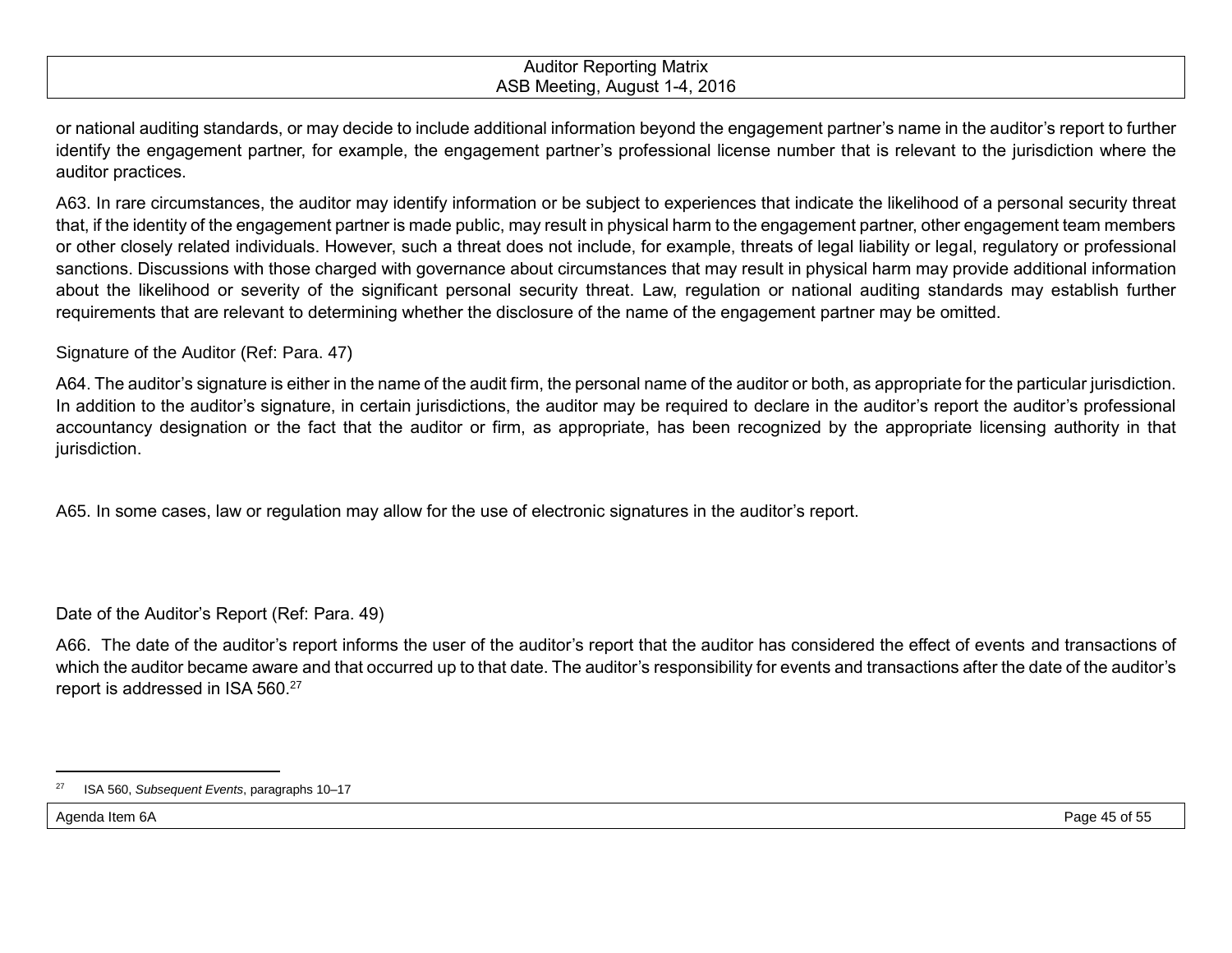A67. Since the auditor's opinion is provided on the financial statements and the financial statements are the responsibility of management, the auditor is not in a position to conclude that sufficient appropriate audit evidence has been obtained until evidence is obtained that all the statements that comprise the financial statements, including the related notes, have been prepared and management has accepted responsibility for them.

A68. In some jurisdictions, law or regulation identifies the individuals or bodies (e.g., the directors) that are responsible for concluding that all the statements that comprise the financial statements, including the related notes, have been prepared, and specifies the necessary approval process. In such cases, evidence is obtained of that approval before dating the report on the financial statements. In other jurisdictions, however, the approval process is not prescribed in law or regulation. In such cases, the procedures the entity follows in preparing and finalizing its financial statements in view of its management and governance structures are considered in order to identify the individuals or body with the authority to conclude that all the statements that comprise the financial statements, including the related notes, have been prepared. In some cases, law or regulation identifies the point in the financial statement reporting process at which the audit is expected to be complete.

A69. In some jurisdictions, final approval of the financial statements by shareholders is required before the financial statements are issued publicly. In these jurisdictions, final approval by shareholders is not necessary for the auditor to conclude that sufficient appropriate audit evidence has been obtained. The date of approval of the financial statements for purposes of ISAs is the earlier date on which those with the recognized authority determine that all the statements that comprise the financial statements, including the related notes, have been prepared and that those with the recognized authority have asserted that they have taken responsibility for them.

## *Auditor's Report Prescribed by Law or Regulation* (Ref: Para. 50)

A70. ISA 200 explains that the auditor may be required to comply with legal or regulatory requirements in addition to ISAs.<sup>28</sup> When the differences between the legal or regulatory requirements and ISAs relate only to the layout and wording of the auditor's report, the requirements in paragraph 50(a)–(o) set out the minimum elements to be included in the auditor's report to enable a reference to the International Standards on Auditing. In those circumstances, the requirements in paragraphs 21–49 that are not included in paragraph 50(a)–(o) do not need to be applied including, for example, the required ordering of the Opinion and Basis for Opinion sections.

A71. Where specific requirements in a particular jurisdiction do not conflict with ISAs, the layout and wording required by paragraphs 21–49 of this ISA assist users of the auditor's report in more readily recognizing the auditor's report as a report of an audit conducted in accordance with ISAs.

Agenda Item 6A Page 46 of 55

<sup>28</sup> ISA 200, paragraph A55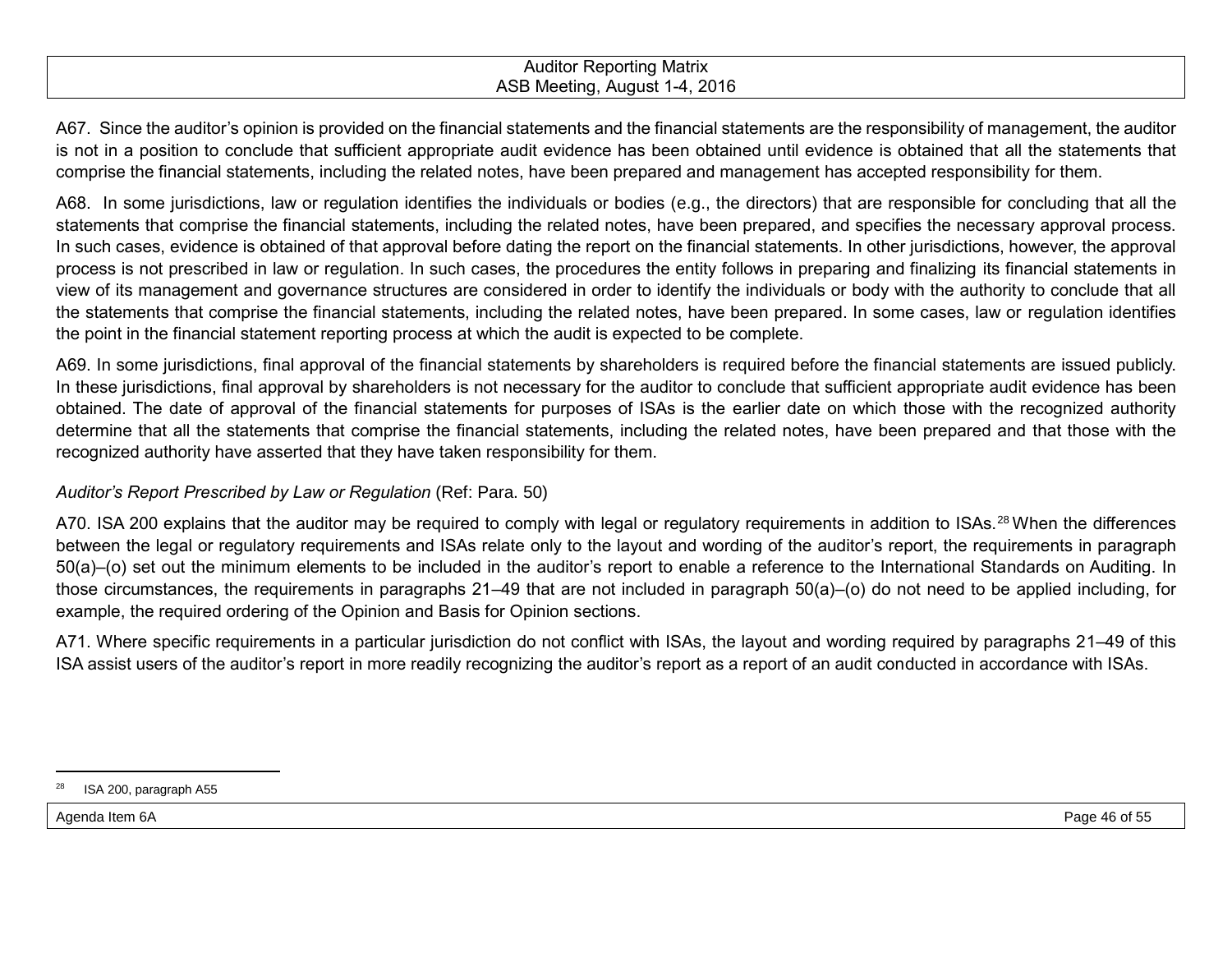Information Required by ISA 701 (Ref: Para. 50(h))

A72. Law or regulation may require the auditor to provide additional information about the audit that was performed, which may include information that is consistent with the objectives of ISA 701, or may prescribe the nature and extent of communication about such matters.

A73. The ISAs do not override law or regulation that governs an audit of financial statements. When ISA 701 is applicable, reference can only be made to ISAs in the auditor's report if, in applying the law or regulation, the section required by paragraph 50(h) of this ISA is not inconsistent with the reporting requirements in ISA 701. In such circumstances, the auditor may need to tailor certain aspects of the communication of key audit matters in the auditor's report required by ISA 701, for example by:

- Modifying the heading "Key Audit Matters", if law or regulation prescribes a specific heading;
- Explaining why the information required by law or regulation is being provided in the auditor's report, for example by making a reference to the relevant law or regulation and describing how that information relates to the key audit matters;
- Where law or regulation prescribes the nature and extent of the description, supplementing the prescribed information to achieve an overall description of each key audit matter that is consistent with the requirement in paragraph 13 of ISA 701.

A74. ISA 210 deals with circumstances where law or regulation of the relevant jurisdiction prescribes the layout or wording of the auditor's report in terms that are significantly different from the requirements of ISAs, which in particular includes the auditor's opinion. In these circumstances, ISA 210 requires the auditor to evaluate:

(a) Whether users might misunderstand the assurance obtained from the audit of the financial statements and, if so,

(b) Whether additional explanation in the auditor's report can mitigate possible misunderstanding.

If the auditor concludes that additional explanation in the auditor's report cannot mitigate possible misunderstanding, ISA 210 requires the auditor not to accept the audit engagement, unless required by law or regulation to do so. In accordance with ISA 210, an audit conducted in accordance with such law or regulation does not comply with ISAs. Accordingly, the auditor does not include any reference in the auditor's report to the audit having been conducted in accordance with International Standards on Auditing.<sup>29</sup>

## Considerations specific to public sector entities

A75. Auditors of public sector entities may also have the ability pursuant to law or regulation to report publicly on certain matters, either in the auditor's report or in a supplementary report, which may include information that is consistent with the objectives of ISA 701. In such circumstances, the auditor

Agenda Item 6A Page 47 of 55

<sup>29</sup> ISA 210, paragraph 21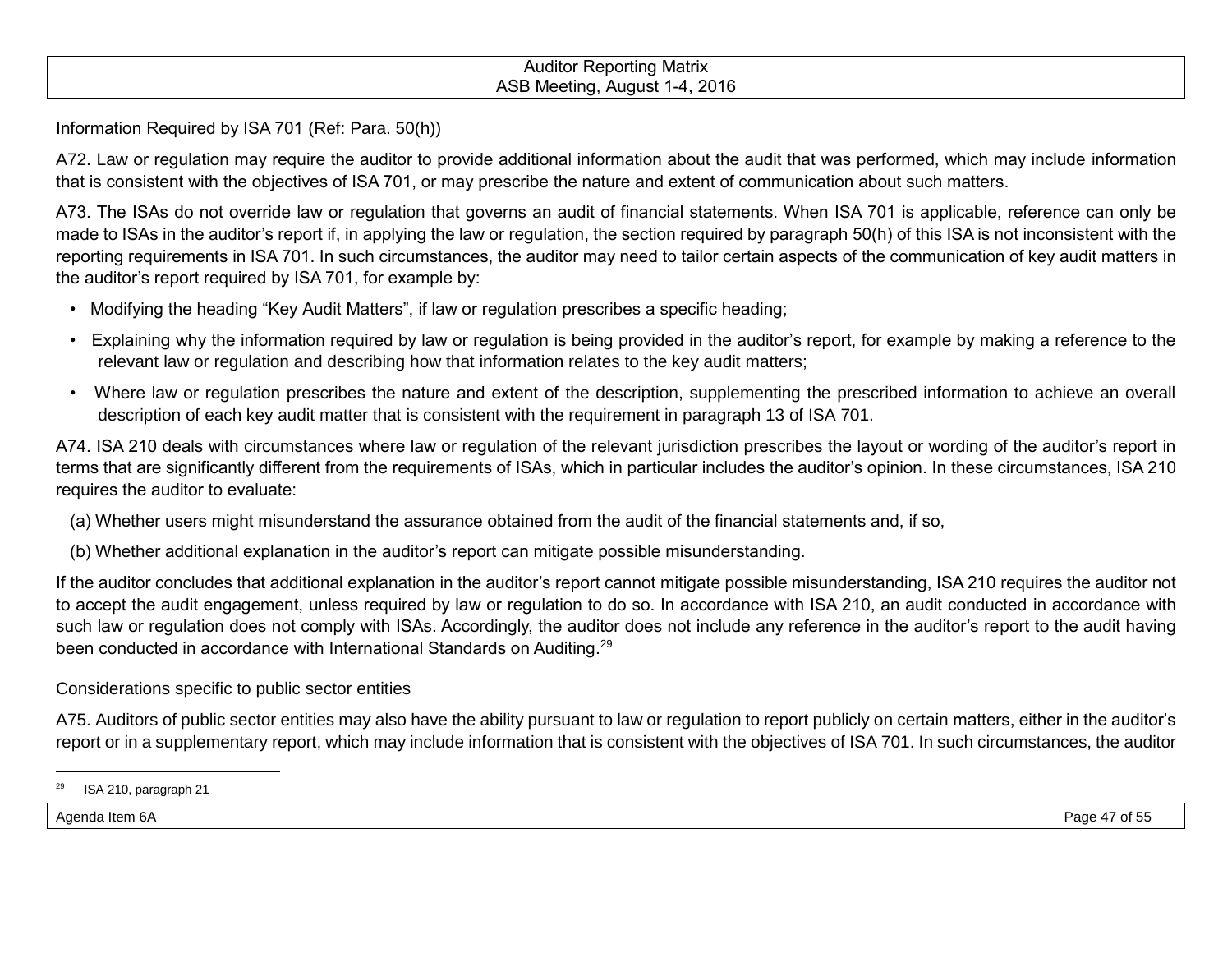may need to tailor certain aspects of the communication of key audit matters in the auditor's report required by ISA 701 or include a reference in the auditor's report to a description of the matter in the supplementary report.

*Auditor's Report for Audits Conducted in Accordance with Both Auditing Standards of a Specific Jurisdiction and International Standards on Auditing* (Ref: Para. 51)

A76. The auditor may refer in the auditor's report to the audit having been conducted in accordance with both International Standards on Auditing as well as the national auditing standards when, in addition to complying with the relevant national auditing standards, the auditor complies with each of the ISAs relevant to the audit  $30$ 

A77. A reference to both International Standards on Auditing and the national auditing standards is not appropriate if there is a conflict between the requirements in ISAs and those in the national auditing standards that would lead the auditor to form a different opinion or not to include an Emphasis of Matter or Other Matter paragraph that, in the particular circumstances, is required by ISAs. In such a case, the auditor's report refers only to the auditing standards (either International Standards on Auditing or the national auditing standards) in accordance with which the auditor's report has been prepared.

## **Supplementary Information Presented with the Financial Statements** (Ref: Para. 53–54)

A78. In some circumstances, the entity may be required by law, regulation or standards, or may voluntarily choose, to present together with the financial statements supplementary information that is not required by the applicable financial reporting framework. For example, supplementary information might be presented to enhance a user's understanding of the applicable financial reporting framework or to provide further explanation of specific financial statement items. Such information is normally presented in either supplementary schedules or as additional notes.

A79. Paragraph 53 of this ISA explains that the auditor's opinion covers supplementary information that is an integral part of the financial statements because of its nature or how it is presented. This evaluation is a matter of professional judgment. To illustrate:

• When the notes to the financial statements include an explanation or the reconciliation of the extent to which the financial statements comply with another financial reporting framework, the auditor may consider this to be supplementary information that cannot be clearly differentiated from the financial statements. The auditor's opinion would also cover notes or supplementary schedules that are cross-referenced from the financial statements.

Agenda Item 6A Page 48 of 55

ISA 200, paragraph A56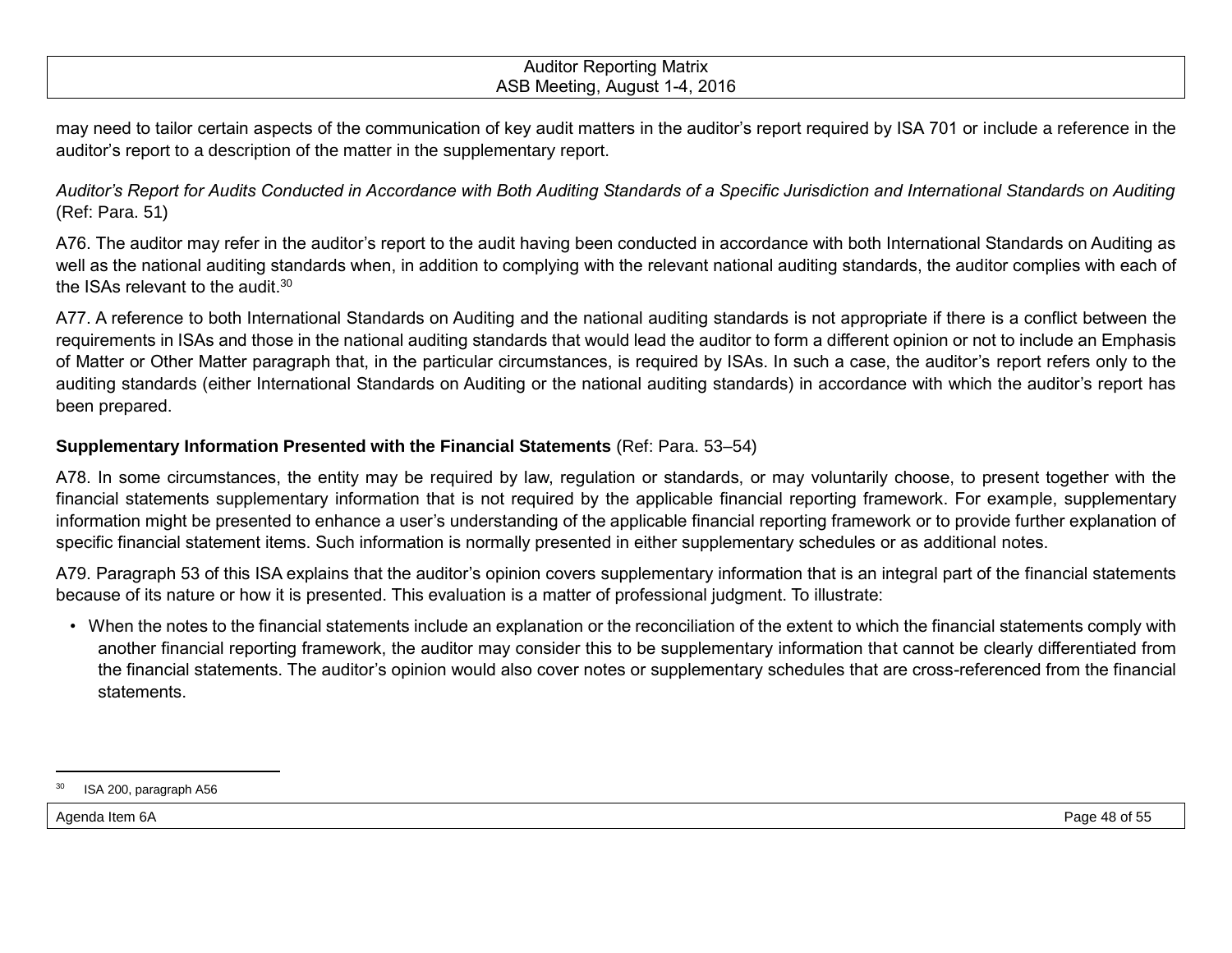• When an additional profit and loss account that discloses specific items of expenditure is disclosed as a separate schedule included as an Appendix to the financial statements, the auditor may consider this to be supplementary information that can be clearly differentiated from the financial statements.

A80. Supplementary information that is covered by the auditor's opinion does not need to be specifically referred to in the auditor's report when the reference to the notes in the description of the statements that comprise the financial statements in the auditor's report is sufficient.

A81. Law or regulation may not require that the supplementary information be audited, and management may decide to ask the auditor not to include the supplementary information within the scope of the audit of the financial statements.

A82. The auditor's evaluation whether unaudited supplementary information is presented in a manner that could be construed as being covered by the auditor's opinion includes, for example, where that information is presented in relation to the financial statements and any audited supplementary information, and whether it is clearly labeled as "unaudited."

A83. Management could change the presentation of unaudited supplementary information that could be construed as being covered by the auditor's opinion, for example, by:

- Removing any cross-references from the financial statements to unaudited supplementary schedules or unaudited notes so that the demarcation between the audited and unaudited information is sufficiently clear.
- Placing the unaudited supplementary information outside of the financial statements or, if that is not possible in the circumstances, at a minimum placing the unaudited notes together at the end of the required notes to the financial statements and clearly labeling them as unaudited. Unaudited notes that are intermingled with the audited notes can be misinterpreted as being audited.

A84. The fact that supplementary information is unaudited does not relieve the auditor of the responsibilities described in [proposed] ISA 720 (Revised).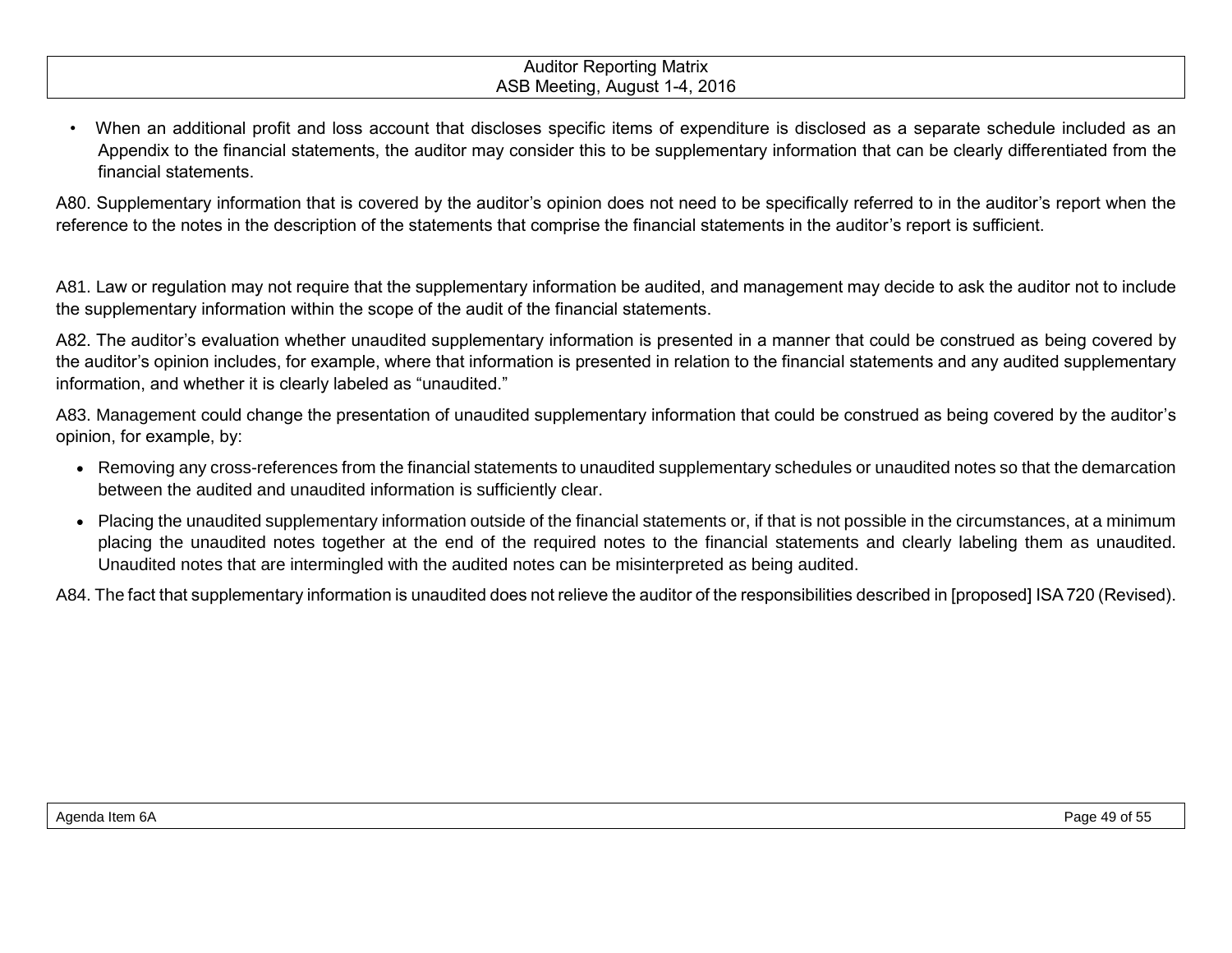Footnotes (AU-C Section 700 — Forming an Opinion and Reporting on Financial Statements):

[fn 1](https://publication.cpa2biz.com/content/link/ps/ad_700#ad_700_fn1) See section 800, *Special Considerations—Audits of Financial Statements Prepared in Accordance With Special Purpose Frameworks*, for a definition of *special purpose framework*.

[fn 2](https://publication.cpa2biz.com/content/link/ps/ad_700#ad_700_fn2) Paragraph .06 of section 810, *Engagements to Report on Summary Financial Statements*, defines the term *summary financial statements*.

[fn 3](https://publication.cpa2biz.com/content/link/ps/ad_700#ad_700_fn3) See section 200, *Overall Objectives of the Independent Auditor and the Conduct of an Audit in Accordance With Generally Accepted Auditing Standards*, for a definition of *financial statements*.

[fn 4](https://publication.cpa2biz.com/content/link/ps/ad_700#ad_700_fn4) Paragraph .14 of section 200 defines the term *historical financial information*.

[fn 5](https://publication.cpa2biz.com/content/link/ps/ad_700#ad_700_fn5) See section 200 for a definition of *applicable financial reporting framework*.

[fn 6](https://publication.cpa2biz.com/content/link/ps/ad_700#ad_700_fn6) Paragraph .28 of section 330, *Performing Audit Procedures in Response to Assessed Risks and Evaluating the Audit Evidence Obtained*.

[fn 7](https://publication.cpa2biz.com/content/link/ps/ad_700#ad_700_fn7) Paragraph .11 of section 450, *Evaluation of Misstatements Identified During the Audit*.

[fn 8](https://publication.cpa2biz.com/content/link/ps/ad_700#ad_700_fn8) See section 708, *Consistency of Financial Statements*.

fin<sup>9</sup> Paragraphs .19–.20 of section 560, *Subsequent Events and Subsequently Discovered Facts.* 

[fn 10](https://publication.cpa2biz.com/content/link/ps/ad_700#ad_700_fn10) See section 706, *Emphasis-of-Matter Paragraphs and Other-Matter Paragraphs in the Independent Auditor's Report.*

fn [11](https://publication.cpa2biz.com/content/link/ps/ad_700#ad_700_fn11) Paragraphs .12–.13 of section 510, *Opening Balances—Initial Audit Engagements, Including Reaudit Engagements*.

 $\frac{fn 12}{n}$  $\frac{fn 12}{n}$  $\frac{fn 12}{n}$  See section 706.

[fn 13](https://publication.cpa2biz.com/content/link/ps/ad_700#ad_700_fn13) The appendix, "Qualitative Aspects of Accounting Practices," of section 260, *The Auditor's Communication With Those Charged With Governance*.

Agenda Item 6A Page 50 of 55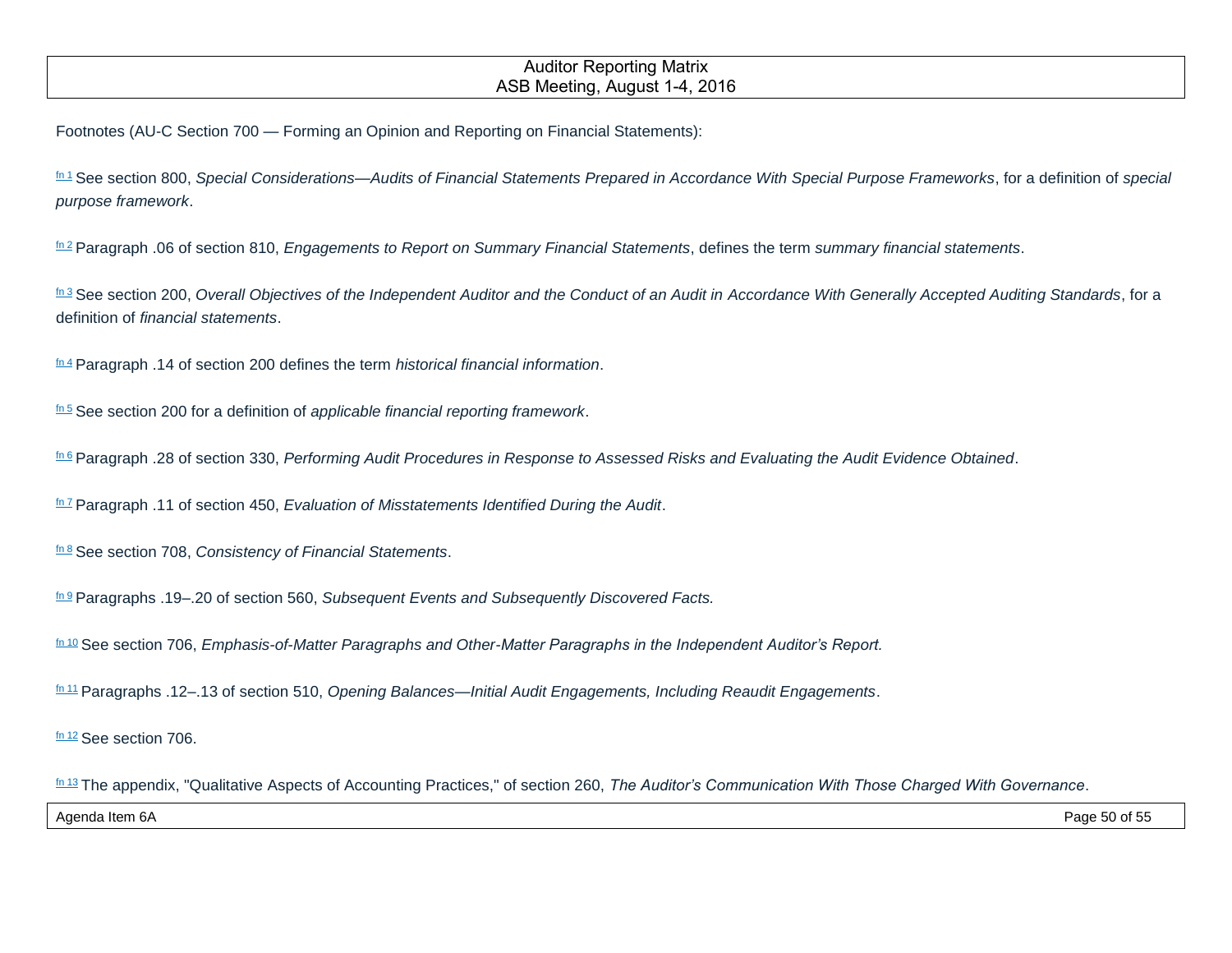[fn 14](https://publication.cpa2biz.com/content/link/ps/ad_700#ad_700_fn14) Paragraphs .A2-.A3 of section 200.

 $\frac{4n}{15}$  Paragraphs .05 and  $\hat{=}$  A2 of section 200.

[fn 16](https://publication.cpa2biz.com/content/link/ps/ad_700#ad_700_fn16) Paragraph .22 of section 200.

[fn 17](https://publication.cpa2biz.com/content/link/ps/ad_700#ad_700_fn17) See the AICPA Audit and Accounting Guide *State and Local Governments* for illustrative auditor reports.

[fn 18](https://publication.cpa2biz.com/content/link/ps/ad_700#ad_700_fn18) See paragraphs .19 and .A17 of section 220, *Quality Control for an Engagement Conducted in Accordance With Generally Accepted Auditing Standards*, for further discussion.

 $\frac{fn 19}{n}$  $\frac{fn 19}{n}$  $\frac{fn 19}{n}$  Paragraph .21 of section 220.

fin 20 See the "Compliance With Standards Rule" (ET sec. 1.310.001), and appendix A, "Council Resolution Designating Bodies to Promulgate Technical Standards" (ET app. A). [Footnote added, effective for audits of financial statements for periods ending on or after June 15, 2016, by Statement on Auditing Standards No. 131.]

[fn 21](https://publication.cpa2biz.com/content/link/ps/ad_700#ad_700_fn21) See Staff Question and Answer, *Audits of Financial Statements of Non-Issuers Performed Pursuant to the Standards of the Public Company Accounting Oversight Board* (AICPA, *PCAOB Standards and Related Rules*, PCAOB Staff Guidance, sec. 100.01), dated June 30, 2004. [Footnote added, effective for audits of financial statements for periods ending on or after June 15, 2016, by SAS No. 131.]

 $\frac{fn}{22}$  See section 560. [Footnote renumbered by the issuance of Statement on Auditing Standards No. 131, January 2016.]

[fn 23](https://publication.cpa2biz.com/content/link/ps/ad_700#ad_700_fn23) Paragraph .33 of section 930, *Interim Financial Information*. [Footnote renumbered by the issuance of Statement on Auditing Standards No. 131, January 2016.]

[fn 24](https://publication.cpa2biz.com/content/link/ps/ad_700#ad_700_fn24) See the AICPA Audit and Accounting Guides *State and Local Governments* and *Not-for-Profit Entities* for further guidance on reporting on summarized comparative financial information. [Footnote renumbered by the issuance of Statement on Auditing Standards No. 131, January 2016.]

Agenda Item 6A Page 51 of 55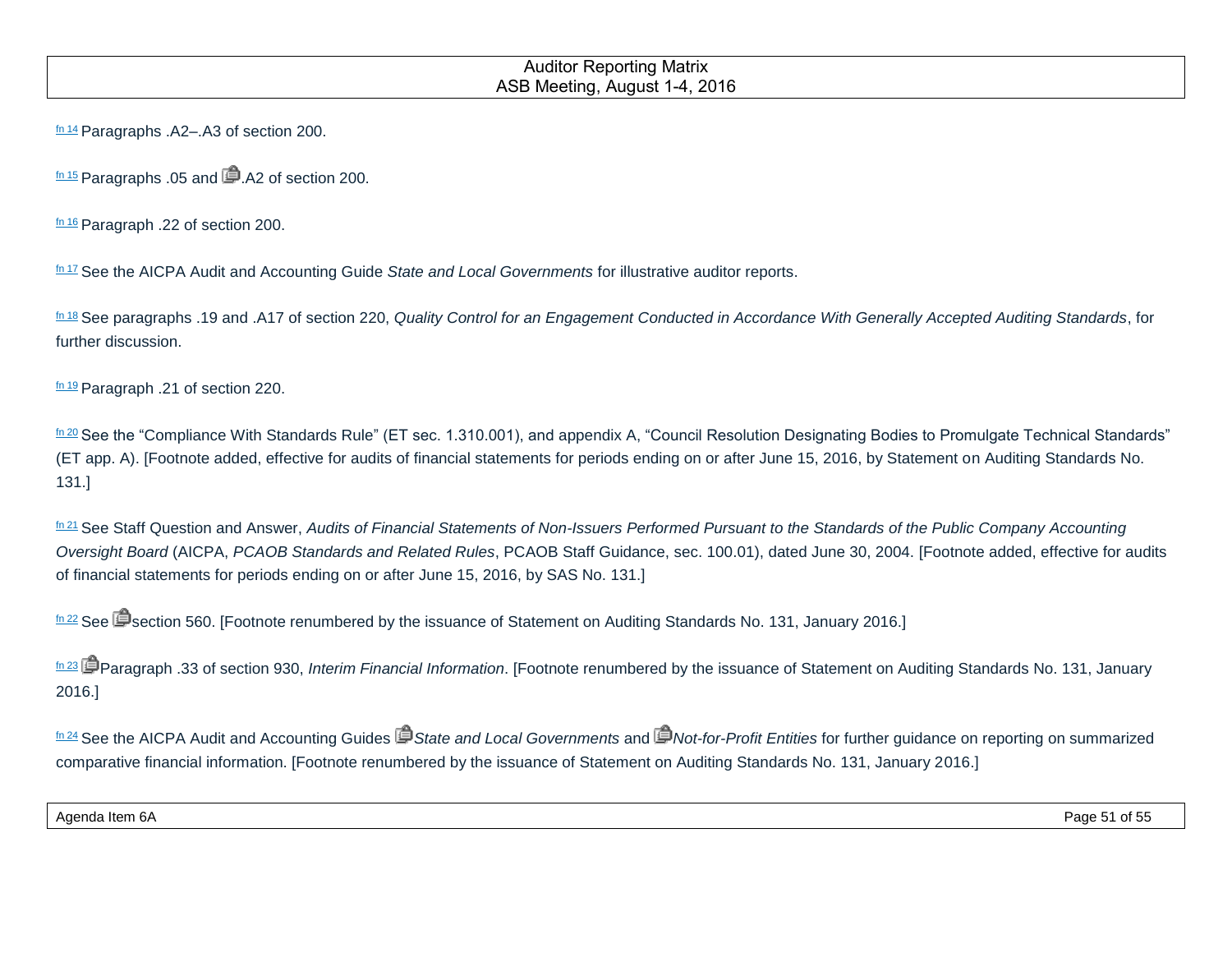fin 25 **| Illustration 4. "An Auditor's Report on a Single Year Prepared in Accordance with Accounting Principles Generally Accepted in the United States of America** When Comparative Summarized Financial Information for the Prior Year is Presented," of the **Pexhibit, "Illustrations of Auditor's Reports on Financial** Statements." [Footnote renumbered by the issuance of Statement on Auditing Standards No. 131, January 2016.]

[fn 26](https://publication.cpa2biz.com/content/link/ps/ad_700#ad_700_fn26) See section 560. [Footnote renumbered by the issuance of Statement on Auditing Standards No. 131, January 2016.]

 $\frac{f_{\text{m}}$  27 See  $\hat{p}$  section 706. [Footnote renumbered by the issuance of Statement on Auditing Standards No. 131, January 2016.]

 $\frac{fn1}{n}$ The subtitle "Report on the Financial Statements" is unnecessary in circumstances when the second subtitle, "Report on Other Legal and Regulatory Requirements," is not applicable.

 $\frac{fn2}{n}$  In circumstances when the auditor also has responsibility to express an opinion on the effectiveness of internal control in conjunction with the audit of the consolidated financial statements, this sentence would be worded as follows: "In making those risk assessments, the auditor considers internal control relevant to the entity's preparation and fair presentation of the consolidated financial statements in order to design audit procedures that are appropriate in the circumstances." In addition, the next sentence, "Accordingly, we express no such opinion." would not be included.

 $\frac{fn1}{n}$ The subtitle "Report on the Financial Statements" is unnecessary in circumstances when the second subtitle, "Report on Other Legal and Regulatory Requirements," is not applicable.

 $\frac{fn2}{n}$  In circumstances when the auditor also has responsibility to express an opinion on the effectiveness of internal control in conjunction with the audit of the financial statements, this sentence would be worded as follows: "In making those risk assessments, the auditor considers internal control relevant to the entity's preparation and fair presentation of the financial statements in order to design audit procedures that are appropriate in the circumstances." In addition, the next sentence, "Accordingly, we express no such opinion." would not be included.

 $\frac{f_{\text{m}}}{f}$  The subtitle "Report on the Financial Statements" is unnecessary in circumstances when the second subtitle, "Report on Other Legal and Regulatory Requirements," is not applicable.

 $m \ge 1$ n circumstances when the auditor also has responsibility to express an opinion on the effectiveness of internal control in conjunction with the audit of the financial statements, this sentence would be worded as follows: "In making those risk assessments, the auditor considers internal control relevant to the entity's

Agenda Item 6A Page 52 of 55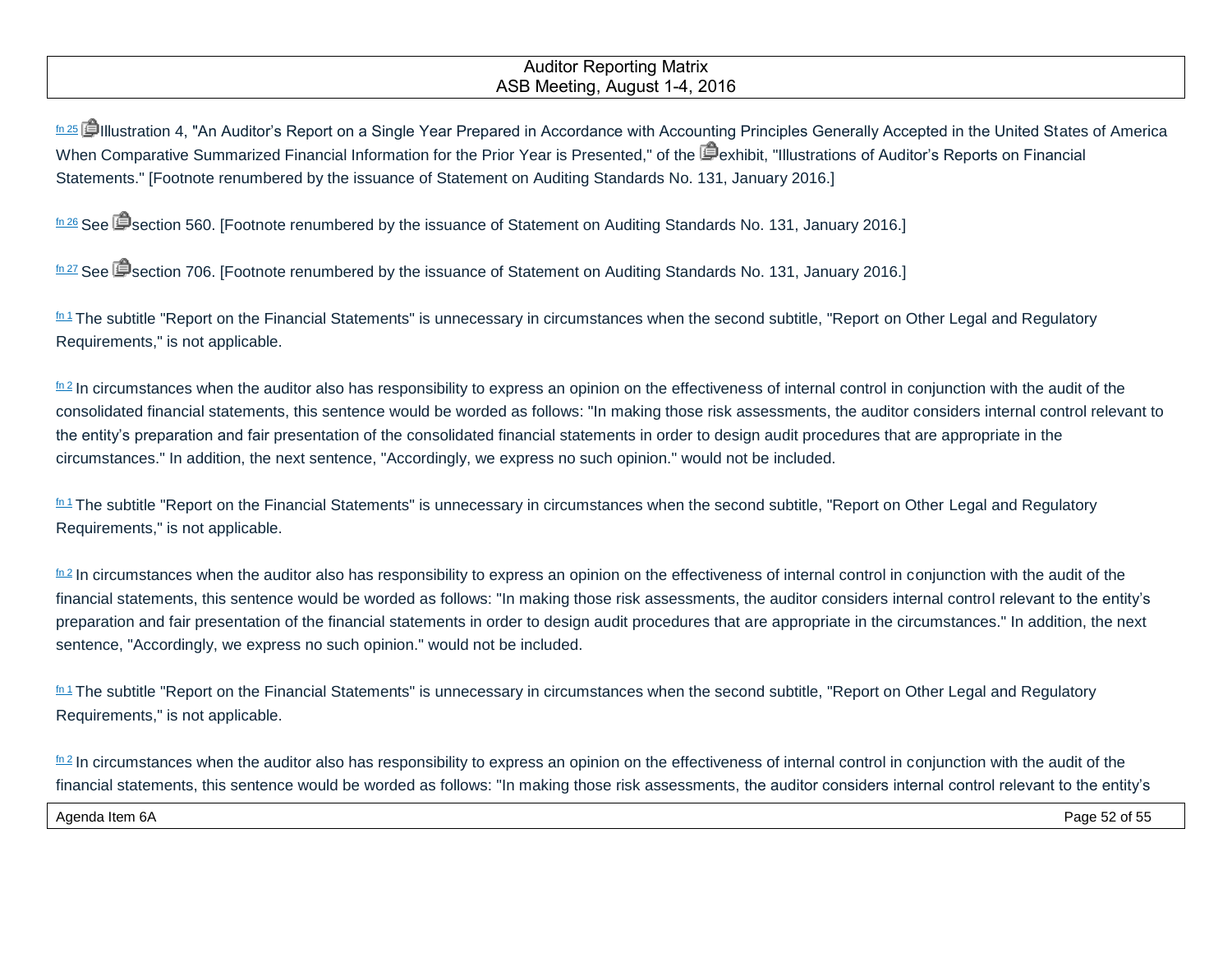preparation and fair presentation of the financial statements in order to design audit procedures that are appropriate in the circumstances." In addition, the next sentence, "Accordingly, we express no such opinion." would not be included.

 $\frac{fn1}{n}$ The subtitle "Report on the Financial Statements" is unnecessary in circumstances when the second subtitle, "Report on Other Legal and Regulatory Requirements," is not applicable.

 $\frac{fn2}{n}$  In circumstances when the auditor also has responsibility to express an opinion on the effectiveness of internal control in conjunction with the audit of the financial statements, this sentence would be worded as follows: "In making those risk assessments, the auditor considers internal control relevant to the organization's preparation and fair presentation of the financial statements in order to design audit procedures that are appropriate in the circumstances." In addition, the next sentence, "Accordingly, we express no such opinion." would not be included.

 $\frac{fn}{1}$ The subtitle "Report on the Financial Statements" is unnecessary in circumstances when the second subtitle, "Report on Other Legal and Regulatory Requirements," is not applicable.

 $\frac{m}{2}$  In circumstances when the auditor also has responsibility to express an opinion on the effectiveness of internal control in conjunction with the audit of the financial statements, this sentence would be worded as follows: "In making those risk assessments, the auditor considers internal control relevant to the organization's preparation and fair presentation of the financial statements in order to design audit procedures that are appropriate in the circumstances." In addition, the next sentence, "Accordingly, we express no such opinion." would not be included.

 $\frac{fn1}{n}$ A firm registered with the PCAOB may use the title "Report of Independent Registered Public Accounting Firm." [Footnote added, effective for audits of financial statements for periods ending on or after June 15, 2016, by Statement on Auditing Standards No. 131.]

 $\frac{fn2}{}$ When the audit is also conducted in accordance with the other professional practice standards of the PCAOB, omit the word "auditing." [Footnote added, effective for audits of financial statements for periods ending on or after June 15, 2016, by Statement on Auditing Standards No. 131.]

 $\frac{f_{\text{m}}}{2}$  The last three sentences of this paragraph may be replaced with the following optional language to clarify that the audit performed did not require the level of testing and reporting on internal control over financial reporting required in an integrated audit.

Agenda Item 6A Page 53 of 55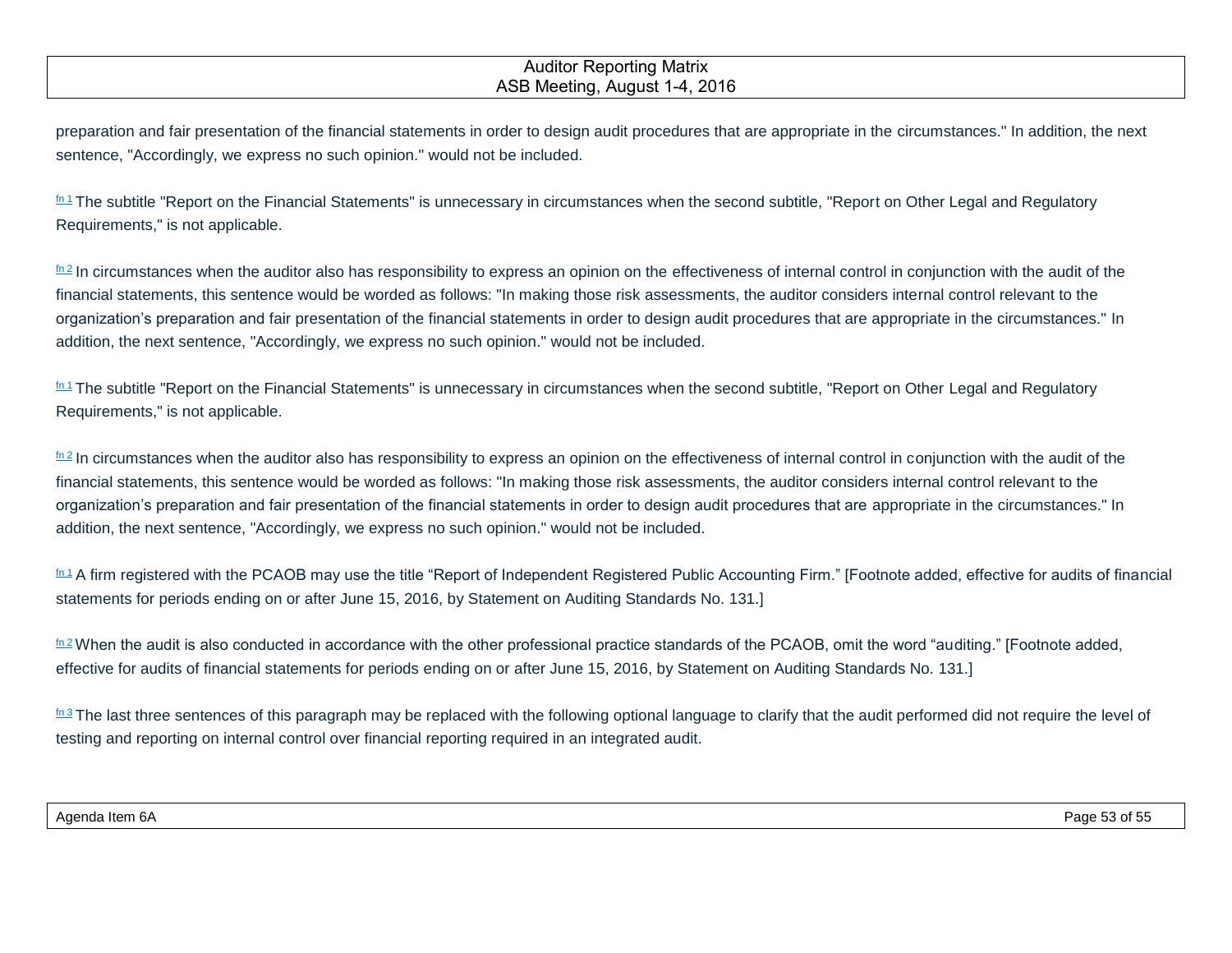The Company is not required to have, nor were we engaged to perform, an audit of its internal control over financial reporting. Our audits included consideration of internal control over financial reporting as a basis for designing audit procedures that are appropriate in the circumstances, but not for the purpose of expressing an opinion on the effectiveness of the Company's internal control over financial reporting. Accordingly, we express no such opinion. An audit also includes examining, on a test basis, evidence supporting the amounts and disclosures in the consolidated financial statements, assessing the accounting principles used and significant estimates made by management, as well as evaluating the overall financial statement presentation. We believe that our audits provide a reasonable basis for our opinion.

[Footnote added, effective for audits of financial statements for periods ending on or after June 15, 2016, by Statement on Auditing Standards No. 131.]

Agenda Item 6A Page 54 of 55